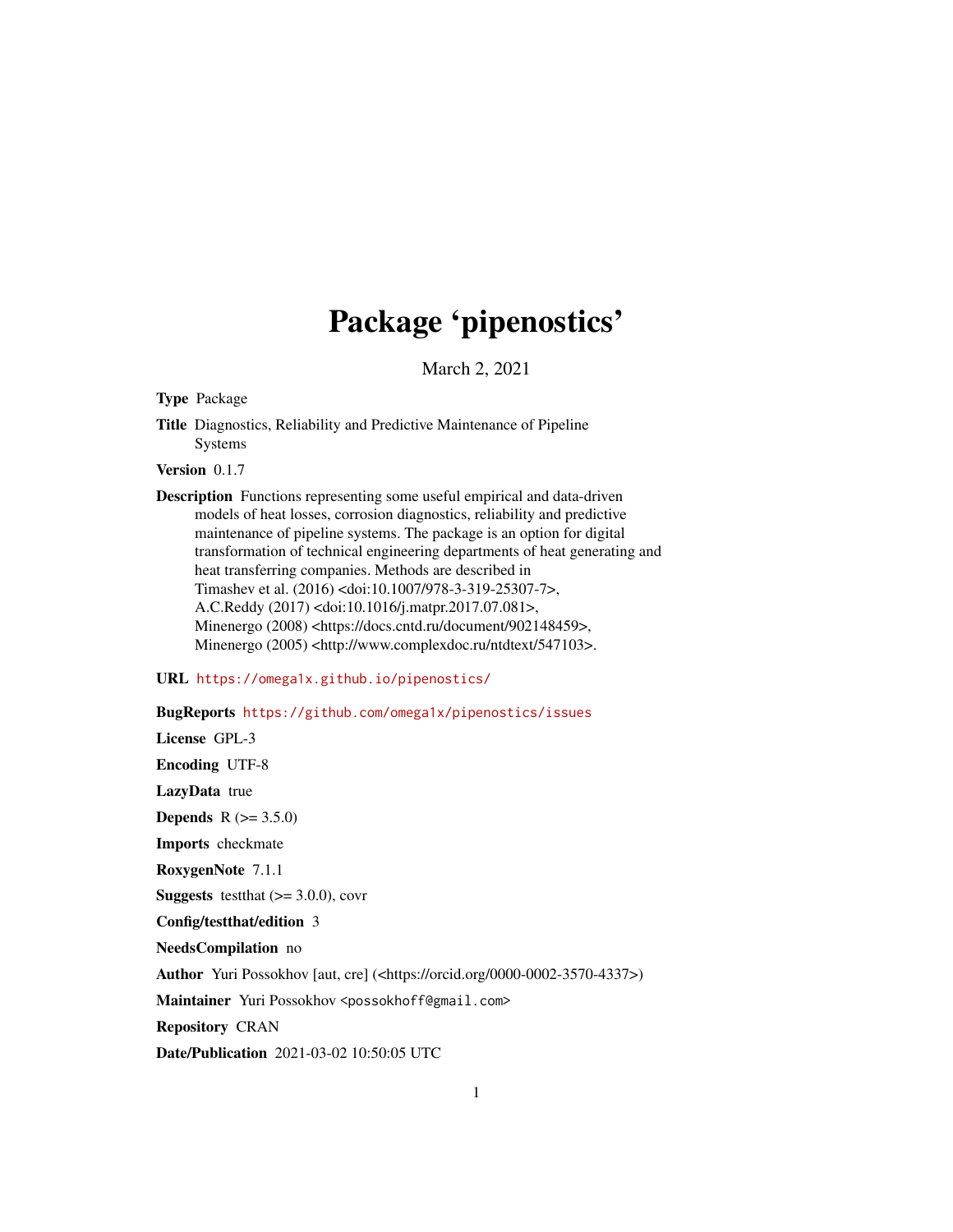## R topics documented:

|             |  | 3              |
|-------------|--|----------------|
| b31crvl     |  | $\overline{3}$ |
|             |  | $\overline{7}$ |
|             |  | 8              |
|             |  | 9              |
|             |  | 10             |
|             |  | 11             |
|             |  | 12             |
|             |  | 14             |
|             |  | 15             |
|             |  | 17             |
|             |  | 18             |
|             |  | 19             |
|             |  | 21             |
|             |  | 24             |
|             |  | 25             |
|             |  | 27             |
|             |  | 28             |
|             |  | 28             |
|             |  | 30             |
|             |  | 32             |
|             |  | 34             |
|             |  | 35             |
|             |  | 36             |
|             |  | 36             |
|             |  | 37             |
|             |  | 39             |
|             |  | 41             |
|             |  | 42             |
|             |  | 45             |
|             |  | 49             |
|             |  | 54             |
| mepof       |  | 58             |
|             |  | 62             |
|             |  | 63             |
|             |  | 63             |
|             |  | 64             |
| pipenostics |  | 65             |
|             |  | 66             |
| shell92pf   |  | 66             |
|             |  | 68             |
|             |  |                |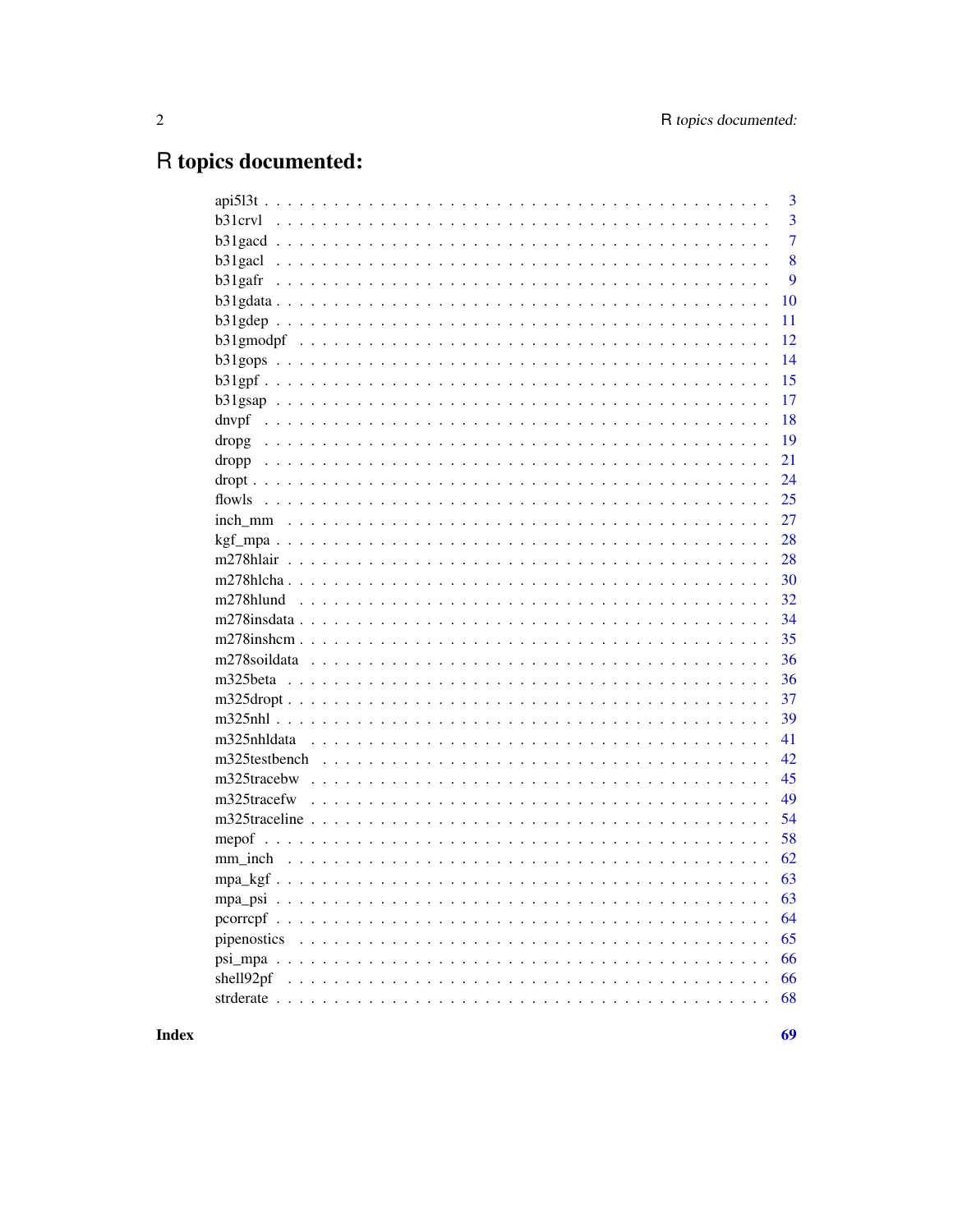<span id="page-2-0"></span>

#### Description

Data represents specified minimum yield strength (SMYS) and ultimate tensile strength (UTS) both achieved when producing line pipes according to [API SPECIFICATION 5L.](https://law.resource.org/pub/us/cfr/ibr/002/api.5l.2004.pdf)

#### Usage

api5l3t

### Format

A data frame with 11 rows and 3 variables:

grade designation of standard grade of manufactured pipe. Type: [assert\\_character](#page-0-0).

smys SMYS - specified minimum yield strength, [*psi*]. Type: [assert\\_double](#page-0-0).

uts UTS - ultimate tensile strength, [*psi*]. Type: [assert\\_double](#page-0-0).

### Source

<https://law.resource.org/pub/us/cfr/ibr/002/api.5l.2004.pdf>

|  | p31crvl |  |
|--|---------|--|
|--|---------|--|

<span id="page-2-1"></span>b31crvl *ASME B31G. Basic computer program CRVL.BAS*

### Description

Imitation of *CVRL.BAS* computer program presented in [ASME B31G-1991](https://law.resource.org/pub/us/cfr/ibr/002/asme.b31g.1991.pdf) *Appendix A* for determining allowable length and allowable operating pressure

#### Usage

```
b31crvl(maop, d, wth, smys, def = 0.72, depth, 1)
```
#### Arguments

| maop | maximum allowable operating pressure - MAOP, [PSI]. Type: assert_double.                                                 |
|------|--------------------------------------------------------------------------------------------------------------------------|
| d    | nominal outside diameter of the pipe, [inch]. Type: assert_double.                                                       |
| wth  | nominal wall thickness of the pipe, [inch]. Type: assert_double.                                                         |
| smys | specified minimum yield of stress (SMYS) as a characteristics of steel strength,<br>[ <i>PSI</i> ]. Type: assert_double. |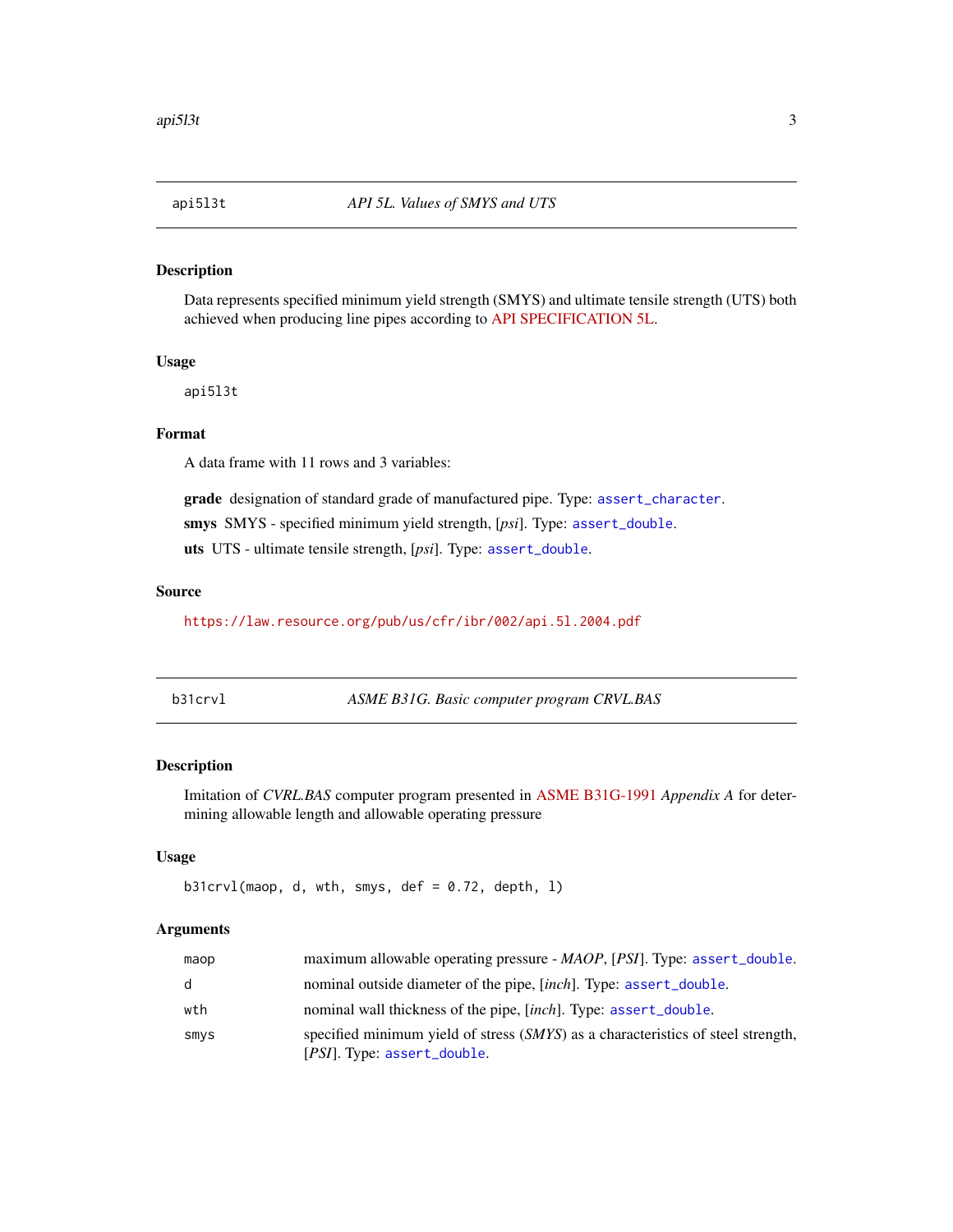<span id="page-3-0"></span>

| def   | appropriate (combined) design factor from ASME B31.4, ASME B31.8, or              |
|-------|-----------------------------------------------------------------------------------|
|       | ASME B31.11, []. Type: assert_double.                                             |
| depth | measured maximum depth of the corroded area, [inch]. Type: assert_double.         |
| 1     | measured maximum longitudinal length of the corroded area, [ <i>inch</i> ]. Type: |
|       | assert_double.                                                                    |

### Details

Columns *maop*, *d*, *wth*, *smys*, *def*, *depth*, *l* in the output *data.frame* come from function's input, other columns are calculated.

For univariate case (when lengths of all input vectors are one) messages that imitate *CRVL.BAS* console output are printed.

#### Value

Object of *S3*-class *crvl* which is a *data.frame* with the next numeric columns:

maop maximum allowable operating pressure - *MAOP*, [*PSI*]. Type: [assert\\_double](#page-0-0).

- d nominal outside diameter of the pipe, [*inch*]. Type: [assert\\_double](#page-0-0).
- wth nominal wall thickness of the pipe, [*inch*]. Type: [assert\\_double](#page-0-0).
- smys specified minimum yield of stress (*SMYS*) as a characteristics of steel strength, [*PSI*]. Type: [assert\\_double](#page-0-0).
- def appropriate (combined) design factor from [ASME B31.4,](https://law.resource.org/pub/us/cfr/ibr/002/asme.b31.4.2002.pdf) [ASME B31.8,](https://law.resource.org/pub/us/cfr/ibr/002/asme.b31.8.2003.pdf) or [ASME B31.11,](https://www.asme.org/codes-standards/find-codes-standards/b31-11-slurry-transportation-piping-systems) []. Type: [assert\\_double](#page-0-0).
- depth measured maximum depth of the corroded area, [*inch*]. Type: [assert\\_double](#page-0-0).
- l measured maximum longitudial length of corroded area, [*inch*]. Type: [assert\\_double](#page-0-0).
- status Operational status of pipe: *1* excellent, *2* monitoring is recommended, *3* alert! replace the pipe immediately! Type: [assert\\_numeric](#page-0-0).

design\_pressure design pressure of the pipe, [*PSI*]. Type: [assert\\_double](#page-0-0).

safe\_pressure safe maximum pressure for the corroded area, [*PSI*]. Type: [assert\\_double](#page-0-0).

pressure\_exceeding whether operator's action is required to reduce *MOAP* lower than the maximum safe pressure of the corroded area. Type: [assert\\_logical](#page-0-0).

allowed\_corrosion\_depth allowable depth of the corroded area, [*inch*]. Type: [assert\\_double](#page-0-0).

A intermediate factor related to the geometry of the corroded area, []. Type: [assert\\_double](#page-0-0).

allowed\_corrosion\_length allowable length of the corroded area, [*inch*]. Type: [assert\\_double](#page-0-0).

AP another intermediate factor related to the geometry of the corroded area, []. Type: [assert\\_double](#page-0-0).

#### References

[ASME B31 G-1991.](https://law.resource.org/pub/us/cfr/ibr/002/asme.b31g.1991.pdf) Manual for determining the remaining strength of corroded pipelines. A supplement to *ASME B31G* code for pressure piping.

#### See Also

Other ASME B31G functions: [b31gacd\(](#page-6-1)), [b31gacl\(](#page-7-1)), [b31gafr\(](#page-8-1)), [b31gdep\(](#page-10-1)), [b31gmodpf\(](#page-11-1)), [b31gops\(](#page-13-1)), [b31gpf\(](#page-14-1)), [b31gsap\(](#page-16-1))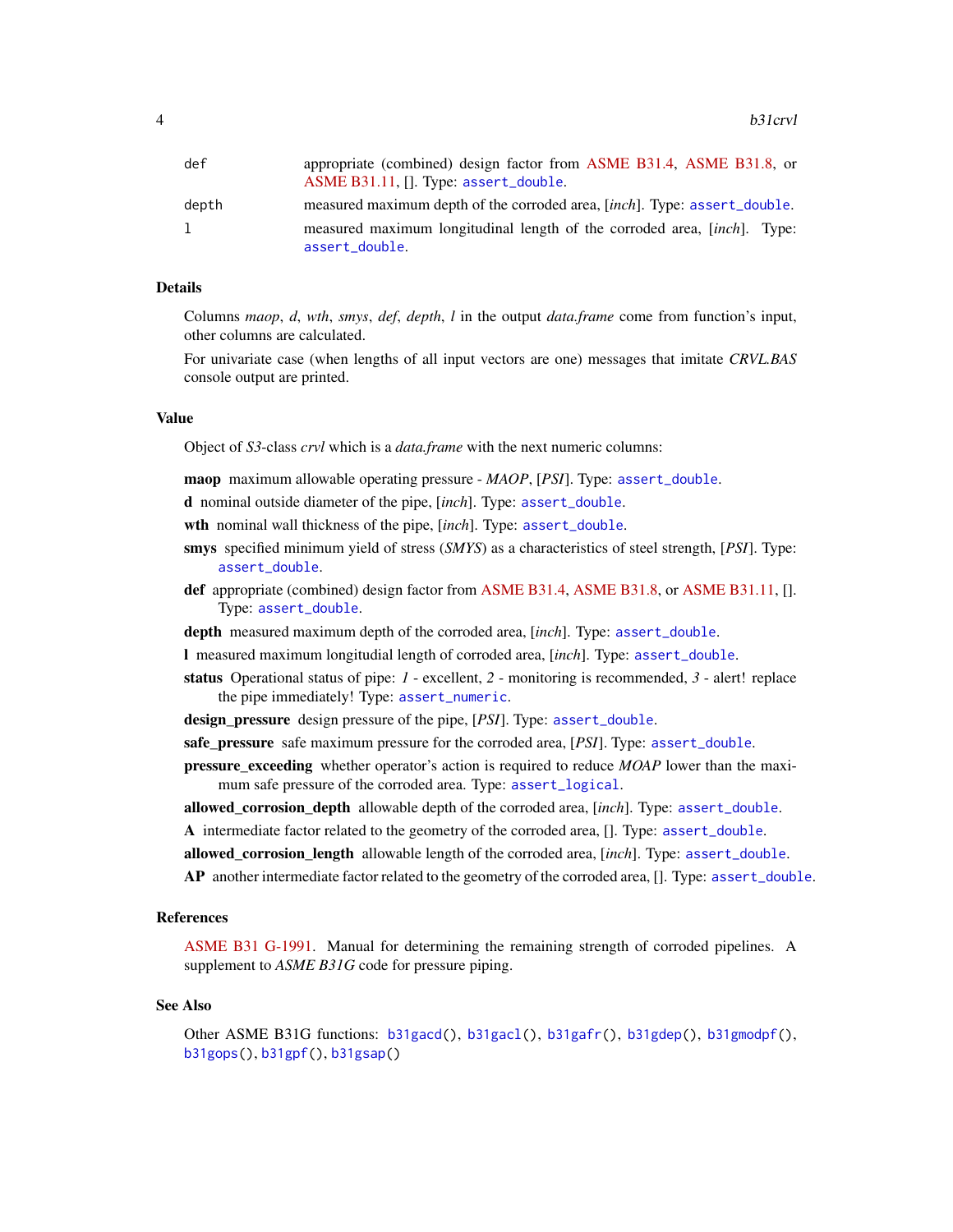### b31crvl 5

### Examples

#

## Further examples are inspired by those used in Appendix A of ## ASME B31G-1991 to verify correct entry of CRVL.BAS source code ## Example 1 b31crvl(maop = 910,  $d = 30$ , wth = .438, smys = 52000, def = .72, depth = .1,  $l = 7.5$ ) # # -- Calculated data -- # Intermediate factor (A) = 1.847 # Design pressure = 1093 PSI; Safe pressure = 1093 PSI # Pipe may be operated safely at MAOP, 910 PSI # With corrosion length 7.500 inch, maximum allowed corrosion depth is 0.2490 inch; A = 1.847 # With corrosion depth 0.100 inch, maximum allowed corrosion length is Inf inch; A = 5.000 ## Example 2  $b31crv1(maop = 400, d = 20, wh = .25, smys = 35000, def = 0.5, depth = 0.18, 1 = 10)$ # # -- Calculated data -- # Intermediate factor (A) = 3.993 # Design pressure = 438 PSI; Safe pressure = 284 PSI # Reduce operating pressure so it will not exceed 284 PSI, and so operate legally and safely # With corrosion length 10.000 inch, maximum allowed corrosion depth is 0.0790 inch; A = 3.993 # With corrosion depth 0.180 inch, maximum allowed corrosion length is 2.0180 inch; A = 0.806 ## Example 3 b31crvl(maop = 910, d = 24, wth = .432, smys = 52000, def = .72, depth = 0.13, 1 = 30) # # -- Calculated data -- # Intermediate factor (A) = 8.320 # Design pressure = 1348 PSI; Safe pressure = 1037 PSI # Pipe may be operated safely at MAOP, 910 PSI # With corrosion length 30.000 inch, maximum allowed corrosion depth is 0.1670 inch; A = 8.320 # With corrosion depth 0.130 inch, maximum allowed corrosion length is Inf inch; A = 5.000 ## Example 4 b31crvl(maop = 910,  $d = 24$ , wth = .432, smys = 52000,  $def = .72$ , depth = .3,  $l = 30$ ) # # -- Calculated data -- # Intermediate factor (A) = 8.320 # Design pressure = 1348 PSI; Safe pressure = 453 PSI # Reduce operating pressure so it will not exceed 453 PSI, and so operate legally and safely # With corrosion length 30.000 inch, maximum allowed corrosion depth is 0.1670 inch; A = 8.320 # With corrosion depth 0.300 inch, maximum allowed corrosion length is 12.8670 inch; A = 3.568 ## Example 5 b31crvl(maop = 731, d = 24, wth = .281, smys = 52000, def = 0.72, depth = 0.08, 1 = 15)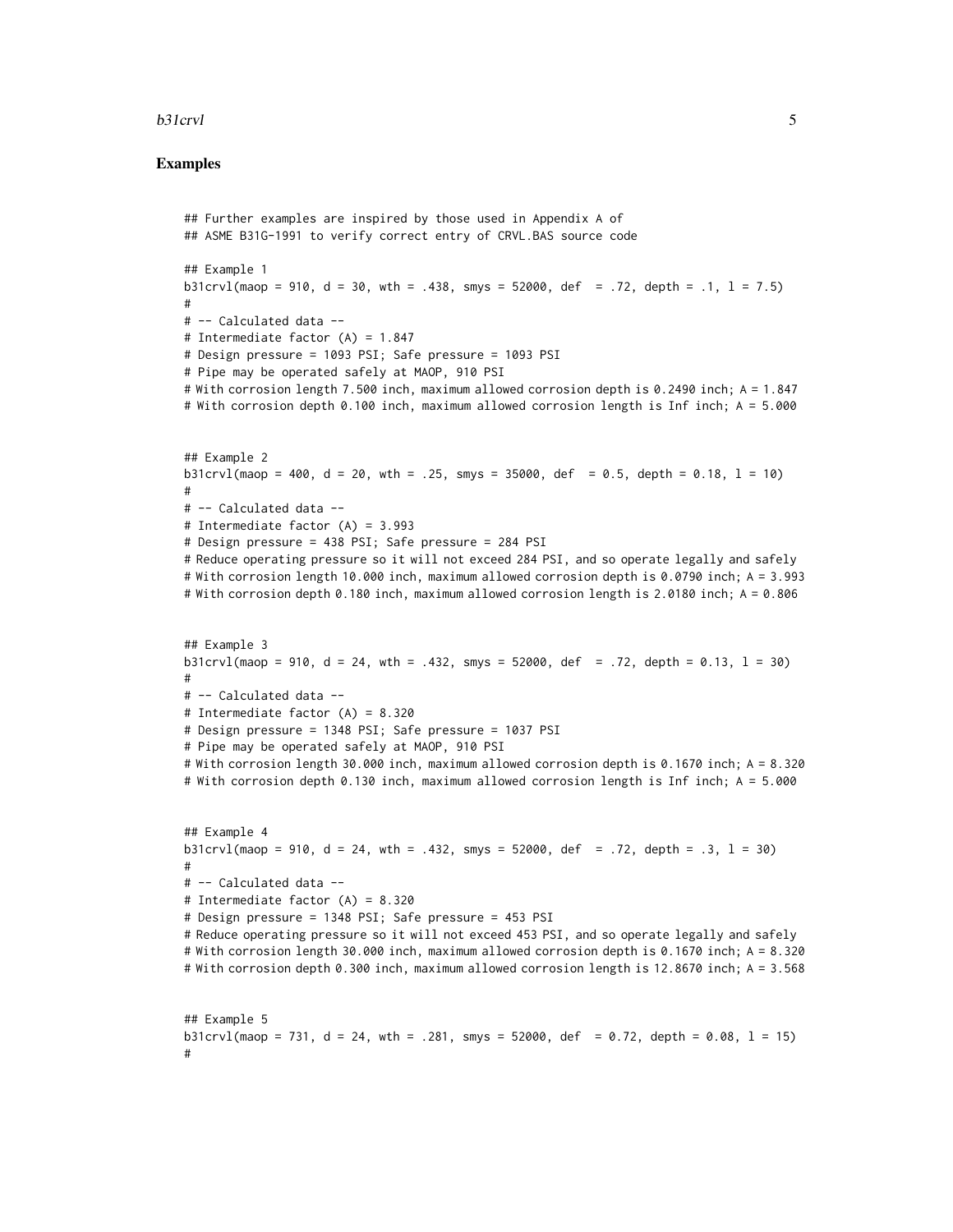```
# -- Calculated data --
# Intermediate factor (A) = 5.158
# Design pressure = 877 PSI; Safe pressure = 690 PSI
# Reduce operating pressure so it will not exceed 690 PSI, and so operate legally and safely
# With corrosion length 15.000 inch, maximum allowed corrosion depth is 0.0680 inch; A = 5.158
# With corrosion depth 0.080 inch, maximum allowed corrosion length is 11.6340 inch; A = 4.000
## Example 6
b31crvl(maop = 1e3, d = 36, wth = .5, smys = 52000, def = 0.72, depth = 0.41, l = 100)
# Alert! Corrosion depth exceeds 80 % of pipe wall! Pipe must be replaced!
# -- Calculated data --
# Intermediate factor (A) = 21.048
# Design pressure = 1040 PSI; Safe pressure = 206 PSI
# Repair or replace pipe because corrosion depth exceeds 80 % of pipe wall!
# Reduce operating pressure so it will not exceed 206 PSI, and so operate legally and safely
# With corrosion length 100.000 inch, maximum allowed corrosion depth is 0.0630 inch; A = 21.048
# With corrosion depth 0.410 inch, maximum allowed corrosion length is 2.5560 inch; A = 0.538
# But 0.410 inch exceeds allowable corrosion depth!!!
## Example 7
b31crvl(maop = 877, d = 12.625, wth = .5, smys = 35000, def = .4, depth = .035, l = 3)
# Corrosion depth is less than 10 % of pipe wall. No resrictions on operation
# -- Calculated data --
# Intermediate factor (A) = 1.066
# Design pressure = 1109 PSI; Safe pressure = 1109 PSI
# Pipe may be operated safely at MAOP, 877 PSI
# With corrosion length 3.000 inch, maximum allowed corrosion depth is 0.4000 inch; A = 1.066
# With corrosion depth 0.035 inch, maximum allowed corrosion length is Inf inch; A = 5.000
## Example 8
b31crvl(maop = 790, d = 24, wth = .5, smys = 42000, def = .5, depth = .125, l = 12)
#
# -- Calculated data --
# Intermediate factor (A) = 3.093
# Design pressure = 875 PSI; Safe pressure = 845 PSI
# Pipe may be operated safely at MAOP, 790 PSI
# With corrosion length 12.000 inch, maximum allowed corrosion depth is 0.1790 inch; A = 3.093
# With corrosion depth 0.125 inch, maximum allowed corrosion length is 15.5190 inch; A = 4.000
## TEST #1
b31crvl(maop = 790, d = 24, wth = .5, smys = 42000, def = .5, depth = .179, 1 = 12)
#
#-- Calculated data --
# Intermediate factor (A) = 3.093
# Design pressure = 875 PSI; Safe pressure = 791 PSI
# Pipe may be operated safely at MAOP, 790 PSI
# With corrosion length 12.000 inch, maximum allowed corrosion depth is 0.1790 inch; A = 3.093
# With corrosion depth 0.179 inch, maximum allowed corrosion length is 12.1820 inch; A = 3.140
```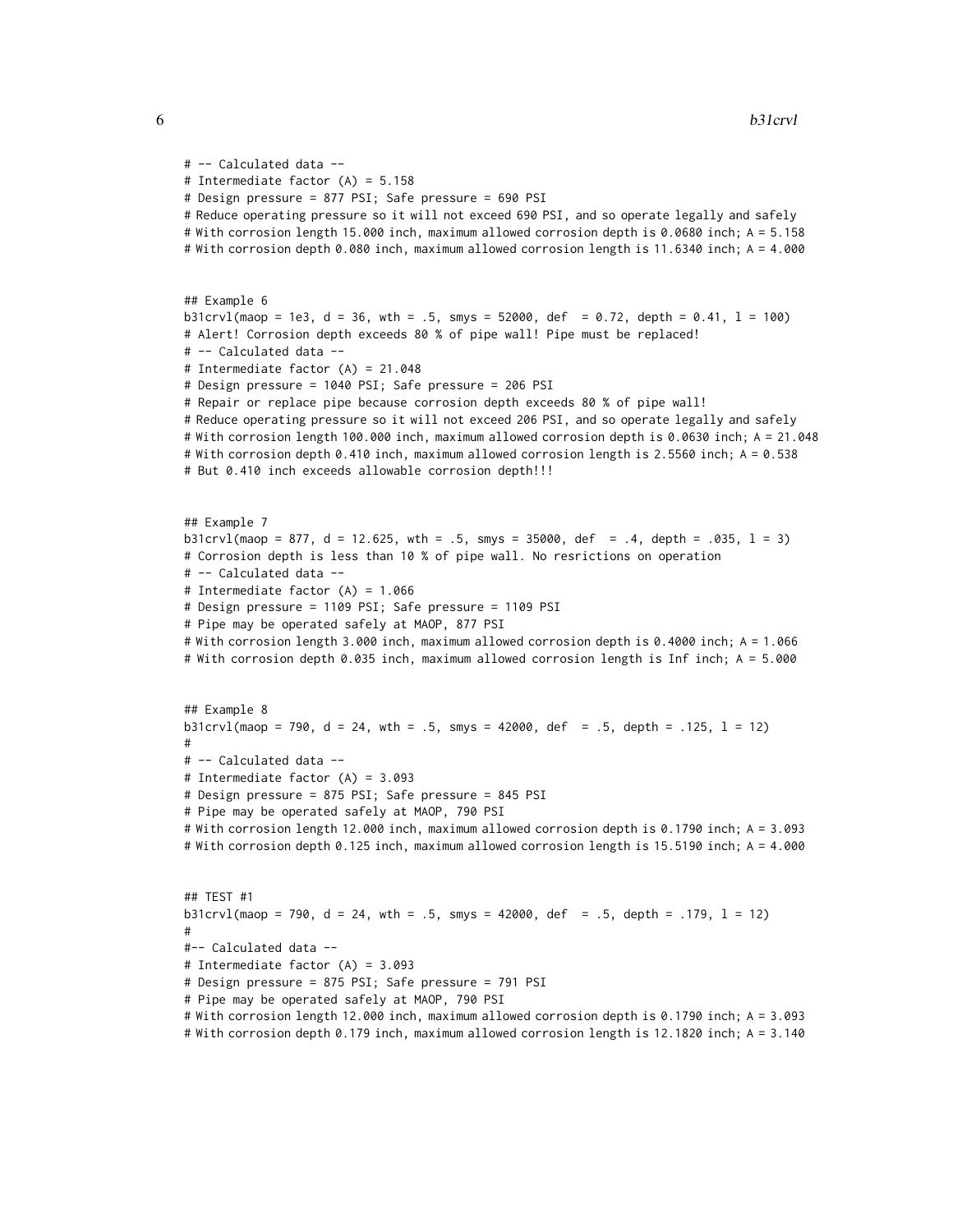#### <span id="page-6-0"></span>b31gacd 7 and 7 and 7 and 7 and 7 and 7 and 7 and 7 and 7 and 7 and 7 and 7 and 7 and 7 and 7 and 7 and 7 and 7

```
## TEST #1A
b31crvl(maop = 790, d = 24, wth = .5, smys = 42000, def = .5, depth = .179, l = 12.182)
#
# -- Calculated data --
# Intermediate factor (A) = 3.140
# Design pressure = 875 PSI; Safe pressure = 790 PSI
# Pipe may be operated safely at MAOP, 790 PSI
# With corrosion length 12.182 inch, maximum allowed corrosion depth is 0.1780 inch; A = 3.140
# With corrosion depth 0.179 inch, maximum allowed corrosion length is 12.1820 inch; A = 3.140
## TEST #1B
b31crv1(maop = 790, d = 24, with = .5, smys = 42000, def = .5, depth = .180, 1 = 12.182)#
# -- Calculated data --
# Intermediate factor (A) = 3.140
# Design pressure = 875 PSI; Safe pressure = 789 PSI
# Reduce operating pressure so it will not exceed 789 PSI, and so operate legally and safely
# With corrosion length 12.182 inch, maximum allowed corrosion depth is 0.1780 inch; A = 3.140
# With corrosion depth 0.180 inch, maximum allowed corrosion length is 11.9610 inch; A = 3.083
## TEST #2
b31crvl(maop = 790, d = 24, wth = .5, smys = 42000, def = .5, depth = .179, l = 12.297)
#
# -- Calculated data --
# Intermediate factor (A) = 3.170
# Design pressure = 875 PSI; Safe pressure = 789 PSI
# Reduce operating pressure so it will not exceed 789 PSI, and so operate legally and safely
# With corrosion length 12.297 inch, maximum allowed corrosion depth is 0.1780 inch; A = 3.170
# With corrosion depth 0.179 inch, maximum allowed corrosion length is 12.1820 inch; A = 3.140
```

```
## All examples at once:
data(b31gdata)
examples <- with(b31gdata, b31crvl(maop, d, wth, smys, def, depth, l))
```
<span id="page-6-1"></span>b31gacd *ASME B31G. Allowable corrosion depth in pipe*

### Description

Calculate allowable depth of the corroded area in the pipe.

#### Usage

b31gacd(dep, maop, d, wth, l)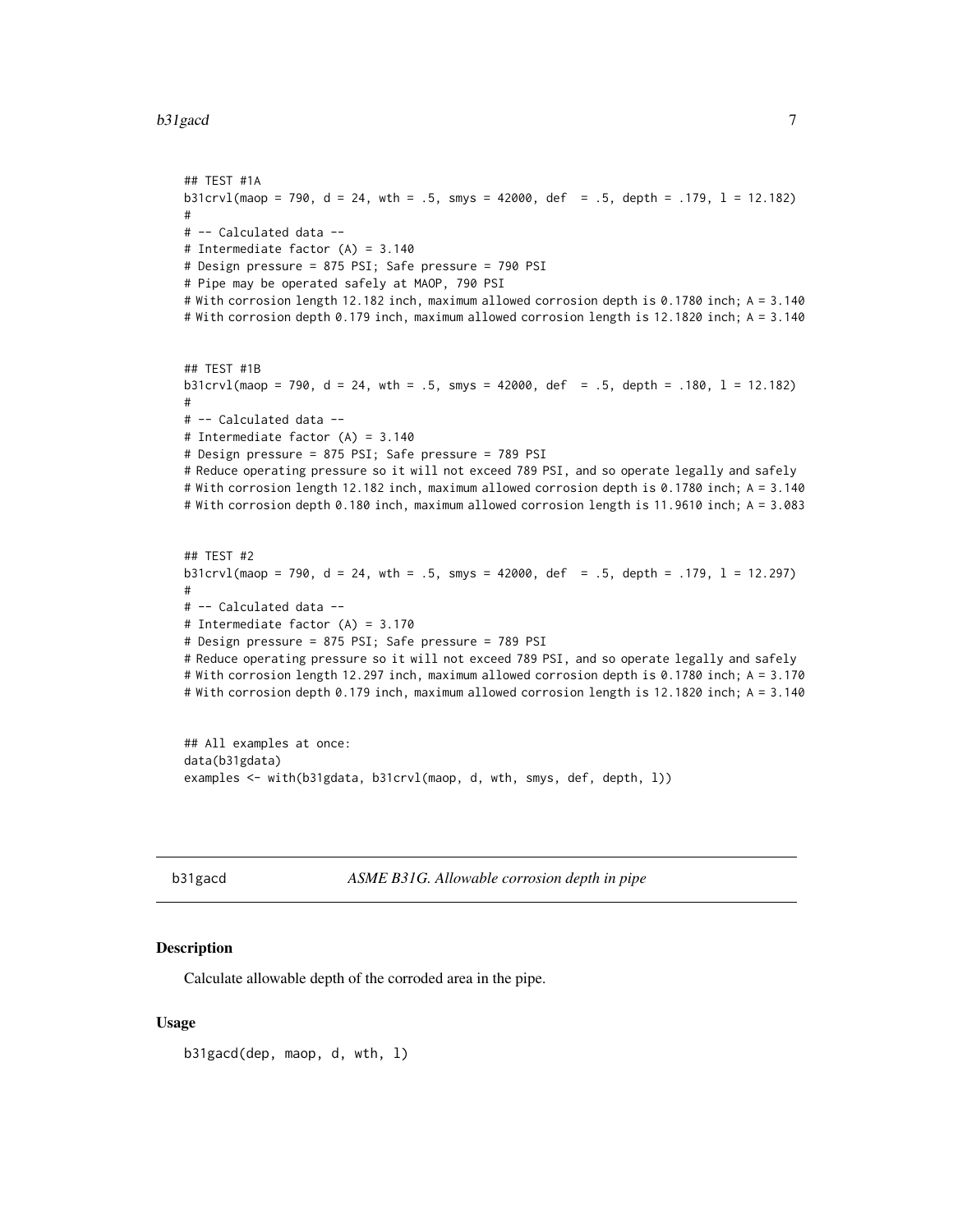### <span id="page-7-0"></span>Arguments

| dep  | design pressure of the pipe, [PSI]. Type: assert_double.                            |
|------|-------------------------------------------------------------------------------------|
| maop | maximum allowable operating pressure - MAOP, [PSI]. Type: assert_double.            |
| d.   | nominal outside diameter of the pipe, [inch]. Type: assert_double.                  |
| wth  | nominal wall thickness of the pipe, [inch]. Type: assert_double.                    |
| 1    | measured maximum longitudinal length of corroded area, [inch]. Type: assert_double. |

### Value

allowable depth of the corroded area in the pipe, [*inch*]. Type: [assert\\_double](#page-0-0).

### References

[ASME B31G-1991.](https://law.resource.org/pub/us/cfr/ibr/002/asme.b31g.1991.pdf) Manual for determining the remaining strength of corroded pipelines. A supplement to *ASTME B31* code for pressure piping.

### See Also

Other ASME B31G functions: [b31crvl\(](#page-2-1)), [b31gacl\(](#page-7-1)), [b31gafr\(](#page-8-1)), [b31gdep\(](#page-10-1)), [b31gmodpf\(](#page-11-1)), [b31gops\(](#page-13-1)), [b31gpf\(](#page-14-1)), [b31gsap\(](#page-16-1))

### Examples

b31gacd(1093, 910, 30, .438, 7.5) # [1] 0.249 # [inch]

<span id="page-7-1"></span>b31gacl *ASME B31G. Allowable corrosion length in pipe*

### Description

Calculate allowable length of the corroded area in the pipe.

### Usage

```
b31gacl(dep, maop, d, wth, depth, l)
```
### Arguments

| dep   | design pressure of the pipe, [PSI]. Type: assert_double.                                   |
|-------|--------------------------------------------------------------------------------------------|
| maop  | maximum allowable operating pressure - MAOP, [PSI]. Type: assert_double.                   |
| d     | nominal outside diameter of the pipe, [inch]. Type: assert_double.                         |
| wth   | nominal wall thickness of the pipe, [inch]. Type: assert_double.                           |
| depth | measured maximum depth of the corroded area, [inch]. Type: assert_double.                  |
|       | measured maximum longitudinal length of the corroded area, [inch]. Type:<br>assert_double. |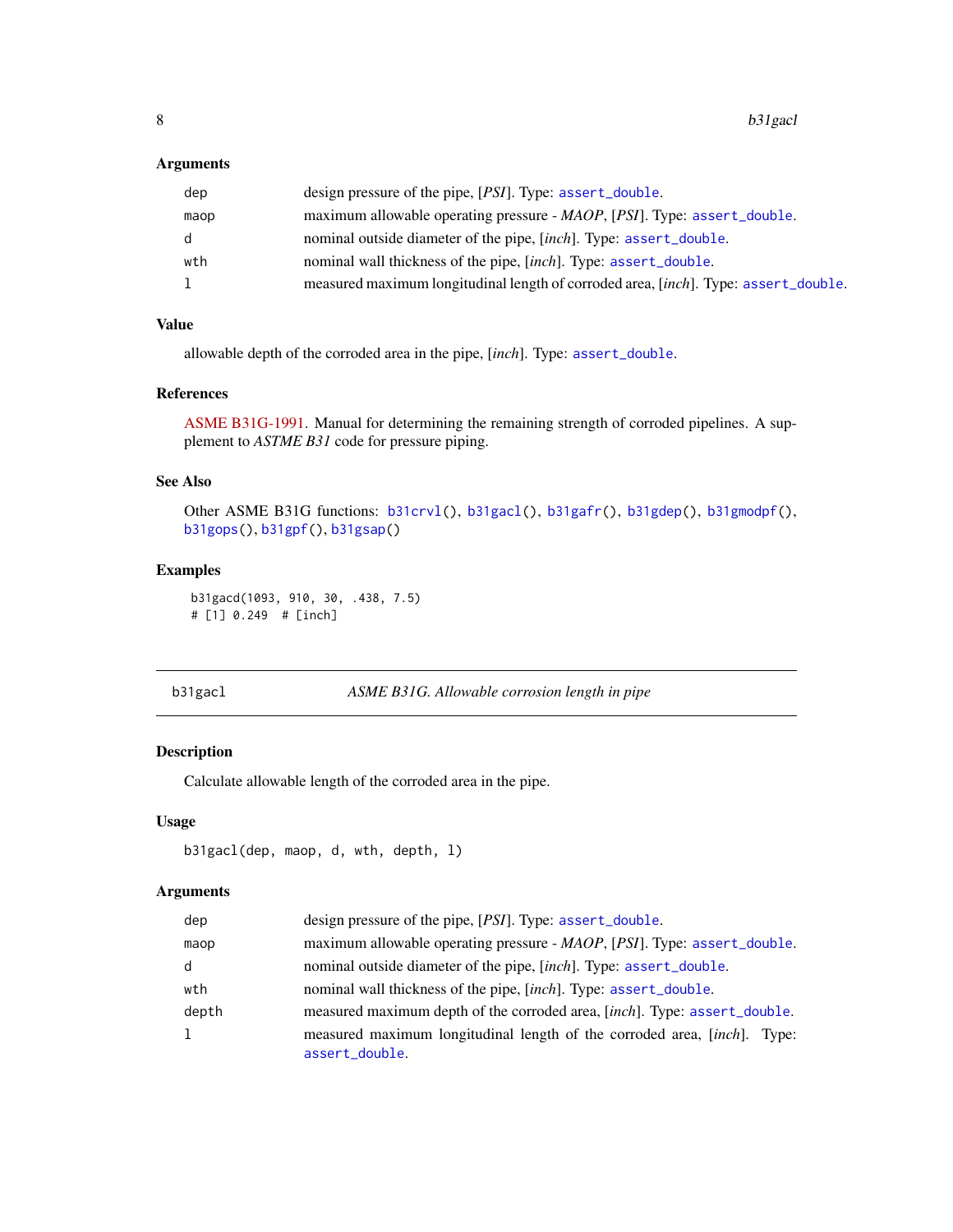#### <span id="page-8-0"></span>b31gafr 9

### Value

allowable length of the corroded area in the pipe, [*inch*]. Type: [assert\\_double](#page-0-0).

### References

[ASME B31G-1991.](https://law.resource.org/pub/us/cfr/ibr/002/asme.b31g.1991.pdf) Manual for determining the remaining strength of corroded pipelines. A supplement to *ASTME B31* code for pressure piping.

### See Also

```
Other ASME B31G functions: b31crvl(), b31gacd(), b31gafr(), b31gdep(), b31gmodpf(),
b31gops(), b31gpf(), b31gsap()
```
### Examples

```
b31gacl(1093, 910, 30, .438, .1, 7.5)
# [1] Inf # [inch] - corrosion is low, no limit for the corroded area length
b31gacl(438, 400, 20, .25, .18, 10)
# [1] 2.018 # [inch] - finite allowed length of the corroded area
```
<span id="page-8-1"></span>b31gafr *ASME B31G. A-factor*

#### Description

Calculate intermediate factor related to the geometry of the corroded zone.

### Usage

b31gafr(d, wth, l)

### **Arguments**

| d            | nominal outside diameter of the pipe, [inch]. Type: assert_double.       |
|--------------|--------------------------------------------------------------------------|
| wth          | nominal wall thickness of the pipe, [inch]. Type: assert_double.         |
| $\mathbf{1}$ | measured maximum longitudinal length of the corroded area, [inch]. Type: |
|              | assert double.                                                           |

### Value

Intermediate factor related to the geometry of the corroded area, []. Type: [assert\\_double](#page-0-0).

### References

[ASME B31G-1991.](https://law.resource.org/pub/us/cfr/ibr/002/asme.b31g.1991.pdf) Manual for determining the remaining strength of corroded pipelines. A supplement to *ASTME B31* code for pressure piping.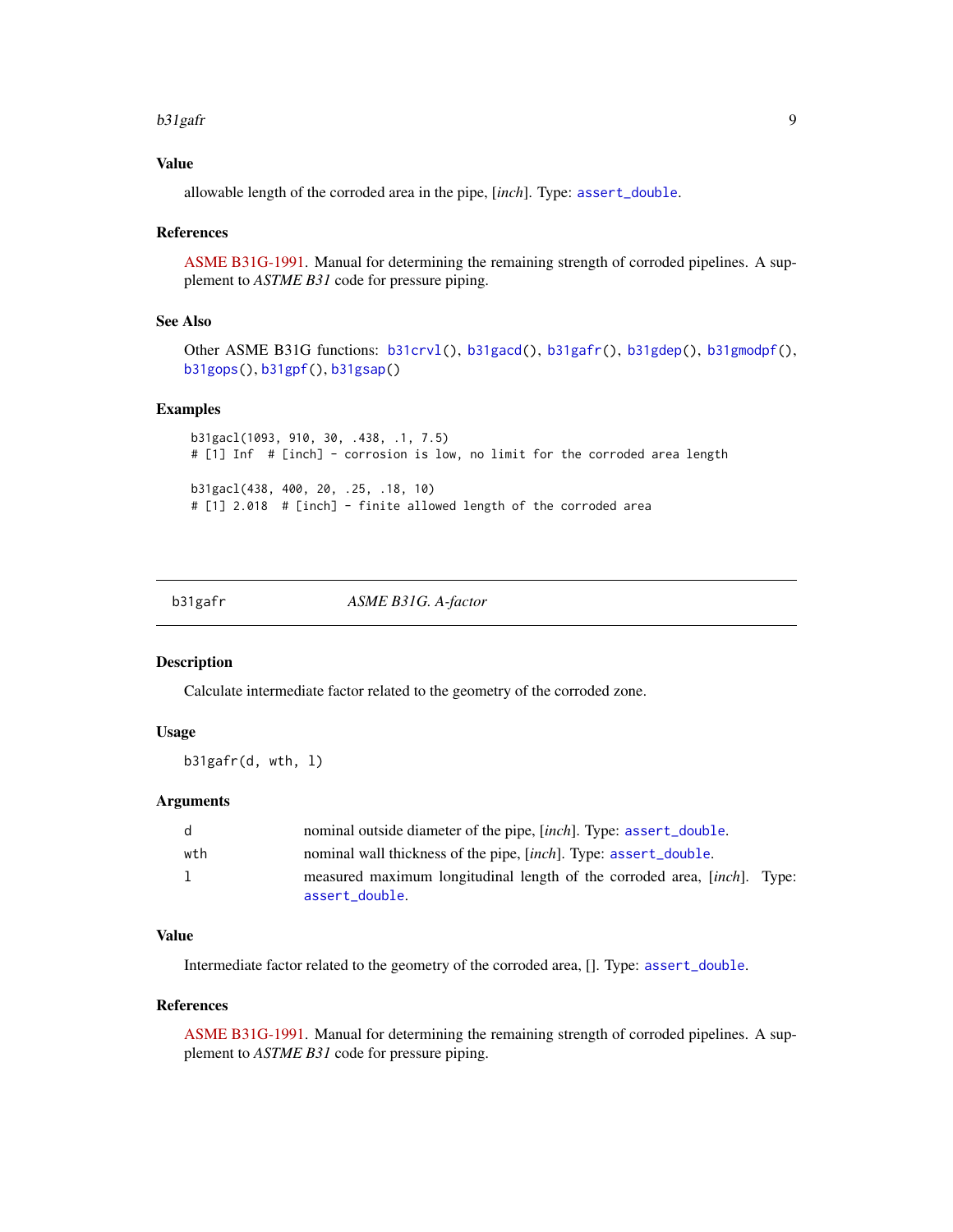### <span id="page-9-0"></span>See Also

```
Other ASME B31G functions: b31crvl(), b31gacd(), b31gacl(), b31gdep(), b31gmodpf(),
b31gops(), b31gpf(), b31gsap()
```
#### Examples

```
b31gafr(30, .438, 7.5)
# [1] 1.847 # A-factor is less than 5, so the corrosion is not critical
```
<span id="page-9-1"></span>

b31gdata *ASME B31G. Corrosion state of 12 pipes*

### Description

Data represents examples used for verification of computer program *CRVL.BAS* listed in *Appendix A* of [ASME B31G-1991.](https://law.resource.org/pub/us/cfr/ibr/002/asme.b31g.1991.pdf)

#### Usage

b31gdata

#### Format

A data frame with 12 rows and 15 variables:

maop maximum allowable operating pressure - *MAOP*, [*PSI*]. Type: [assert\\_double](#page-0-0).

d nominal outside diameter of the pipe, [*inch*]. Type: [assert\\_double](#page-0-0).

wth nominal wall thickness of the pipe, [*inch*]. Type: [assert\\_double](#page-0-0).

- smys specified minimum yield of stress (*SMYS*) as a characteristics of steel strength, [*PSI*]. Type: [assert\\_double](#page-0-0).
- def appropriate (combined) design factor from [ASME B31.4,](https://law.resource.org/pub/us/cfr/ibr/002/asme.b31.4.2002.pdf) [ASME B31.8,](https://law.resource.org/pub/us/cfr/ibr/002/asme.b31.8.2003.pdf) or [ASME B31.11,](https://www.asme.org/codes-standards/find-codes-standards/b31-11-slurry-transportation-piping-systems) []. Type: [assert\\_double](#page-0-0).

depth measured maximum depth of the corroded area, [*inch*]. Type: [assert\\_double](#page-0-0).

- l measured maximum longitudinal length of corroded area, [*inch*]. Type: [assert\\_double](#page-0-0).
- status Operational status of pipe: *1* excellent, *2* monitoring is recommended, *3* alert! replace the pipe immediately! Type: [assert\\_numeric](#page-0-0).
- design\_pressure design pressure of the pipe, [*PSI*]. Type: [assert\\_double](#page-0-0).

safe\_pressure safe maximum pressure for the corroded area, [*PSI*]. Type: [assert\\_double](#page-0-0).

pressure\_exceeding whether operator's action is required to reduce *MOAP* lower than the maximum safe pressure of the corroded area. . Type: [assert\\_logical](#page-0-0).

allowed\_corrosion\_depth allowable depth of the corroded area, [*inch*]. Type: [assert\\_double](#page-0-0).

A intermediate factor related to the geometry of the corroded area, []. Type: [assert\\_double](#page-0-0).

allowed corrosion length allowable length of the corroded area, [*inch*]. Type: [assert\\_double](#page-0-0).

AP another intermediate factor related to the geometry of the corroded area, []. Type: [assert\\_double](#page-0-0).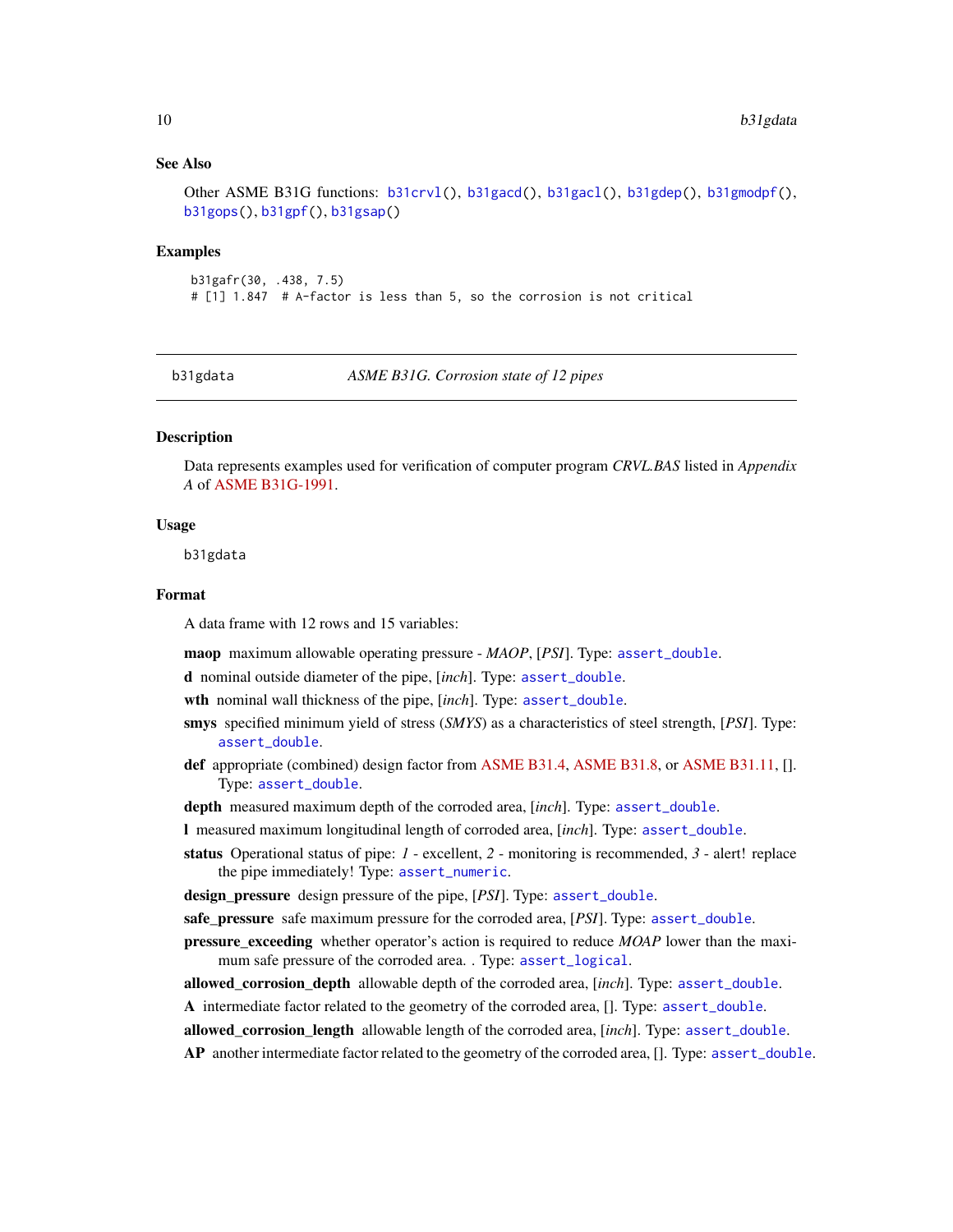#### <span id="page-10-0"></span>b31gdep 11

### Source

<https://law.resource.org/pub/us/cfr/ibr/002/asme.b31g.1991.pdf>

### <span id="page-10-1"></span>b31gdep *ASME B31G. Design pressure of pipe*

### Description

Calculate the design pressure that according to [ASME B31G-1991](https://law.resource.org/pub/us/cfr/ibr/002/asme.b31g.1991.pdf) is the conditioned construction characteristic that should not in no way exceeded.

### Usage

b31gdep(d, wth, smys, def)

### Arguments

| d    | nominal outside diameter of the pipe, [inch]. Type: assert_double.                                              |
|------|-----------------------------------------------------------------------------------------------------------------|
| wth  | nominal wall thickness of the pipe, [inch]. Type: assert_double.                                                |
| smys | specified minimum yield of stress (SMYS) as a characteristics of steel strength,<br>[PSI]. Type: assert_double. |
| def  | appropriate (combined) design factor from ASME B31.4, ASME B31.8, or<br>ASME B31.11, []. Type: assert_double.   |

### Value

Design pressure of the pipe, [*PSI*]. Type: [assert\\_double](#page-0-0).

#### References

[ASME B31G-1991.](https://law.resource.org/pub/us/cfr/ibr/002/asme.b31g.1991.pdf) Manual for determining the remaining strength of corroded pipelines. A supplement to *ASTME B31* code for pressure piping.

### See Also

Other ASME B31G functions: [b31crvl\(](#page-2-1)), [b31gacd\(](#page-6-1)), [b31gacl\(](#page-7-1)), [b31gafr\(](#page-8-1)), [b31gmodpf\(](#page-11-1)), [b31gops\(](#page-13-1)), [b31gpf\(](#page-14-1)), [b31gsap\(](#page-16-1))

### Examples

b31gdep(30, .438, 52e3, .72) # [1] 1093.748 # [PSI]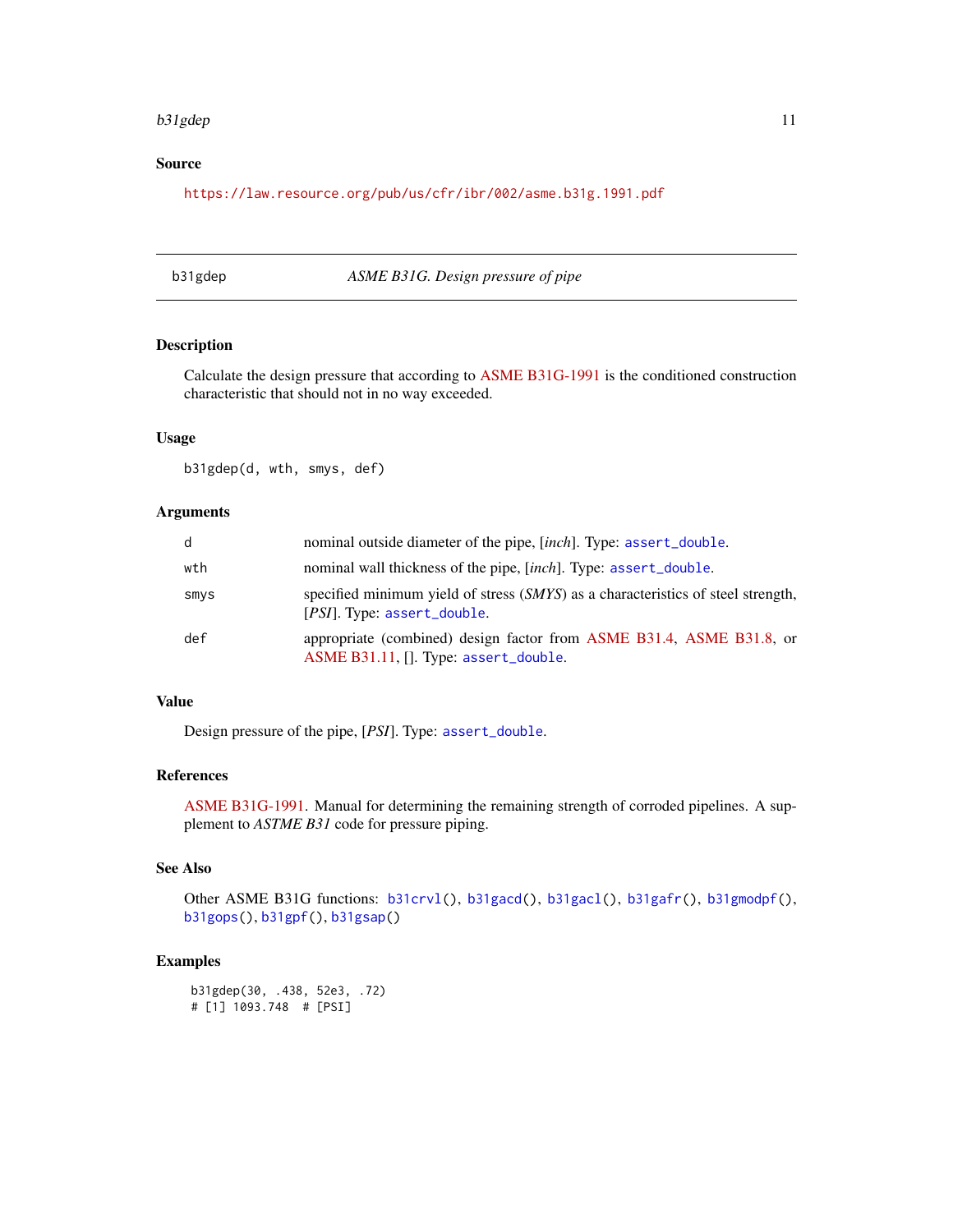### Description

Calculate failure pressure of the corroded pipe according to *Modified B31G*, *Level-1* algorithm listed in [ASME B31G-2012.](https://www.asme.org/codes-standards/find-codes-standards/b31g-manual-determining-remaining-strength-corroded-pipelines)

The next assumption of the corrosion shape is adopted by *Modified B31G*:



There d*cor* represents argument depth.

### Usage

```
b31gmodpf(d, wth, smys, depth, l)
```
### Arguments

| d     | nominal outside diameter of the pipe, [inch]. Type: assert_double.                                              |
|-------|-----------------------------------------------------------------------------------------------------------------|
| wth   | nominal wall thickness of the pipe, [inch]. Type: assert_double.                                                |
| smys  | specified minimum yield of stress (SMYS) as a characteristics of steel strength,<br>[PSI]. Type: assert_double. |
| depth | measured maximum depth of the corroded area, [inch]. Type: assert_double.                                       |
| 1     | measured maximum longitudinal length of corroded area, [inch]. Type: assert_double.                             |

### Details

Since the definition of flow stress, *Sflow*, in [ASME B31G-2012](https://www.asme.org/codes-standards/find-codes-standards/b31g-manual-determining-remaining-strength-corroded-pipelines) is recommended with *Level 1* as follows:

$$
Sflow = 1.1SMYS
$$

no other possibilities of its evaluation are incorporated.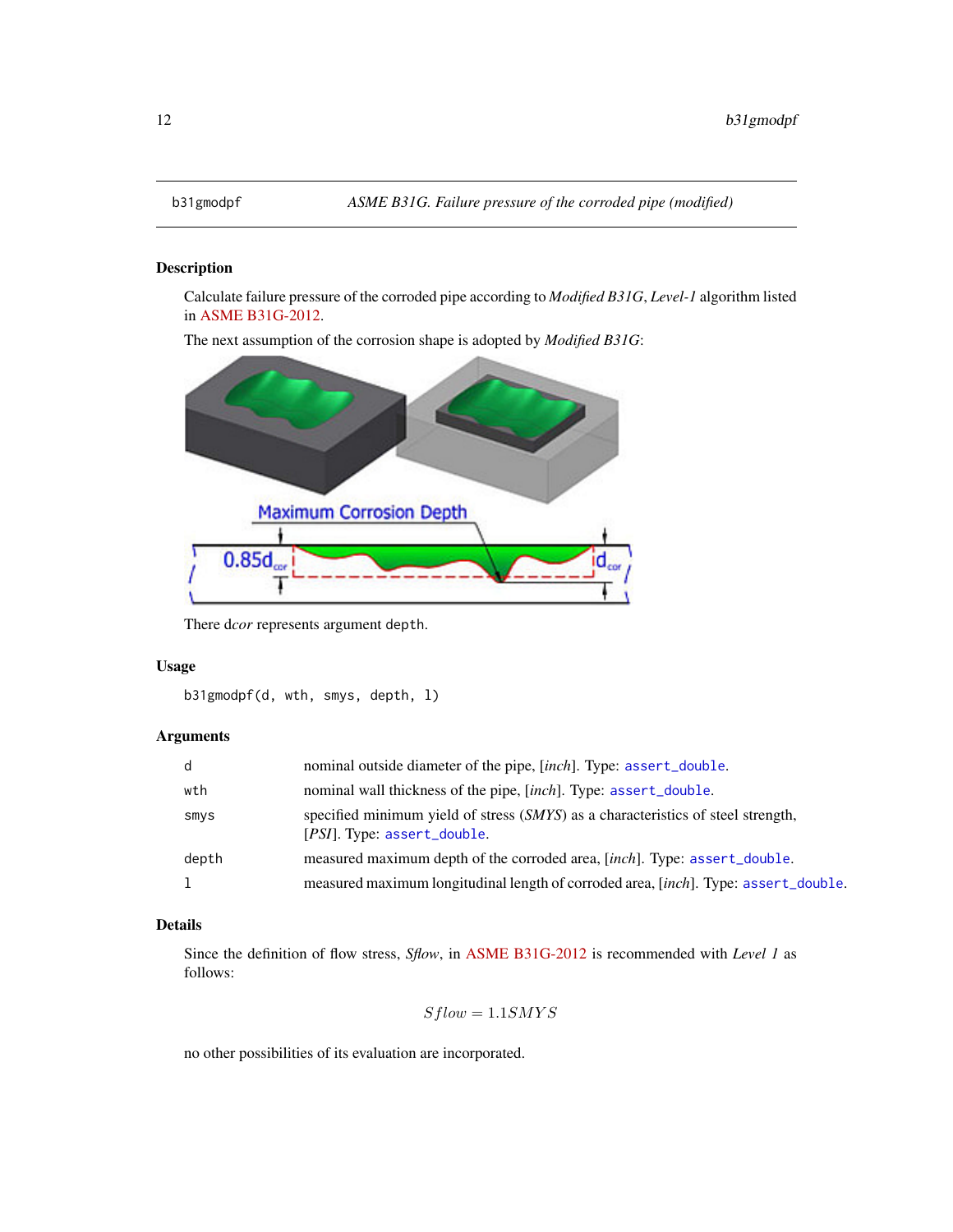### <span id="page-12-0"></span>b31gmodpf 13

For this code we avoid possible semantic optimization to preserve readability and correlation with original text description in [ASME B31G-2012.](https://www.asme.org/codes-standards/find-codes-standards/b31g-manual-determining-remaining-strength-corroded-pipelines) At the same time source code for estimated failure pressure preserves maximum affinity with its semantic description in [ASME B31G-2012.](https://www.asme.org/codes-standards/find-codes-standards/b31g-manual-determining-remaining-strength-corroded-pipelines)

Numeric NAs may appear in case prescribed conditions of use are offended.

#### Value

Estimated failure pressure of the corroded pipe, [*PSI*]. Type: [assert\\_double](#page-0-0).

#### References

- 1. [ASME B31G-2012.](https://www.techstreet.com/standards/asme-b31g-2012-r2017?product_id=1842873) Manual for determining the remaining strength of corroded pipelines: supplement to *B31 Code* for pressure piping.
- 2. S. Timashev and A. Bushinskaya, *Diagnostics and Reliability of Pipeline Systems*, Topics in Safety, Risk, Reliability and Quality 30, DOI 10.1007/978-3-319-25307-7

### See Also

Other fail pressure functions: [b31gpf](#page-14-1), [dnvpf](#page-17-1), [shell92pf](#page-65-1), [pcorrcpf](#page-63-1)

Other ASME B31G functions: [b31crvl\(](#page-2-1)), [b31gacd\(](#page-6-1)), [b31gacl\(](#page-7-1)), [b31gafr\(](#page-8-1)), [b31gdep\(](#page-10-1)), [b31gops\(](#page-13-1)), [b31gpf\(](#page-14-1)), [b31gsap\(](#page-16-1))

#### Examples

```
## Example: maximum percentage disparity of original B31G
## algorithm and modified B31G showed on CRVL.BAS data
with(b31gdata, {
  original <- b31gpf(d, wth, smys, depth, l)
  modified <- b31gmodpf(d, wth, smys, depth, l)
 round(max(100*abs(1 - original/modified), na.rm = TRUE), 4)
})
## Output:
#[1] 32.6666
## Example: plot disparity of original B31G algorithm and
## modified B31G showed on CRVL data
with(b31gdata[-(6:7),], {
  b31g <- b31gpf(depth, wth, smys, depth, l)
  b31gmod <- b31gmodpf(depth, wth, smys, depth, l)
  axe_range <- range(c(b31g, b31gmod))
  plot(b31g, b31g, type = 'b', pch = 16,
      xlab = 'Pressure, [PSI]',
       ylab = 'Pressure, [PSI]',
      main = 'Failure pressure method comparison',
      xlim = axe_range, ylim = axe_range)
  inc <- order(b31g)
  lines(b31g[inc], b31gmod[inc], type = 'b', col = 'red')
  legend('topleft',
        legend = c('B31G Original',
                    'B31G Modified'),
        col = c('black', 'red'),
```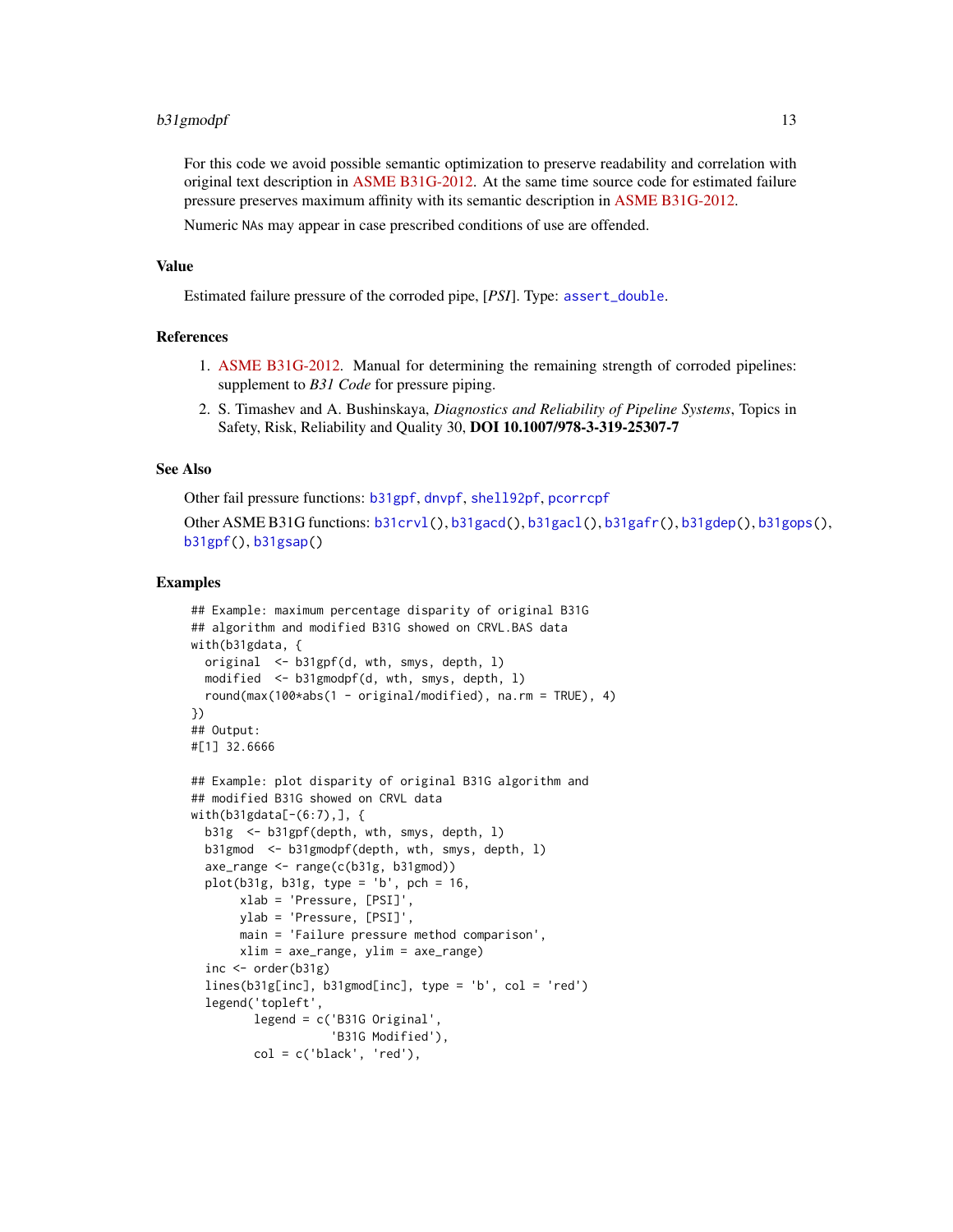lty = 'solid') })

### <span id="page-13-1"></span>b31gops *ASME B31G. Operational status of pipe*

### Description

Determine the operational status of pipe: is it excellent? or is technological control required? or is it critical situation?

### Usage

b31gops(wth, depth)

### Arguments

| wth   | nominal wall thickness of the pipe, [inch]. Type: assert_double.          |
|-------|---------------------------------------------------------------------------|
| depth | measured maximum depth of the corroded area, [inch]. Type: assert_double. |

### Value

Operational status of pipe:

- *1* excellent
- *2* monitoring is recommended
- *3* alert! replace the pipe immediately!

Type: [assert\\_numeric](#page-0-0) and [assert\\_subset](#page-0-0).

#### References

[ASME B31G-1991.](https://law.resource.org/pub/us/cfr/ibr/002/asme.b31g.1991.pdf) Manual for determining the remaining strength of corroded pipelines. A supplement to *ASTME B31* code for pressure piping.

### See Also

Other ASME B31G functions: [b31crvl\(](#page-2-1)), [b31gacd\(](#page-6-1)), [b31gacl\(](#page-7-1)), [b31gafr\(](#page-8-1)), [b31gdep\(](#page-10-1)), [b31gmodpf\(](#page-11-1)), [b31gpf\(](#page-14-1)), [b31gsap\(](#page-16-1))

### Examples

```
b31gops(.438, .1)
# [1] 2 # typical status for the most of pipes
b31gops(.5, .41)
# [1] 3 # alert! Corrosion depth is too high! Replace the pipe!
```
<span id="page-13-0"></span>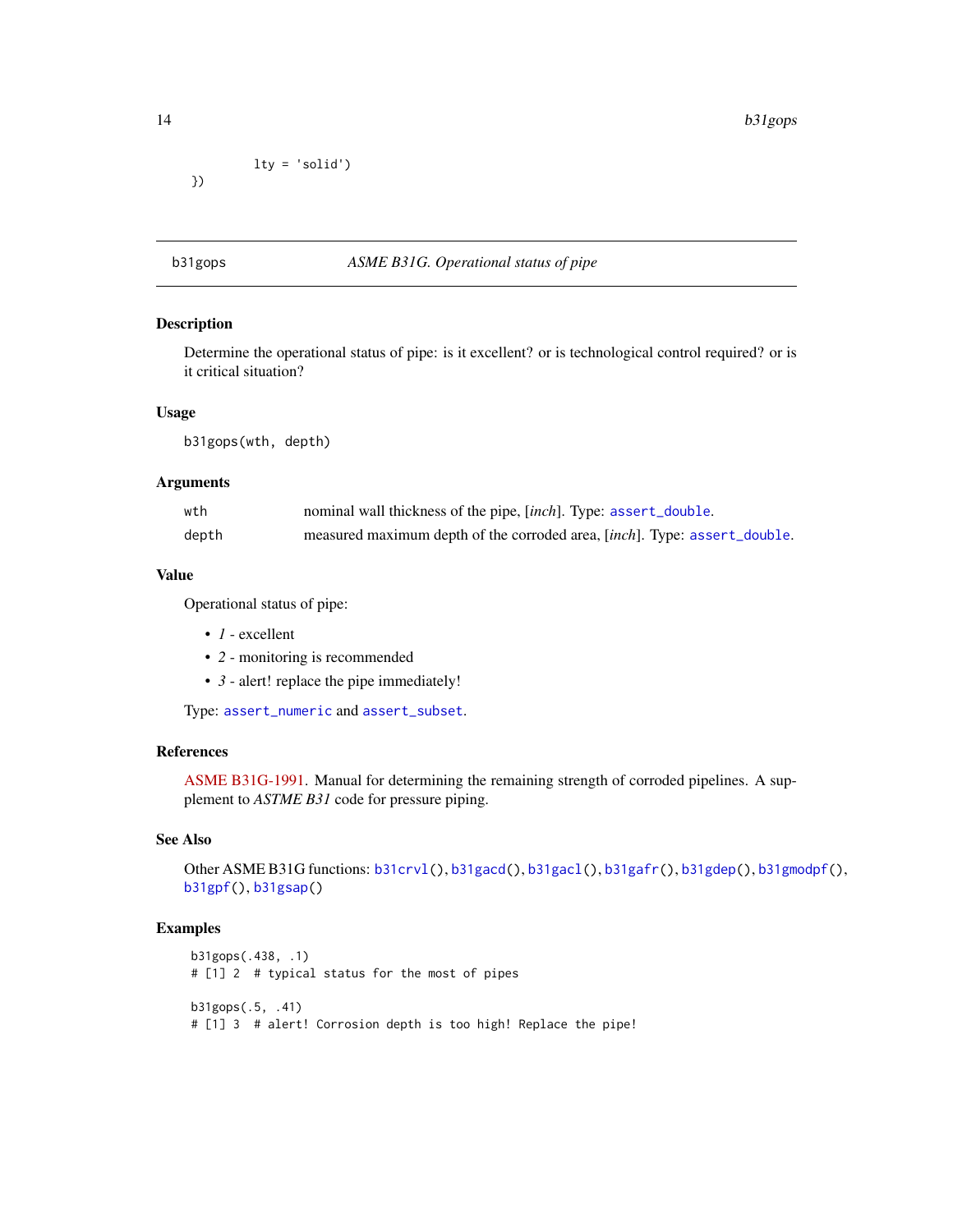### <span id="page-14-1"></span><span id="page-14-0"></span>Description

Calculate failure pressure of the corroded pipe according to *Original B31G*, *Level-1* algorithm listed in [ASME B31G-2012.](https://www.asme.org/codes-standards/find-codes-standards/b31g-manual-determining-remaining-strength-corroded-pipelines)

The next assumption of the corrosion shape is adopted by [ASME B31G-2012:](https://www.asme.org/codes-standards/find-codes-standards/b31g-manual-determining-remaining-strength-corroded-pipelines)



There (a) is a parabolic and (b) is a rectangular idealizations of a corroded area.

### Usage

b31gpf(d, wth, smys, depth, l)

### Arguments

| d     | nominal outside diameter of the pipe, [inch]. Type: assert_double.                                              |
|-------|-----------------------------------------------------------------------------------------------------------------|
| wth   | nominal wall thickness of the pipe, [inch]. Type: assert_double.                                                |
| smys  | specified minimum yield of stress (SMYS) as a characteristics of steel strength,<br>[PSI]. Type: assert_double. |
| depth | measured maximum depth of the corroded area, [inch]. Type: assert_double.                                       |
|       | measured maximum longitudinal length of corroded area, [inch]. Type: assert_double.                             |

#### Details

Since the definition of flow stress, *Sflow*, in [ASME B31G-2012](https://www.asme.org/codes-standards/find-codes-standards/b31g-manual-determining-remaining-strength-corroded-pipelines) is recommended with *Level 1* as follows:

$$
Sflow = 1.1 SMYS
$$

no other possibilities of its evaluation are incorporated.

For this code we avoid possible semantic optimization to preserve readability and correlation with original text description in [ASME B31G-2012.](https://www.asme.org/codes-standards/find-codes-standards/b31g-manual-determining-remaining-strength-corroded-pipelines) At the same time source code for estimated failure pressure preserves maximum affinity with its semantic description in [ASME B31G-2012](https://www.asme.org/codes-standards/find-codes-standards/b31g-manual-determining-remaining-strength-corroded-pipelines) and slightly differs from that given by *Timashev et al*. The latter deviates up to 0.7 ([b31gdata](#page-9-1)).

Numeric NAs may appear in case prescribed conditions of use are offended.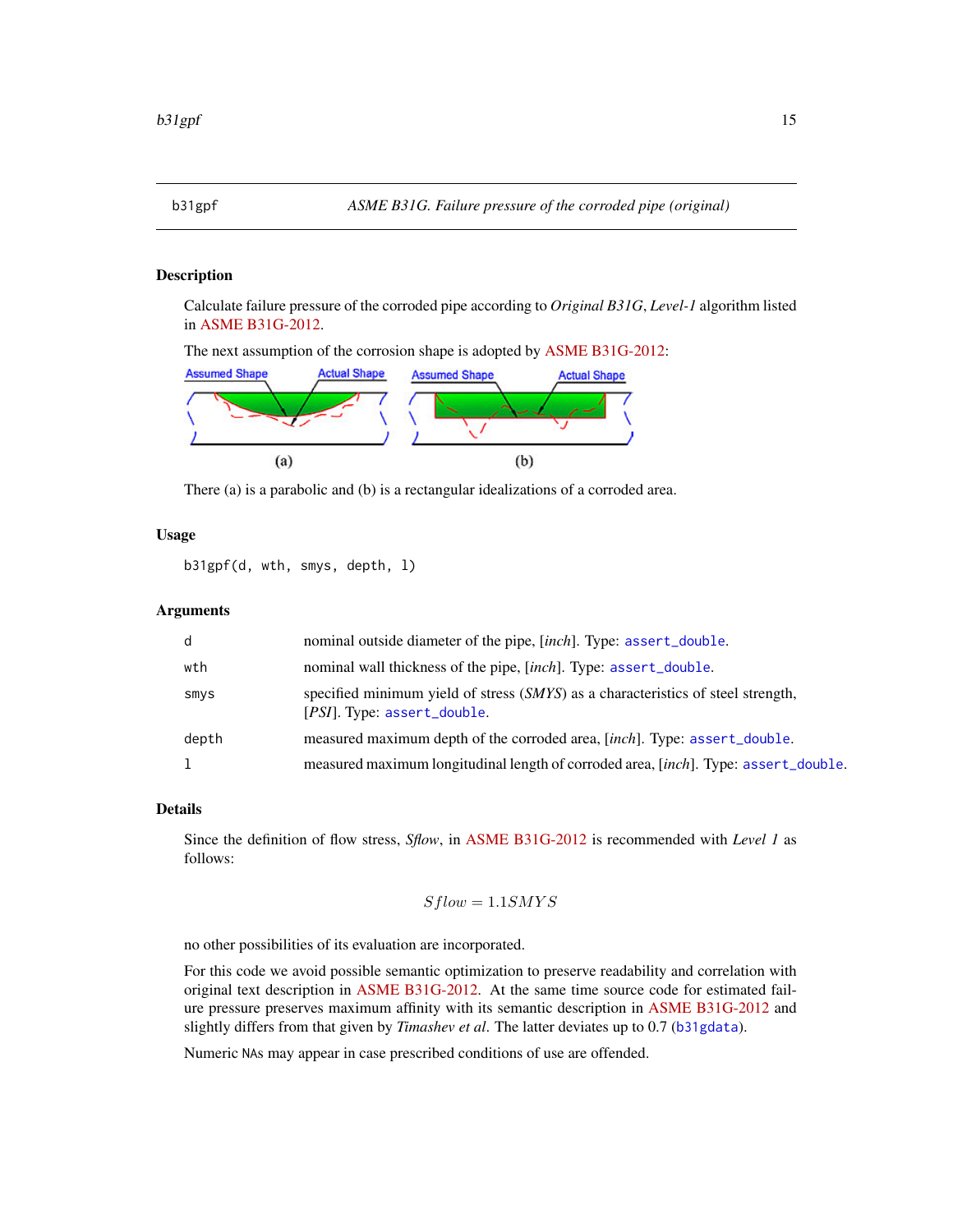Estimated failure pressure of the corroded pipe, [*PSI*]. Type: [assert\\_double](#page-0-0).

#### References

- 1. [ASME B31G-2012.](https://www.techstreet.com/standards/asme-b31g-2012-r2017?product_id=1842873) Manual for determining the remaining strength of corroded pipelines: supplement to *B31 Code* for pressure piping.
- 2. S. Timashev and A. Bushinskaya, *Diagnostics and Reliability of Pipeline Systems*, Topics in Safety, Risk, Reliability and Quality 30, DOI 10.1007/978-3-319-25307-7

### See Also

Other fail pressure functions: [b31gmodpf](#page-11-1), [dnvpf](#page-17-1), [shell92pf](#page-65-1), [pcorrcpf](#page-63-1)

```
Other ASME B31G functions: b31crvl(), b31gacd(), b31gacl(), b31gafr(), b31gdep(), b31gmodpf(),
b31gops(), b31gsap()
```
### Examples

```
## Example: maximum percentage disparity of original B31G
## algorithm and modified B31G showed on CRVL.BAS data
with(b31gdata, {
 original <- b31gpf(d, wth, smys, depth, l)
 modified <- b31gmodpf(d, wth, smys, depth, l)
 round(max(100*abs(1 - original/modified), na.rm = TRUE), 4)
})
## Output:
#[1] 32.6666
## Example: plot disparity of original B31G algorithm and
## modified B31G showed on CRVL data
with(b31gdata[-(6:7),], {
 b31g <- b31gpf(depth, wth, smys, depth, l)
 b31gmod <- b31gmodpf(depth, wth, smys, depth, l)
 axe_range <- range(c(b31g, b31gmod))
 plot(b31g, b31g, type = 'b', pch = 16,
      xlab = 'Pressure, [PSI]',
      ylab = 'Pressure, [PSI]',
      main = 'Failure pressure method comparison',
      xlim = axe_range, ylim = axe_range)
  inc <- order(b31g)
 lines(b31g[inc], b31gmod[inc], type = 'b', col = 'red')
 legend('topleft',
        legend = c('B31G Original',
                    'B31G Modified'),
        col = c('black', 'red'),lty = 'solid')
})
```
<span id="page-15-0"></span>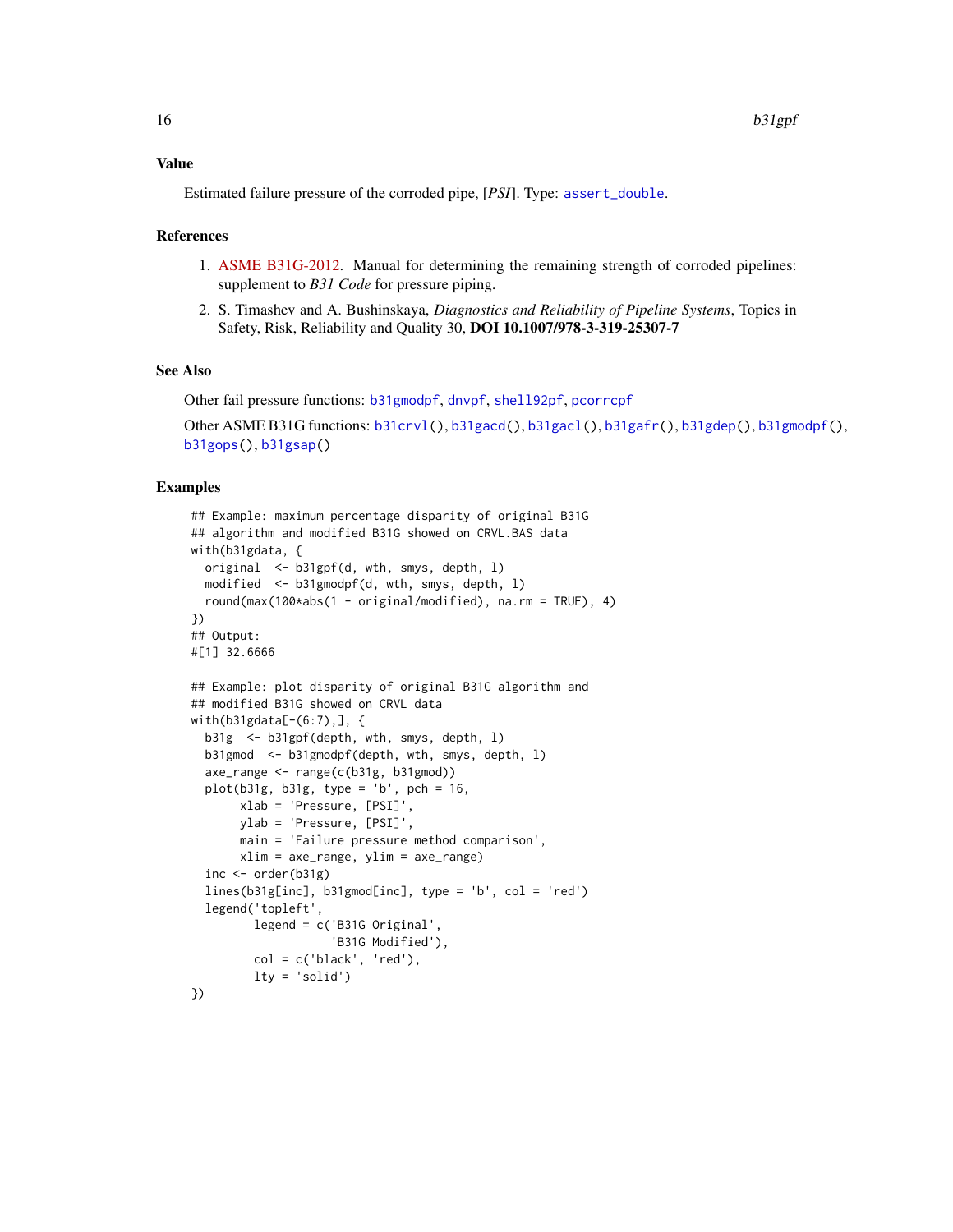<span id="page-16-1"></span><span id="page-16-0"></span>

### Description

Calculate safe maximum pressure for the corroded area of pipe.

### Usage

b31gsap(dep, d, wth, depth, l)

### Arguments

| dep   | design pressure of the pipe, [PSI]. Type: assert_double.                                   |
|-------|--------------------------------------------------------------------------------------------|
| d     | nominal outside diameter of the pipe, [inch]. Type: assert_double.                         |
| wth   | nominal wall thickness of the pipe, [inch]. Type: assert_double.                           |
| depth | measured maximum depth of the corroded area, [inch]. Type: assert_double.                  |
| 1     | measured maximum longitudinal length of the corroded area, [inch]. Type:<br>assert_double. |

### Value

Safe maximum pressure for the corroded area of pipe, [PSI]. Type: [assert\\_double](#page-0-0).

### References

[ASME B31G-1991.](https://law.resource.org/pub/us/cfr/ibr/002/asme.b31g.1991.pdf) Manual for determining the remaining strength of corroded pipelines. A supplement to *ASTME B31* code for pressure piping.

### See Also

```
Other ASME B31G functions: b31crvl(), b31gacd(), b31gacl(), b31gafr(), b31gdep(), b31gmodpf(),
b31gops(), b31gpf()
```
### Examples

```
b31gsap(1093, 30, .438, .1, 7.5)
# [1] 1093 # [PSI], safe pressure is equal to design pressure
b31gsap(877, 24, .281, .08, 15)
# [1] 690 # [PSI], safe pressure is lower than design pressure due corrosion
```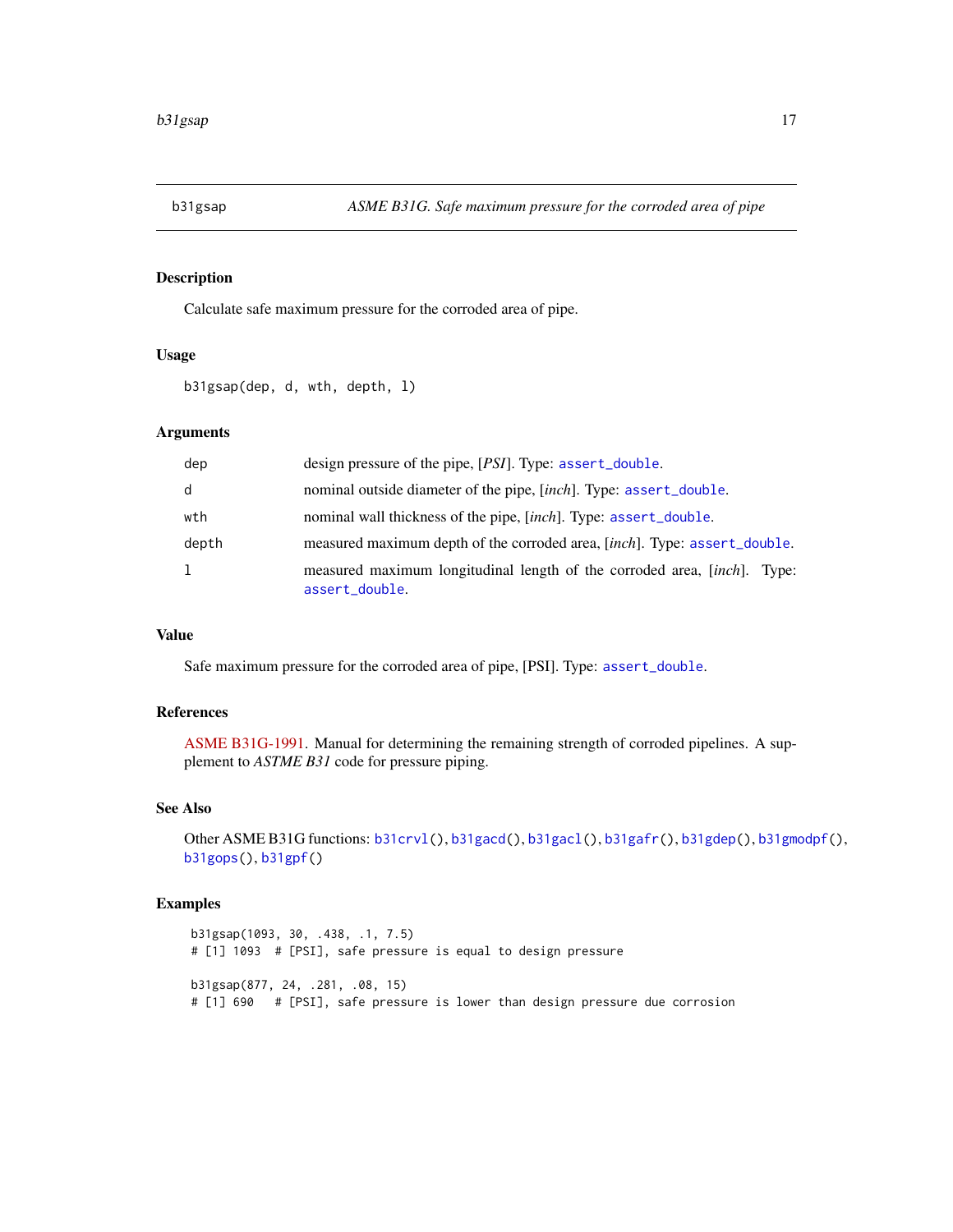### <span id="page-17-1"></span><span id="page-17-0"></span>Description

Calculate failure pressure of the corroded pipe according to *Section 8.2* of in [DNV-RP-F101.](https://rules.dnvgl.com/docs/pdf/DNV/codes/docs/2010-10/RP-F101.pdf) The estimation is valid for single isolated metal loss defects of the corrosion/erosion type and when only internal pressure loading is considered.

The next assumption of the corrosion shape is adopted by [DNV-RP-F101:](https://rules.dnvgl.com/docs/pdf/DNV/codes/docs/2010-10/RP-F101.pdf)



There d*cor* represents argument depth.

### Usage

dnvpf(d, wth, uts, depth, l)

### Arguments

| d     | nominal outside diameter of the pipe, [mm]. Type: assert_double.                                                                                       |
|-------|--------------------------------------------------------------------------------------------------------------------------------------------------------|
| wth   | nominal wall thickness of the pipe, [mm]. Type: assert_double.                                                                                         |
| uts   | ultimate tensile strength $(UTS)$ or specified minimum tensile strength $(SMTS)$ as<br>a characteristic of steel strength, [MPa]. Type: assert_double. |
| depth | measured maximum depth of the corroded area, [mm]. Type: assert_double.                                                                                |
| 1     | measured maximum longitudinal length of corroded area, [mm]. Type: assert_double.                                                                      |

#### Details

In contrast to [ASME B31G-2012](https://www.asme.org/codes-standards/find-codes-standards/b31g-manual-determining-remaining-strength-corroded-pipelines) property of pipe metal is characterized by specified minimum tensile strength - *SMTS*, [N/mm<sup>2</sup> ], and [SI](https://en.wikipedia.org/wiki/International_System_of_Units) is default unit system. *SMTS* is given in the linepipe steel material specifications (e.g. [API 5L\)](https://www.api.org/products-and-services/standards/important-standards-announcements/standard-5l) for each material grade.

At the same time *Timashev et al.* used ultimate tensile strength - [UTS](https://en.wikipedia.org/wiki/Ultimate_tensile_strength) in place of *SMTS*. So, for the case those quantities may be used in interchangeable way.

Numeric NAs may appear in case prescribed conditions of use are offended.

#### Value

Estimated failure pressure of the corroded pipe, [*MPa*]. Type: [assert\\_double](#page-0-0).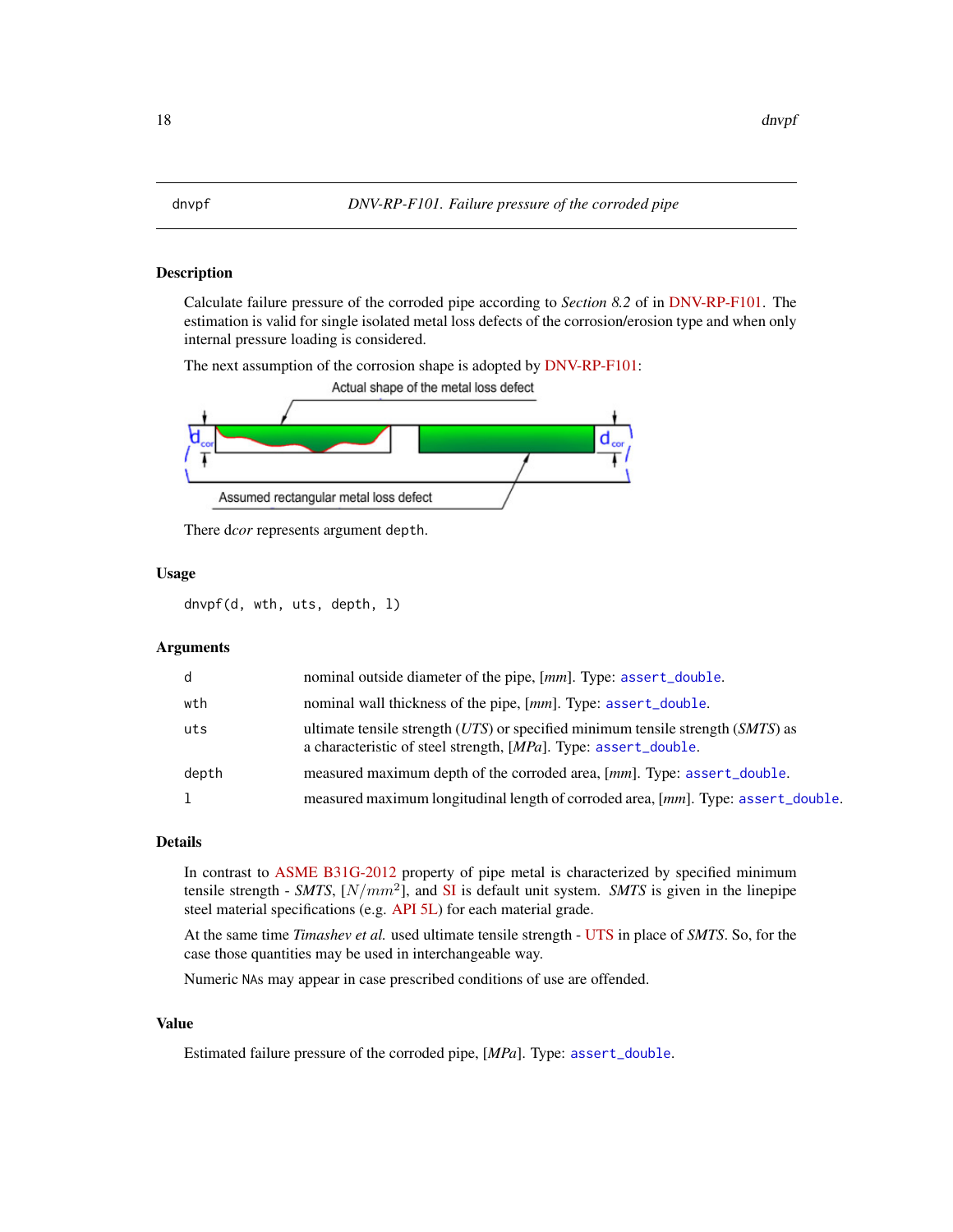#### <span id="page-18-0"></span>dropg and the contract of the contract of the contract of the contract of the contract of the contract of the contract of the contract of the contract of the contract of the contract of the contract of the contract of the

#### References

- 1. Recommended practice [DNV-RP-F101.](https://rules.dnvgl.com/docs/pdf/DNV/codes/docs/2010-10/RP-F101.pdf) Corroded pipelines. DET NORSKE VERITAS, October 2010.
- 2. [ASME B31G-2012.](https://www.techstreet.com/standards/asme-b31g-2012-r2017?product_id=1842873) Manual for determining the remaining strength of corroded pipelines: supplement to *B31 Code* for pressure piping.
- 3. S. Timashev and A. Bushinskaya, *Diagnostics and Reliability of Pipeline Systems*, Topics in Safety, Risk, Reliability and Quality 30, DOI 10.1007/978-3-319-25307-7.

### See Also

Other fail pressure functions: [b31gpf](#page-14-1), [b31gmodpf](#page-11-1), [shell92pf](#page-65-1), [pcorrcpf](#page-63-1)

Other DNV-RP-F101 functions: [strderate\(](#page-67-1))

### Examples

```
d <- c(812.8, 219.0) # [mm]
wth <- c( 19.1, 14.5) # [mm]
uts <- c(530.9, 455.1) # [N/mm^2]
1 \leq C(203.2, 200.0) \neq [mm]depth <- c( 13.4, 9.0) # [mm]
dnvpf(d, wth, uts, depth, l)
# [1] 15.86626 34.01183
```
<span id="page-18-1"></span>dropg *Consumption drop in pipe*

### Description

Calculate *drop* or *recovery* of consumption in pipe using geometric factors.

The calculated value may be positive or negative. When it is positive they have the *drop*, i.e. the decrease of consumption in the outlet of pipe under consideration. When the calculated value is negative they have the *recovery*, i.e. the increase of consumption in the outlet of pipe under consideration. In both cases to calculate consumption on the outlet of pipe under consideration simply subtract the calculated value from the sensor-measured consumption on the inlet.

#### Usage

dropg(adj =  $0$ , d = 700, consumption = 250)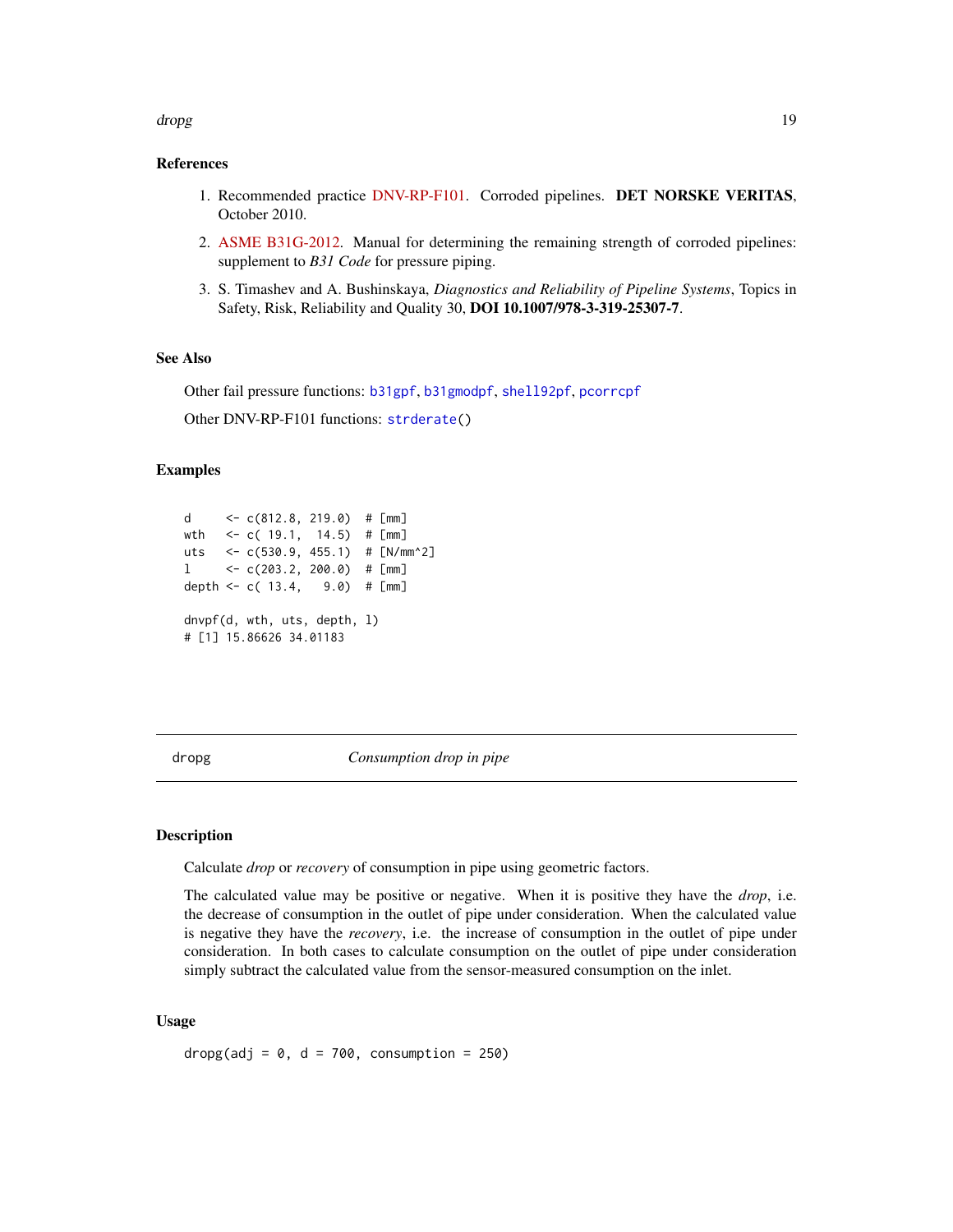#### <span id="page-19-0"></span>Arguments

| adj         | diameters of adjacent pipes through which discharges to and recharges from<br>network occur, [ <i>mm</i> ].<br>Types:                                                                                                             |
|-------------|-----------------------------------------------------------------------------------------------------------------------------------------------------------------------------------------------------------------------------------|
|             | assert_double_total_diameter of all adjacent pipes (total_diameter case)<br>assert_list of assert_double a set of diameters of adjacent pipes (particu-<br>lar diameter case)                                                     |
|             | Positive values of diameters of adjacent pipes correspond to discharging process<br>through those pipe, whereas negative values of diameters mean recharging. See<br><i>Details</i> and <i>Examples</i> for further explanations. |
| d           | diameter of pipe under consideration, [mm]. Type: assert_double.                                                                                                                                                                  |
| consumption | sensor-measured amount of heat carrier (water) that is transferred through the<br>inlet of pipe during a period, [ton/hour]. Type: assert_double.                                                                                 |

### Details

It is common that sensor-measured consumption undergoes discharges to network and recharges from it. For calculation of consumption *drop* or *recovery* the next configuration of district heating network segment is assumed:



Usually, there are no additional sensors that could measure consumption in each flow fork. In that case they only may operate with geometric factors, i.e. assuming that flow rate is proportional to square of pipe diameter.

The simple summation of flow rates over all adjacent pipes produces the required consumption *drop* or *recovery* located on the outlet of the pipe under consideration. Since there is concurrency between discharges and recharges the diameters of discharge pipes are regarded positive whereas diameters of recharge pipes must be negative.

Be careful when dealing with geometric factors for large amount of recharges from network: there are no additional physical constraints and thus the calculated value of *recovery* may have non-sense.

#### Value

consumption *drop* or *recovery* at the outlet of pipe, [*ton/hour*], numeric vector. The value is positive for *drop*, whereas for *recovery* it is negative. In both cases to calculate consumption on the outlet of pipe under consideration simply subtract the calculated value from the sensor-measured consumption on the inlet. Type: [assert\\_double](#page-0-0).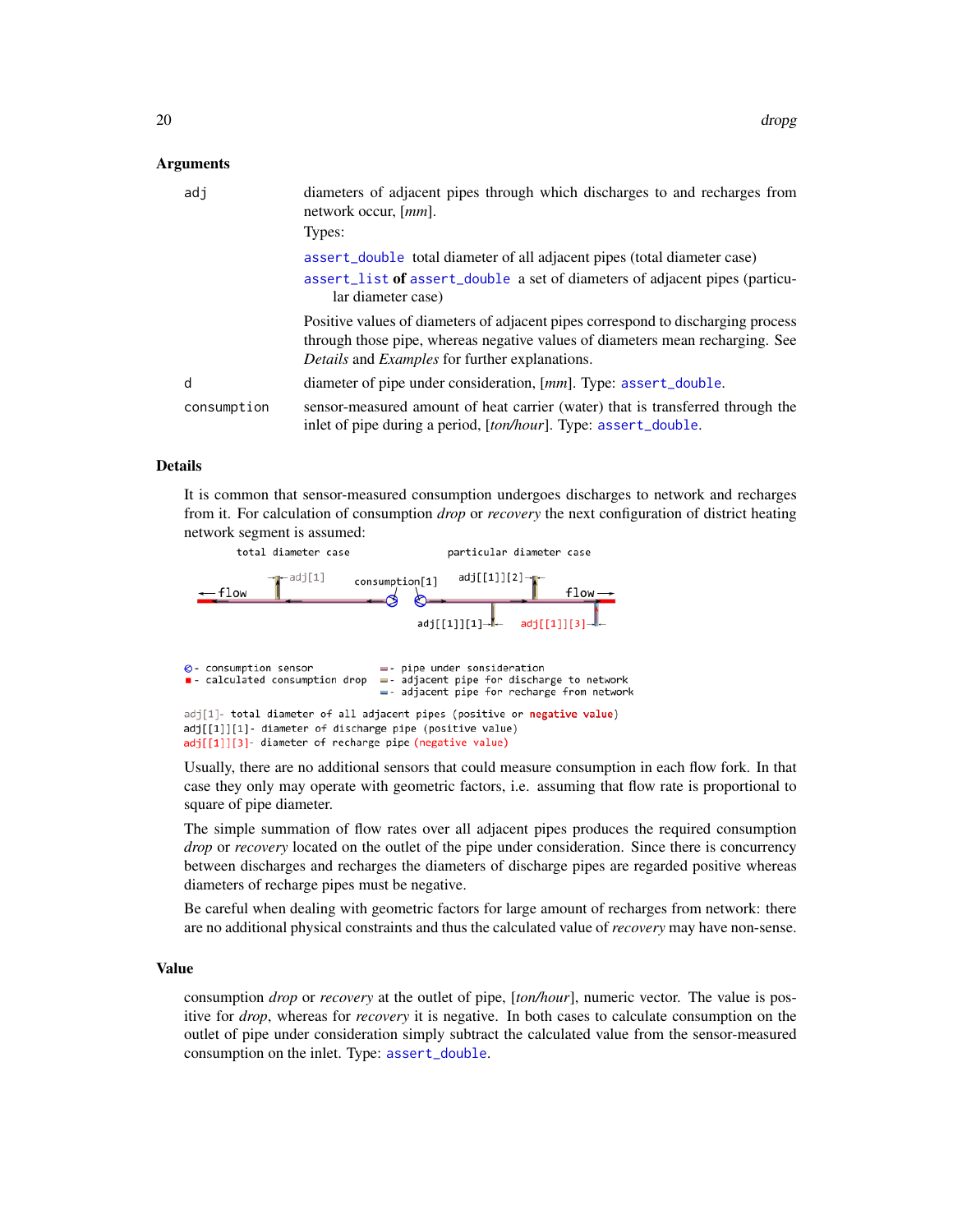#### <span id="page-20-0"></span>dropp 21

### See Also

Other district heating: [dropp\(](#page-20-1)), [dropt\(](#page-23-1))

#### Examples

```
# Let consider pipes according to network segment scheme depicted in figure
# in ?dropg help-page.
# Typical large diameters of pipes under consideration, [mm]:
d <- as.double(unique(subset(pipenostics::m325nhldata, diameter > 700)$diameter))
# Let sensor-measured consumption in the inlet of the pipe
# under consideration be proportional to d, [ton/hour]:
consumption <- .125*d
# Let consider total diameter case when total diameters of adjacent pipes are no
# more than d, [mm]:
adj <- c(450, -400, 950, -255, 1152)
# As at may be seen for the second and fourth cases they predominantly have
# recharges from network.
# Let calculate consumption on the outlet of the pipe under consideration,
# [ton/hour]
result <- consumption - dropg(adj, d, consumption)
print(result)
# [1] 75.96439 134.72222 65.70302 180.80580 78.05995
# For more clarity they may perform calculations in data.table.
```
<span id="page-20-1"></span>

dropp *Pressure drop in pipe*

### Description

Calculate [pressure drop](https://en.wikipedia.org/wiki/Pressure_drop) in straight circular steel pipe of *district heating system* (where water is a heat carrier) that is a result of pipe orientation in space (hydrostatic component), and friction between water and internal wall of pipe.

#### Usage

```
dropp(
  temperature = 130,
 presure = mpa_kgf(6),
 consumption = 1276,
  d = 1,
  len = 1,
  roughness = 0.006,
```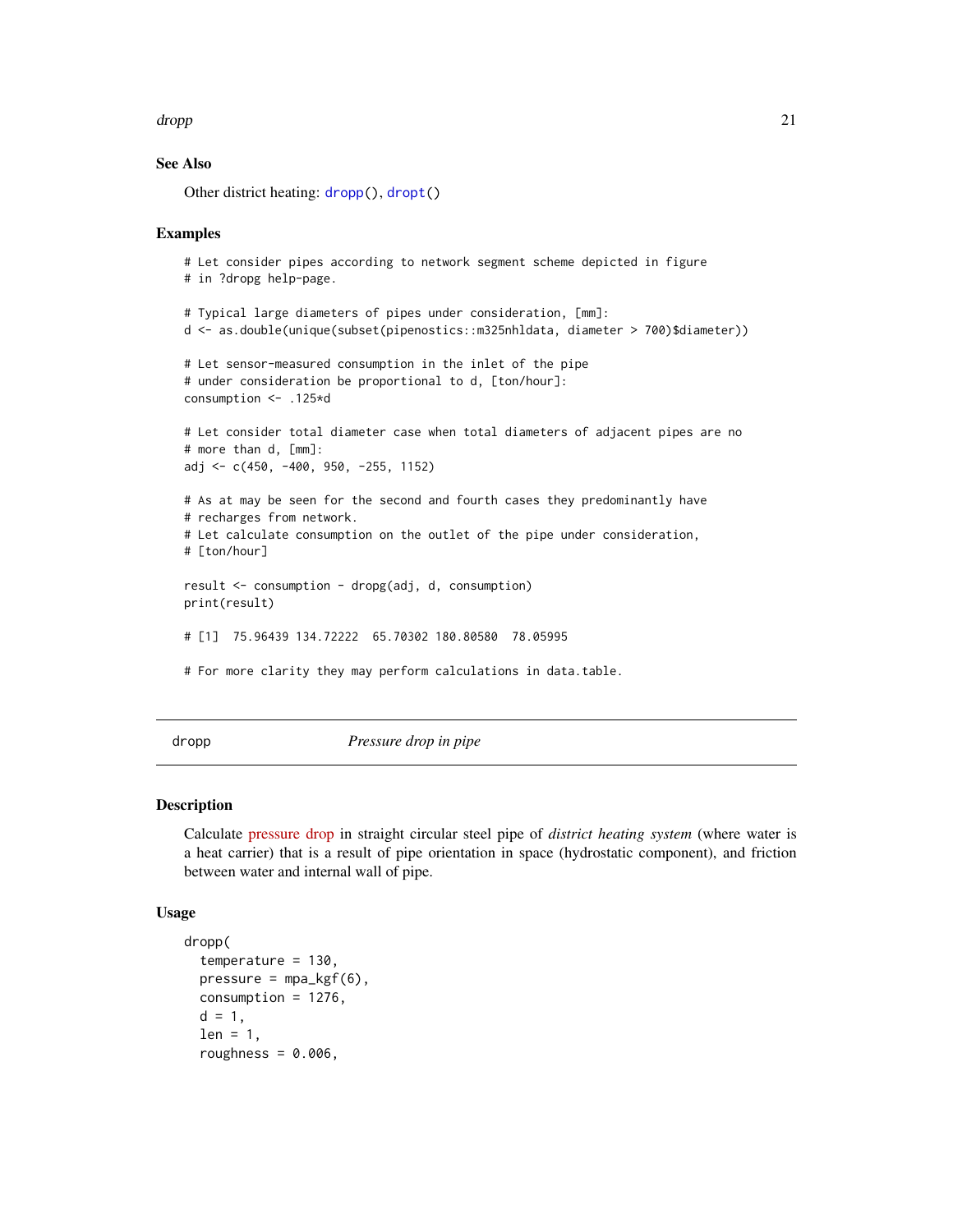```
inlet = 0,
  outlet = 0,
  method = "romeo"
\mathcal{L}
```
### Arguments

| temperature | temperature of heat carrier (water) inside the pipe, $\lceil {^{\circ}C} \rceil$ . Type: assert_double.                     |
|-------------|-----------------------------------------------------------------------------------------------------------------------------|
| pressure    | absolute pressure of heat carrier (water) measured at the entrance (inlet) of pipe,<br>[ <i>MPa</i> ]. Type: assert_double. |
| consumption | amount of heat carrier (water) that is transferred by pipe during a period, [ton/hour].<br>Type: assert_double.             |
| d           | internal diameter of pipe, $[m]$ . Type: assert_double.                                                                     |
| len         | pipe length, $[m]$ . Type: assert_double.                                                                                   |
| roughness   | roughness of internal wall of pipe, $[m]$ . Type: assert_double.                                                            |
| inlet       | elevation of pipe inlet, $[m]$ . Type: assert_double.                                                                       |
| outlet      | elevation of pipe outlet, $[m]$ . Type: assert_double.                                                                      |
| method      | method of determining <i>Darcy friction factor</i> . Type: assert_choice. (see <b>De-</b><br>tails)                         |

### Details

The underlying engineering model for calculation of pressure drop considers only two contributions (components):

- 1. Pressure drop due to gravity (hydrostatic component).
- 2. Pressure drop due to friction.

The model does not consider any size changes of pipe and presence of fittings.

For the first component that depends on pipe position in space the next figure illustrates adopted disposition of pipe.



So, the expression for the first component can be written as:

<span id="page-21-0"></span>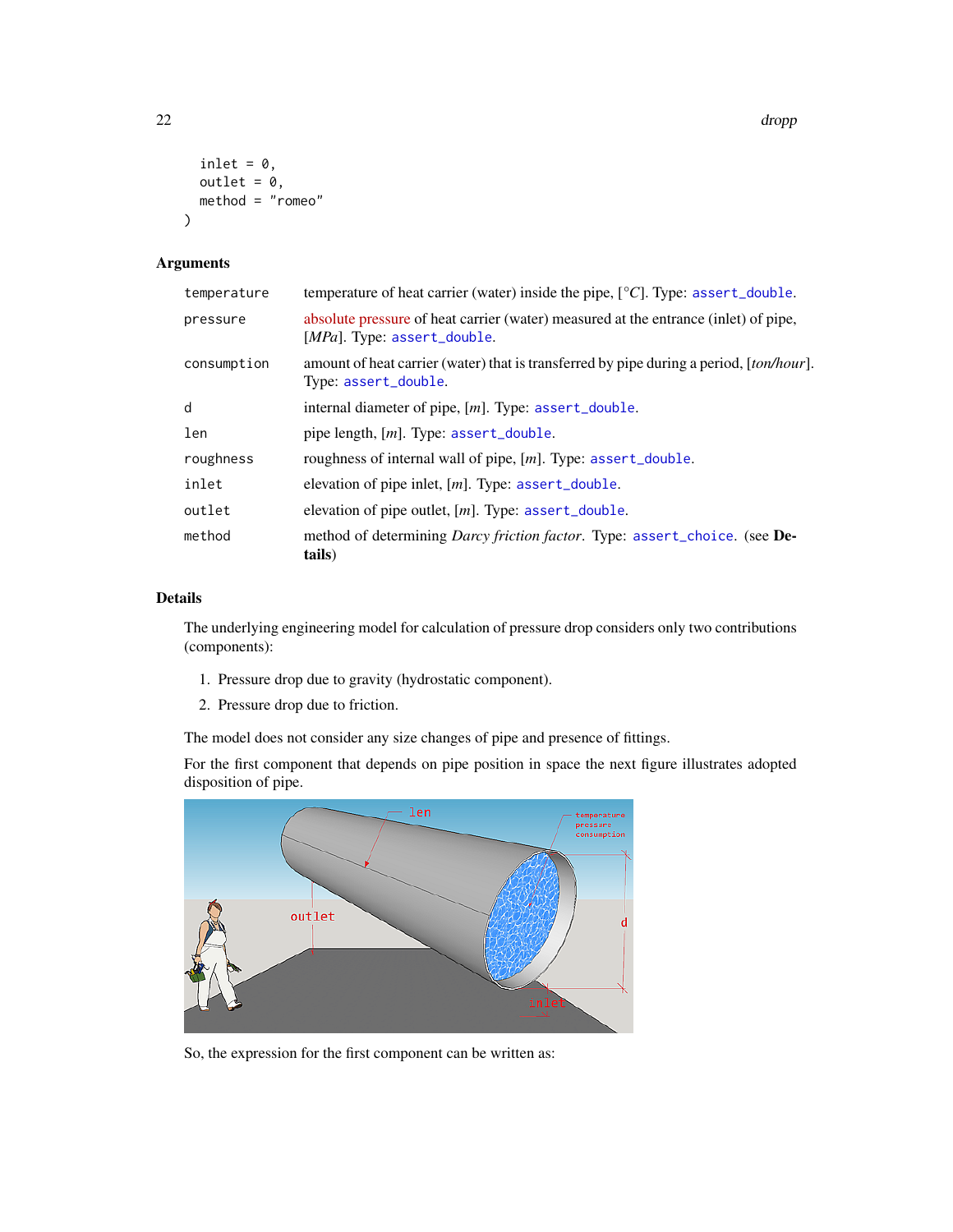$$
g\rho(outlet - inlet)
$$

<span id="page-22-0"></span>where g - is gravity factor,  $m/s^2$ , and  $\rho$  - density of water (heat carrier),  $kg/m^3$ ; inlet and outlet are appropriate pipe elevations (under sea or any other adopted level),  $m$ .

The second component comes from [Darcy–Weisbach equation](https://en.wikipedia.org/wiki/Darcy-Weisbach_equation) and is calculated using heating carrier regime parameters (temperature, pressure, consumption). Temperature and pressure values of heat carrier define water properties according to [IAPWS](http://www.iapws.org/) formulation.

Several methods for calculating of *Darcy friction factor* are possible and limited to the next direct approximations of [Colebrook equation:](https://en.wikipedia.org/wiki/Darcy_friction_factor_formulae#Brki�-Praks_solution)

romeo Romeo, Royo and Monzon, 2002

vatankhan Vatankhan and Kouchakzadeh, 2009

buzelli Buzzelli, 2008

According to *Brkic, 2011* approximations errors of those methods do not exceed 0.15 % for the most combinations of [Reynolds](https://en.wikipedia.org/wiki/Reynolds_number) numbers and actual values of internal wall [roughness](https://en.wikipedia.org/wiki/Surface_roughness) of pipe.

#### Value

pressure drop at the outlet of pipe, [*MPa*]. Type: [assert\\_double](#page-0-0).

### References

- W.Wagner et al. *The IAPWS Industrial Formulation 1997 for the Thermodynamic Properties of Water and Steam*, J. Eng. Gas Turbines Power. Jan 2000, 122(1): *150-184* (35 pages)
- M.L.Huber et al.*New International Formulation for the Viscosity of H<sub>2</sub>O, Journal of Physical* and Chemical Reference Data 38, 101 (2009);
- D.Brkic. *Journal of Petroleum Science and Engineering*, Vol. 77, *Issue 1*, April 2011, Pages *34-48*.
- Romeo, E., Royo, C., Monzon, A., 2002. *Improved explicit equation for estimation of the friction factor in rough and smooth pipes.* Chem. Eng. J. 86 (3), *369–374*.
- Vatankhah, A.R., Kouchakzadeh, S., 2009. *Discussion: Exact equations for pipeflow problems, by P.K. Swamee and P.N. Rathie*. J. Hydraul. Res. IAHR 47 (7), *537–538*.
- Buzzelli, D., 2008. *Calculating friction in one step*. Mach. Des. 80 (12), *54–55*.

### See Also

[dropt](#page-23-1) for calculating temperature drop in pipe

Other district heating: [dropg\(](#page-18-1)), [dropt\(](#page-23-1))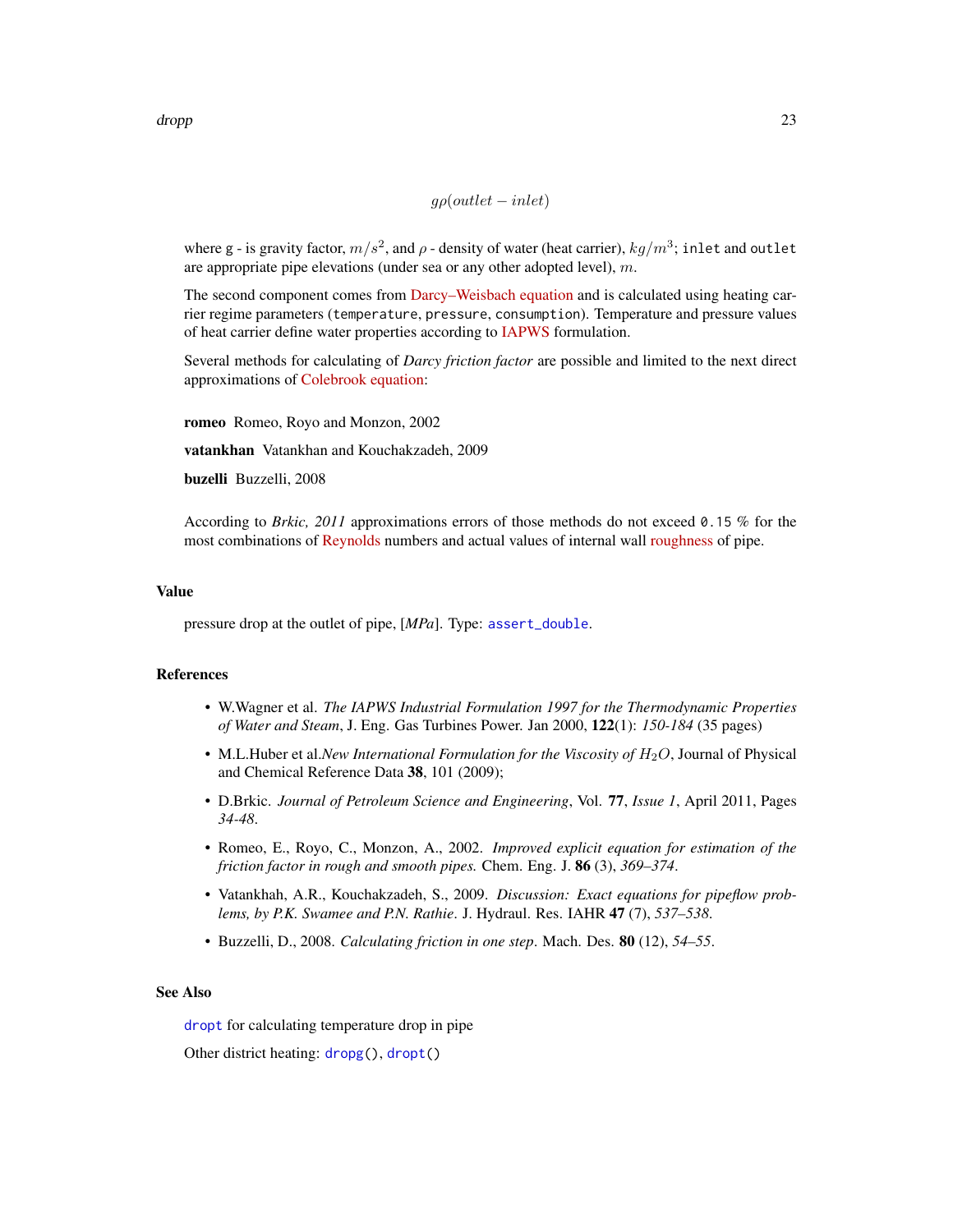#### Examples

```
# Typical pressure drop for horizontal pipeline segments
# in high-way heating network in Novosibirsk
dropp(len = c(200, 300))
#[1] 0.0007000666 0.0010500999
```
<span id="page-23-1"></span>

dropt *Temperature drop in pipe due heat losses*

### Description

Calculate temperature drop in steel pipe of *district heating system* (where water is a heat carrier) that is a result of heat losses through pipe wall and insulation.

### Usage

 $d$ ropt(temperature = 130, pressure = mpa\_kgf(6), consumption = 250, flux = 7000)

### Arguments

| temperature | temperature of heat carrier (water) inside the pipe measured at the inlet of pipe,<br>$[°C]$ . Type: assert_double. |
|-------------|---------------------------------------------------------------------------------------------------------------------|
| pressure    | absolute pressure of heat carrier (water) inside the pipe, [MPa]. Type: assert_double.                              |
| consumption | amount of heat carrier (water) that is transferred by pipe during a period, [ton/hour].<br>Type: assert_double.     |
| flux        | heat flux emitted by pipe during a period, [kcal/hour]. Type: assert_double.                                        |

### Details

Specific isobaric [heat capacity](https://en.wikipedia.org/wiki/Heat_capacity) used in calculations is calculated according to [IAPWS R7-97\(2012\)](http://www.iapws.org/relguide/IF97-Rev.pdf) for Region 1 since it is assumed that state of water in *district heating system* is always in that region.

### Value

temperature drop at the outlet of pipe, [*°C*]. Type: [assert\\_double](#page-0-0).

### See Also

[m325dropt](#page-36-1) for calculating normative values of temperature drop Other district heating: [dropg\(](#page-18-1)), [dropp\(](#page-20-1))

<span id="page-23-0"></span>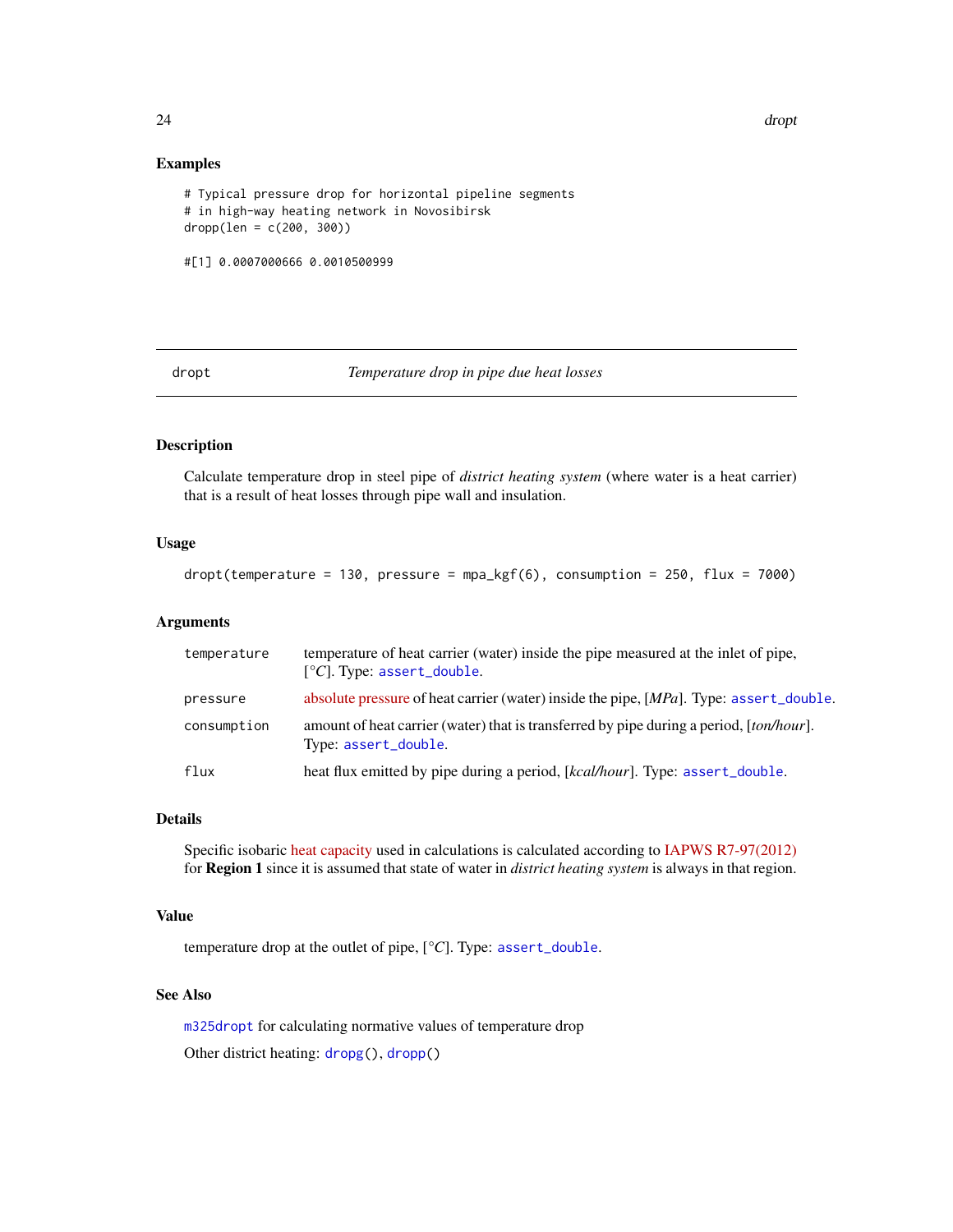#### <span id="page-24-0"></span> $f$ lowls 25

### Examples

```
# Calculate normative temperature drop based on Minenergo-325 for pipe segment
pipeline <- list(
 year = 1968,laying = "channel",
 d = 700,
 1 = 1000)
operation_temperature <- c(130, 150) # [°C]
foo <- dropt(
 temperature = operation_temperature,
 flux = do.call(m325nhl,
   c(pipeline, temperature = list(operation_temperature))
 )
)
foo
# [1] 1.366806 1.433840
# This is the same as using m325dropt:
bar <- m325dropt(temperature = operation_temperature,
 year = 1968, laying = "channel", d = 700, len = 1000
\mathcal{L}bar
# [1] 1.366806 1.433840
```
flowls *List all possible flow paths in district heating network*

### Description

Find and list all possible paths of heat carrier flow (water) in the given topology of district heating system.

### Usage

```
flowls(sender = "A", acceptor = "B", maxcores = 2)
```
### Arguments

| sender   | identifier of the node which heat carrier flows out. Type: any type that can be   |
|----------|-----------------------------------------------------------------------------------|
|          | painlessly coerced to character by as character.                                  |
| acceptor | identifier of the node which heat carrier flows in. According to topology of test |
|          | bench considered this identifier should be unique. Type: any type that can be     |
|          | painlessly coerced to character by as character.                                  |
| maxcores | maximum cores of CPU to use in parallel processing. Type: assert_count.           |
|          |                                                                                   |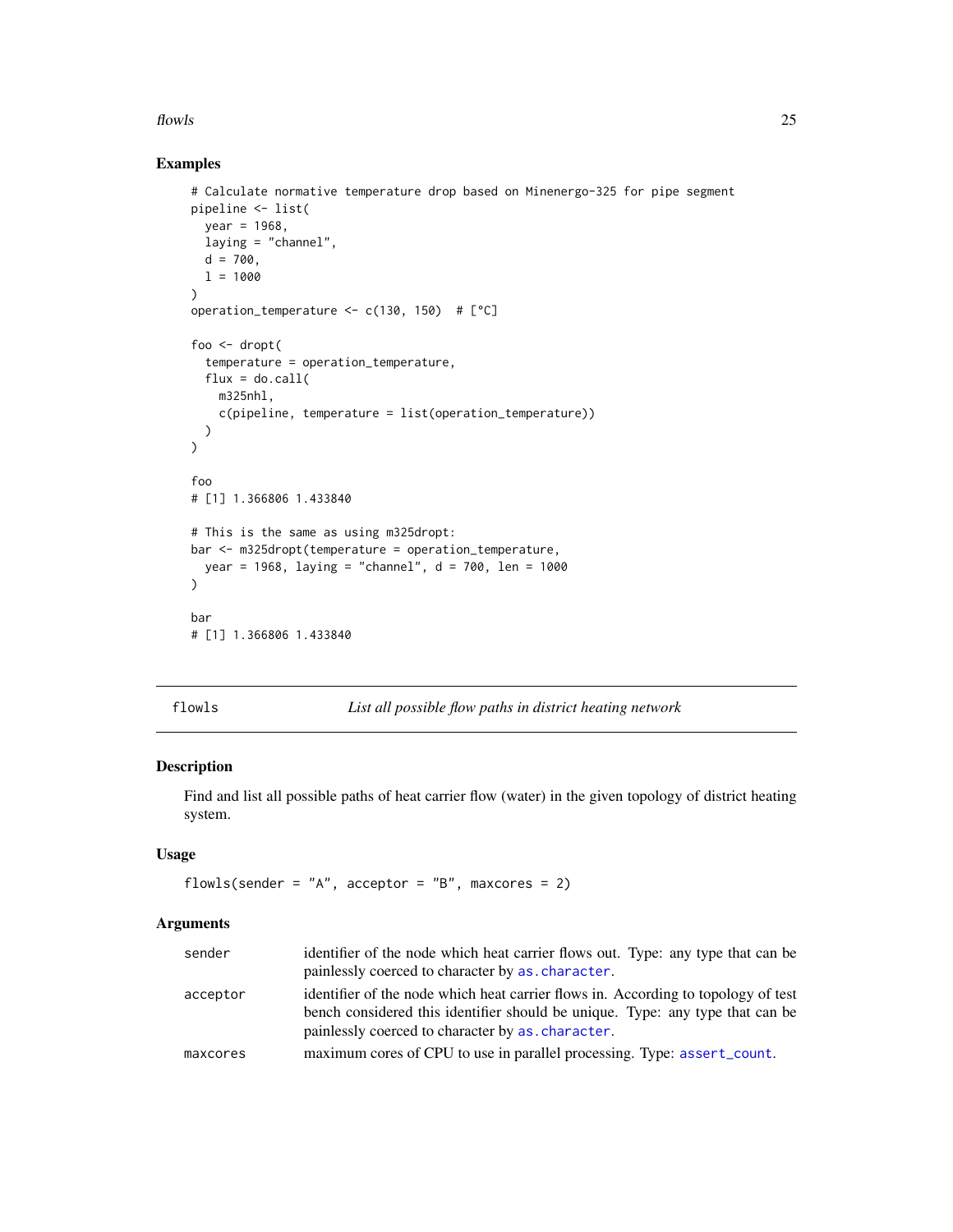### <span id="page-25-0"></span>Details

Only branched topology without cycles is considered where no more than one incoming edge exists for every acceptor node. For instance, [m325testbench](#page-41-1) has permitted topology.

Though input arguments are natively vectorized their individual values all relate to common part of district heating network, i.e. associated with common object. It is due to isomorphism between vector representation and directed graph of this network. For more details of isomorphic topology description see [m325testbench](#page-41-1).

For possibly better performance, they search paths of heat carrier flow in parallel leveraging the functionality of package [parallel](#page-0-0).

#### Value

named list that contains integer vectors as its elements. The name of each element in the list is the name of acceptor associated with terminal node of district heating network. Each vector in the list represents an ordered sequence of indexes in acceptor that enumerates incoming edges from starting node to terminal one. The length of returned list is equal to number of terminal nodes for topology considered. Type: [assert\\_list](#page-0-0).

### See Also

[m325testbench](#page-41-1) for example of topology of district heating system

### Examples

```
# Find path from A to B in trivial line topology:
flowls("A", "B")
# $B
# [1] 1
# More complex example with two terminal nodes D and E:
flowls(c("A", "B", "B"), c("B", "D", "E"))
#$D
#[1] 1 2
#
#$E
#[1] 1 3
# All possible flow paths in test bench illustrated in `?m325testbench`:
all_paths <- list(
 c(12, 13, 11, 8, 4, 1), # hereinafter indexes of acceptor nodes
 c(12, 13, 11, 8, 4, 2),
 c(12, 13, 11, 8, 6, 5, 3),
 c(12, 13, 11, 8, 6, 7),
 c(12, 13, 11, 8, 6, 9),
 c(12, 13, 11, 10),
 c(12, 13, 14, 15),
 c(12, 13, 16, 17),
```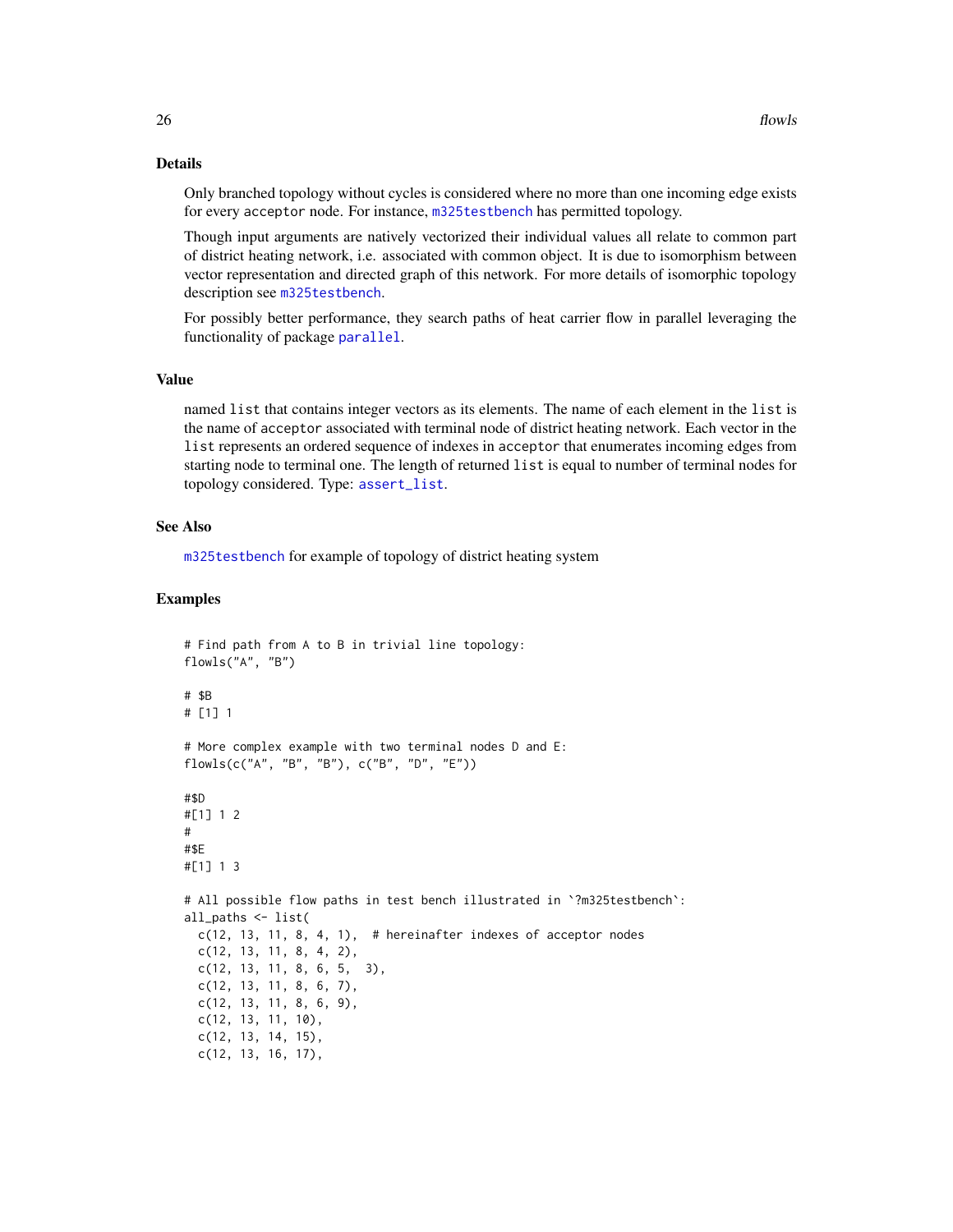#### <span id="page-26-0"></span>inch\_mm 27

```
c(12, 13, 16, 18, 20, 19),
  c(12, 13, 16, 18, 20, 21),
  c(12, 13, 16, 18, 22, 24),
 c(12, 13, 16, 18, 22, 25),
  c(12, 13, 16, 18, 20, 23, 26)
\mathcal{L}# find those paths:
path <- with(pipenostics::m325testbench, {
  flowls(sender, acceptor)
})
path[[4]]
# [1] 12 13 11 8 6 7
```
#### <span id="page-26-1"></span>inch\_mm *Millimeters to inches*

### Description

Convert length measured in [millimeters](https://en.wikipedia.org/wiki/Millimetre) (mm) to [inches](https://en.wikipedia.org/wiki/Inch)

### Usage

inch\_mm(x)

### Arguments

x length measured in *millimeters*, [*mm*]. Type: [assert\\_double](#page-0-0).

### Value

length in *inches*, [*inch*]. Type: [assert\\_double](#page-0-0).

### See Also

[mm\\_inch](#page-61-1) for converting *inches* to *mm*

Other utils: [kgf\\_mpa\(](#page-27-1)), [mm\\_inch\(](#page-61-1)), [mpa\\_kgf\(](#page-62-1)), [mpa\\_psi\(](#page-62-2)), [psi\\_mpa\(](#page-65-2))

### Examples

```
inch_mm(c(25.4, 1))
# [1] 1.00000000 0.03937008 # [inch]
```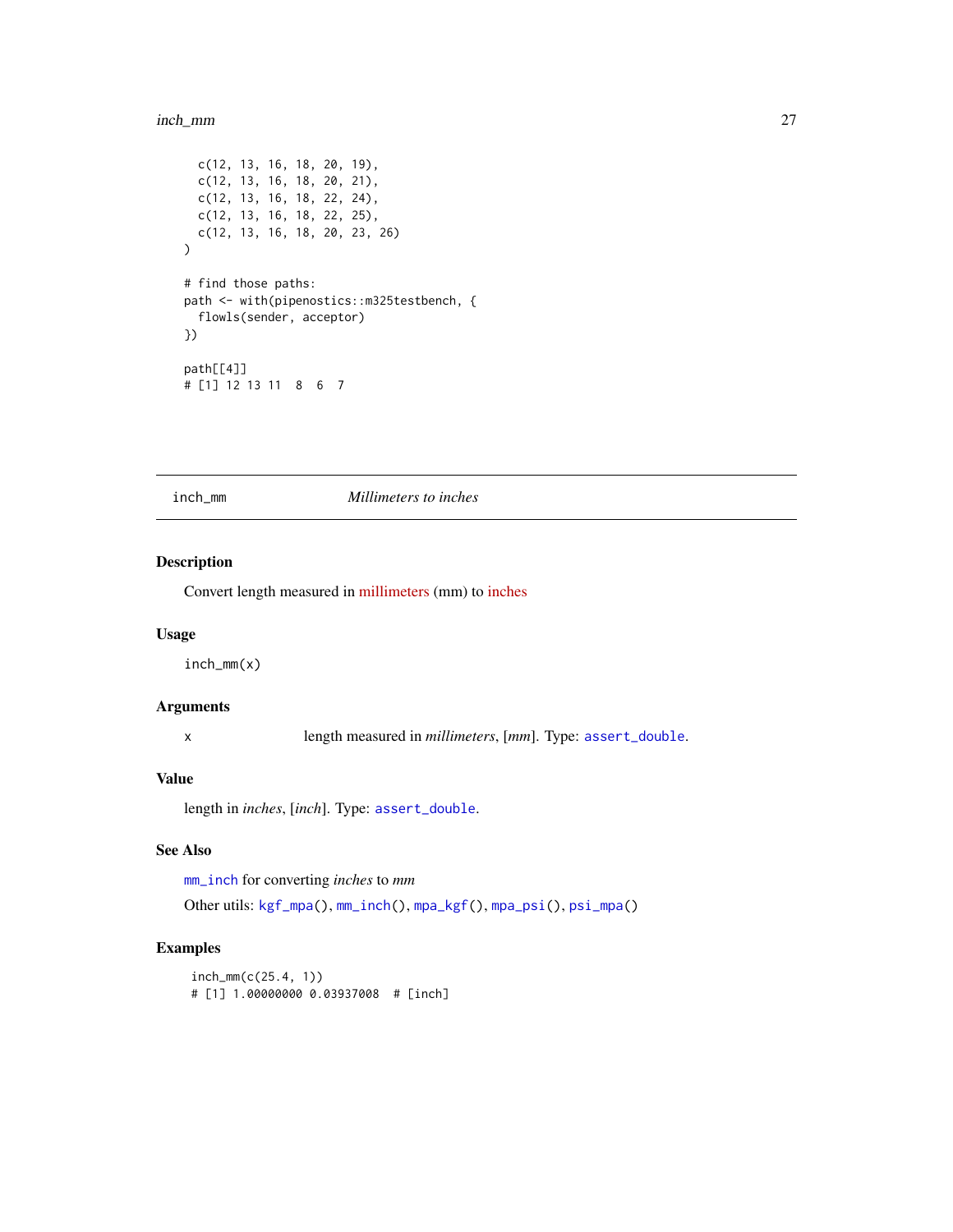<span id="page-27-1"></span><span id="page-27-0"></span>

### Description

Convert pressure (stress) measured in [megapascals](https://en.wikipedia.org/wiki/Pascal_(unit)) (MPa) to [kilogram-force per square cm](https://en.wikipedia.org/wiki/Kilogram-force_per_square_centimetre)  $(kgf/cm^2)$ .

### Usage

kgf\_mpa(x)

### Arguments

x pressure (stress) measured in *megapascals*, [*MPa*]. Type: [assert\\_double](#page-0-0).

### Value

pressure (stress) in *kilogram-force per square cm*, [*kgf/cm^2*]. Type: [assert\\_double](#page-0-0).

### See Also

[mpa\\_kgf](#page-62-1) for converting *kilogram-force per square cm* to *megapascals* Other utils: [inch\\_mm\(](#page-26-1)), [mm\\_inch\(](#page-61-1)), [mpa\\_kgf\(](#page-62-1)), [mpa\\_psi\(](#page-62-2)), [psi\\_mpa\(](#page-65-2))

### Examples

kgf\_mpa(c(0.0980665, 1)) # [1] 1.00000 10.19716

<span id="page-27-2"></span>m278hlair *Minenergo-278. Heat losses of overhead pipeline segment*

### Description

Calculate values of heat flux emitted by overhead pipeline segment (surrounded by air) as a function of construction, operation, and technical condition specifications according to Appendix 5.1 of [Minenergo Method 278.](http://www.complexdoc.ru/ntdtext/547103/)

This type of calculations is usually made on design stage of district heating network (where water is a heat carrier) and is closely related to building codes and regulations.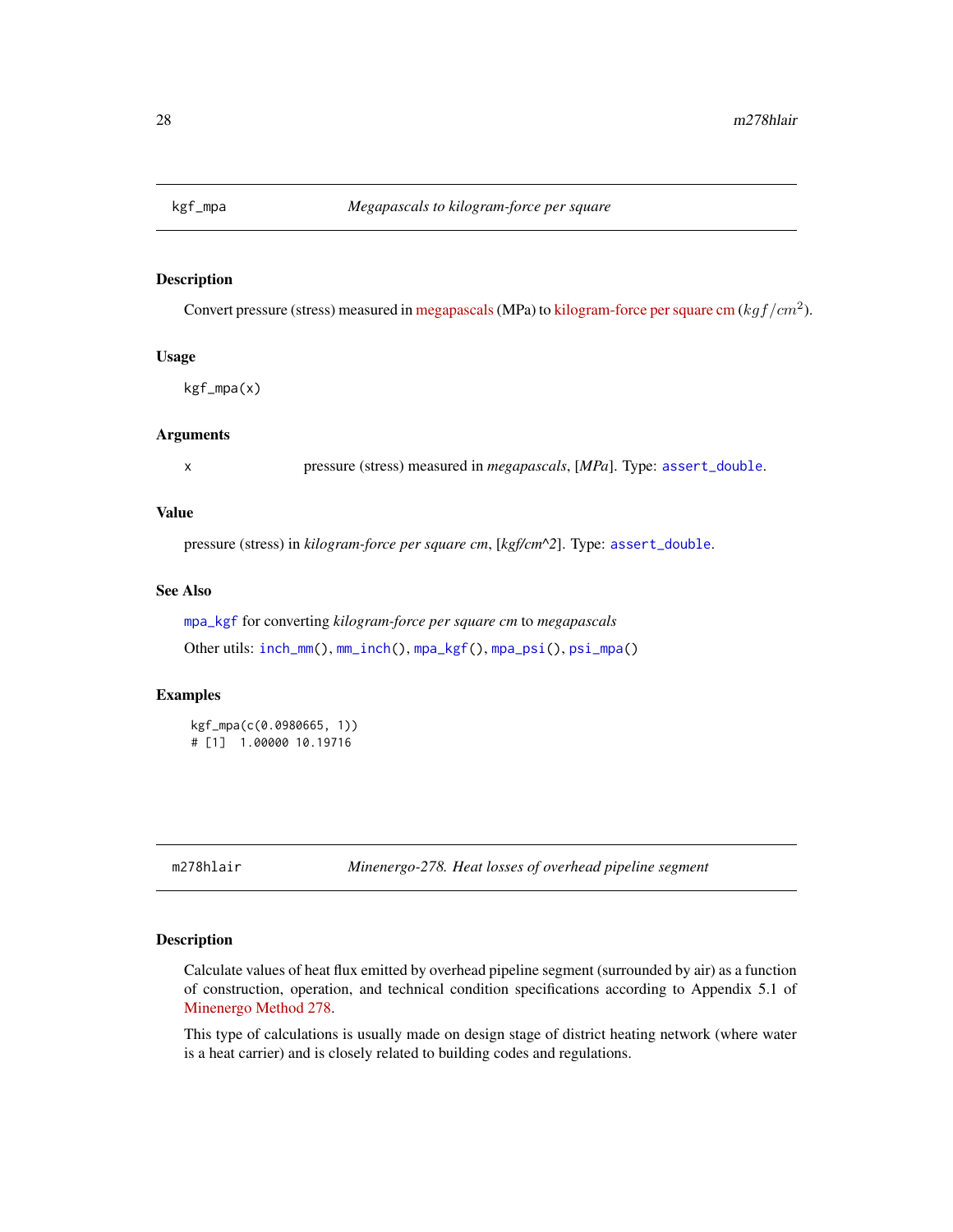### <span id="page-28-0"></span>m278hlair 29

### Usage

```
m278hlair(
 t1 = 110,
 t2 = 60,t0 = 5,
  insd1 = 0.1,insd2 = insd1,d1 = 0.25,
 d2 = d1,
 lambda1 = 0.09,
 lambda2 = 0.07,
 k1 = 1,
 k2 = k1,
 lambda@ = 26,
 len = 1,
 duration = 1
)
```
### Arguments

| t1             | temperature of heat carrier (water) inside the supplying pipe, [°C]. Type: assert_double.                                                                |
|----------------|----------------------------------------------------------------------------------------------------------------------------------------------------------|
| t2             | temperature of heat carrier (water) inside the returning pipe, [°C]. Type: assert_double.                                                                |
| t0             | temperature of environment, $[^{\circ}C]$ . In case of overhead laying this is the ambient<br>temperature. Type: assert_double.                          |
| insd1          | thickness of the insulator which covers the supplying pipe, $[m]$ . Type: assert_double.                                                                 |
| insd2          | thickness of the insulator which covers the returning pipe, $[m]$ . Type: assert_double.                                                                 |
| d1             | external diameter of supplying pipe, [m]. Type: assert_double.                                                                                           |
| d2             | external diameter of returning pipe, $[m]$ . Type: assert_double.                                                                                        |
| lambda1        | thermal conductivity of insulator which covers the supplying pipe $[W/m^{\circ}C]$ .<br>Type: assert_double.                                             |
| lambda2        | thermal conductivity of insulator which covers the returning pipe $[W/m^{\circ}C]$ .<br>assert_double.                                                   |
| k1             | technical condition factor for insulator of supplying pipe, []. Type: assert_double.                                                                     |
| k <sub>2</sub> | technical condition factor for insulator of returning pipe, []. Type: assert_double.                                                                     |
| lambda0        | thermal conductivity of environment, $[W/m^{\circ}C]$ . In case of overhead laying this<br>is the thermal conductivity of open air. Type: assert_double. |
| len            | length of pipeline segment, $[m]$ . Type: assert_double.                                                                                                 |
| duration       | duration of heat flux emittance, [hour]. Type: assert_double.                                                                                            |
|                |                                                                                                                                                          |

### Details

Details on using k1 and k2 are the same as for [m278hlcha](#page-29-1).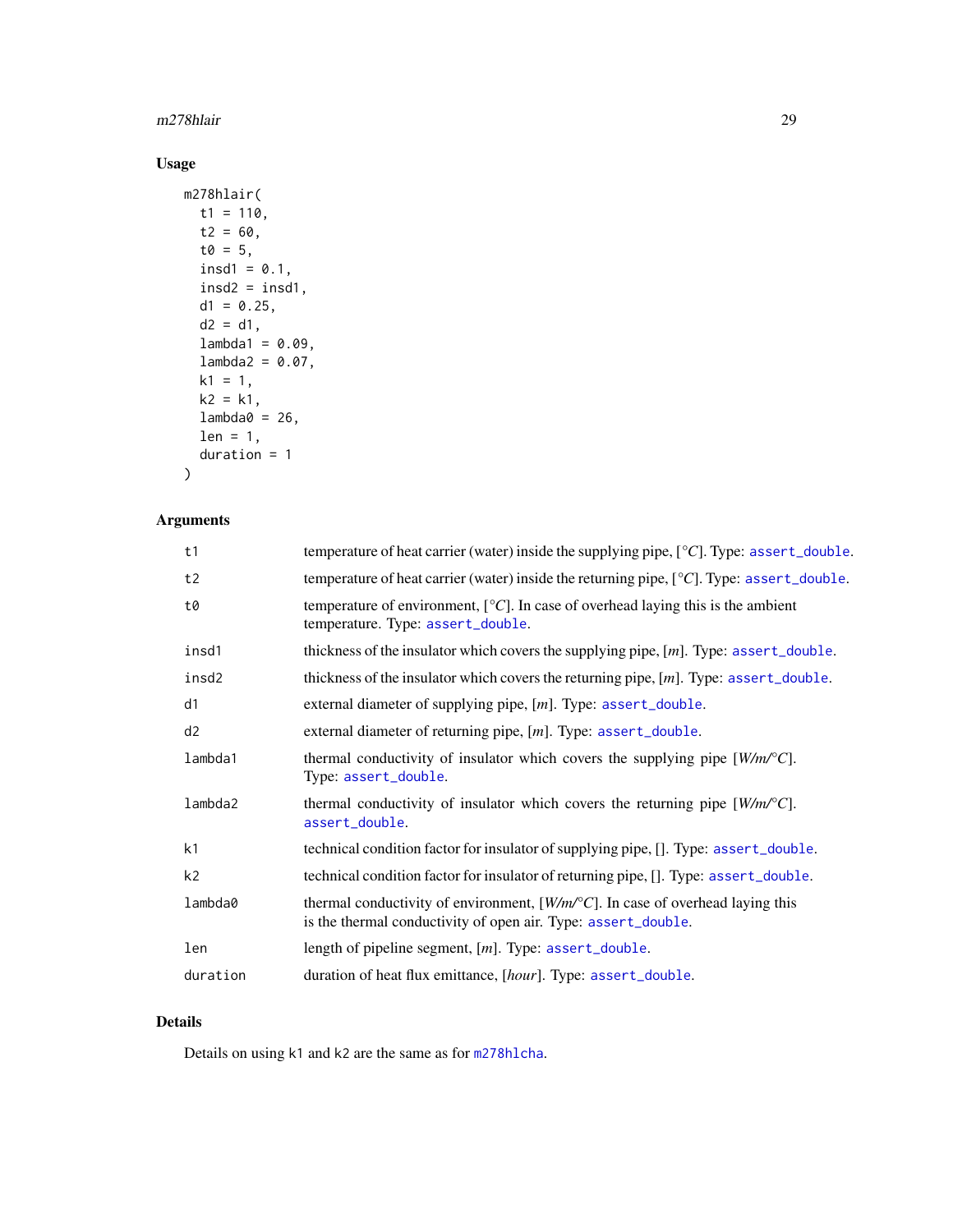#### Value

Heat flux emitted by pipeline segment during duration, [*kcal*]. If len of pipeline segment is 1 *m* and duration of heat flux emittance is set to 1 *hour* then the return value is equal to that in [*kcal/m/h*] units and so comparable with values of heat flux listed in [Minenergo Order 325.](http://docs.cntd.ru/document/902148459) Type: [assert\\_double](#page-0-0).

### See Also

Other Minenergo: [m278hlcha\(](#page-29-1)), [m278hlund\(](#page-31-1)), [m278insdata](#page-33-1), [m278inshcm\(](#page-34-1)), [m278soildata](#page-35-1), [m325beta\(](#page-35-2)), [m325dropt\(](#page-36-1)), [m325nhldata](#page-40-1), [m325nhl\(](#page-38-1)), [m325testbench](#page-41-1)

### Examples

m278hlair() # [1] 138.7736

<span id="page-29-1"></span>m278hlcha *Minenergo-278. Heat losses of pipeline segment in channel*

### Description

Calculate values of heat flux emitted by pipeline segment mounted in channel as a function of con-struction, operation, and technical condition specifications according to Appendix 5.1 of [Minenergo](http://www.complexdoc.ru/ntdtext/547103/) [Method 278.](http://www.complexdoc.ru/ntdtext/547103/)

This type of calculations is usually made on design stage of district heating network (where water is a heat carrier) and is closely related to building codes and regulations.

### Usage

```
m278hlcha(
  t1 = 110,
  t2 = 60,
  t0 = 5,
  insd1 = 0.1,
  insd2 = insd1,
  d1 = 0.25,
  d2 = d1,
  lambda1 = 0.09,
  lambda2 = 0.07,
  k1 = 1,
  k2 = k1.
  lambda@ = 1.74,
  z = 2,
  b = 0.5,
  h = 0.5,
  len = 1,
```
<span id="page-29-0"></span>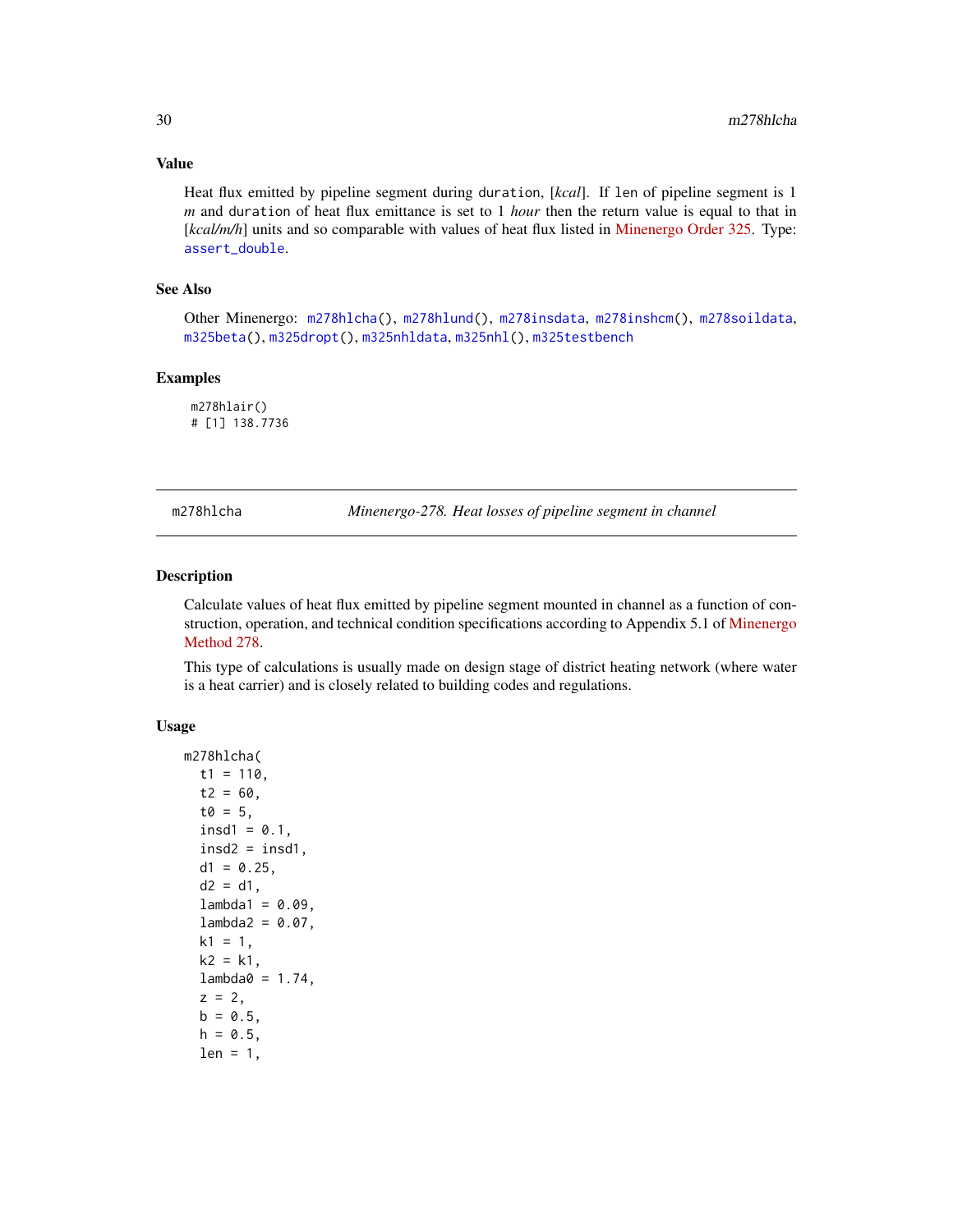<span id="page-30-0"></span>duration = 1  $\lambda$ 

#### Arguments

| t1             | temperature of heat carrier (water) inside the supplying pipe, $[°C]$ . Type: assert_double.                                                           |
|----------------|--------------------------------------------------------------------------------------------------------------------------------------------------------|
| t2             | temperature of heat carrier (water) inside the returning pipe, [°C]. Type: assert_double.                                                              |
| t0             | temperature of environment, $[°C]$ . In case of channel laying this is the tempera-<br>ture of subsoil. Type: assert_double.                           |
| insd1          | thickness of the insulator which covers the supplying pipe, [m]. Type: assert_double.                                                                  |
| insd2          | thickness of the insulator which covers the returning pipe, $[m]$ . Type: assert_double.                                                               |
| d1             | external diameter of supplying pipe, $[m]$ . Type: assert_double.                                                                                      |
| d2             | external diameter of returning pipe, [m]. Type: assert_double.                                                                                         |
| lambda1        | thermal conductivity of insulator which covers the supplying pipe $[W/m^{\circ}C]$ .<br>Type: assert_double.                                           |
| lambda2        | thermal conductivity of insulator which covers the returning pipe $[W/m^{\circ}C]$ .<br>Type: assert_double.                                           |
| k1             | technical condition factor for insulator of supplying pipe, []. Type: assert_double.                                                                   |
| k <sub>2</sub> | technical condition factor for insulator of returning pipe, []. Type: assert_double.                                                                   |
| lambda0        | thermal conductivity of environment, $[W/m^{\circ}C]$ . In case of channel laying this<br>is the thermal conductivity of subsoil. Type: assert_double. |
| z              | channel laying depth, [m]. Type: assert_double.                                                                                                        |
| b              | channel width, $[m]$ . Type: assert_double.                                                                                                            |
| h.             | channel height, $[m]$ . Type: assert_double.                                                                                                           |
| len            | length of pipeline segment, $[m]$ . Type: assert_double.                                                                                               |
| duration       | duration of heat flux emittance, [hour]. Type: assert_double.                                                                                          |

### Details

k1 and k2 factor values equal to one mean the best technical condition of insulation of appropriate pipes, whereas for poor technical state factor values tends to five or more.

Nevertheless, when k1 and k2 both equal to one the calculated heat flux [*kcal/m/h*] is sometimes higher than that listed in [Minenergo Order 325.](http://docs.cntd.ru/document/902148459) One should consider that situation when choosing method for heat loss calculations.

### Value

Heat flux emitted by pipeline segment during duration, [*kcal*]. If len of pipeline segment is 1 *m* and duration of heat flux emittance is set to 1 *hour* then the return value is equal to that in [kcal/m/h] units and so comparable with values of heat flux listed in [Minenergo Order 325.](http://docs.cntd.ru/document/902148459) Type: [assert\\_double](#page-0-0).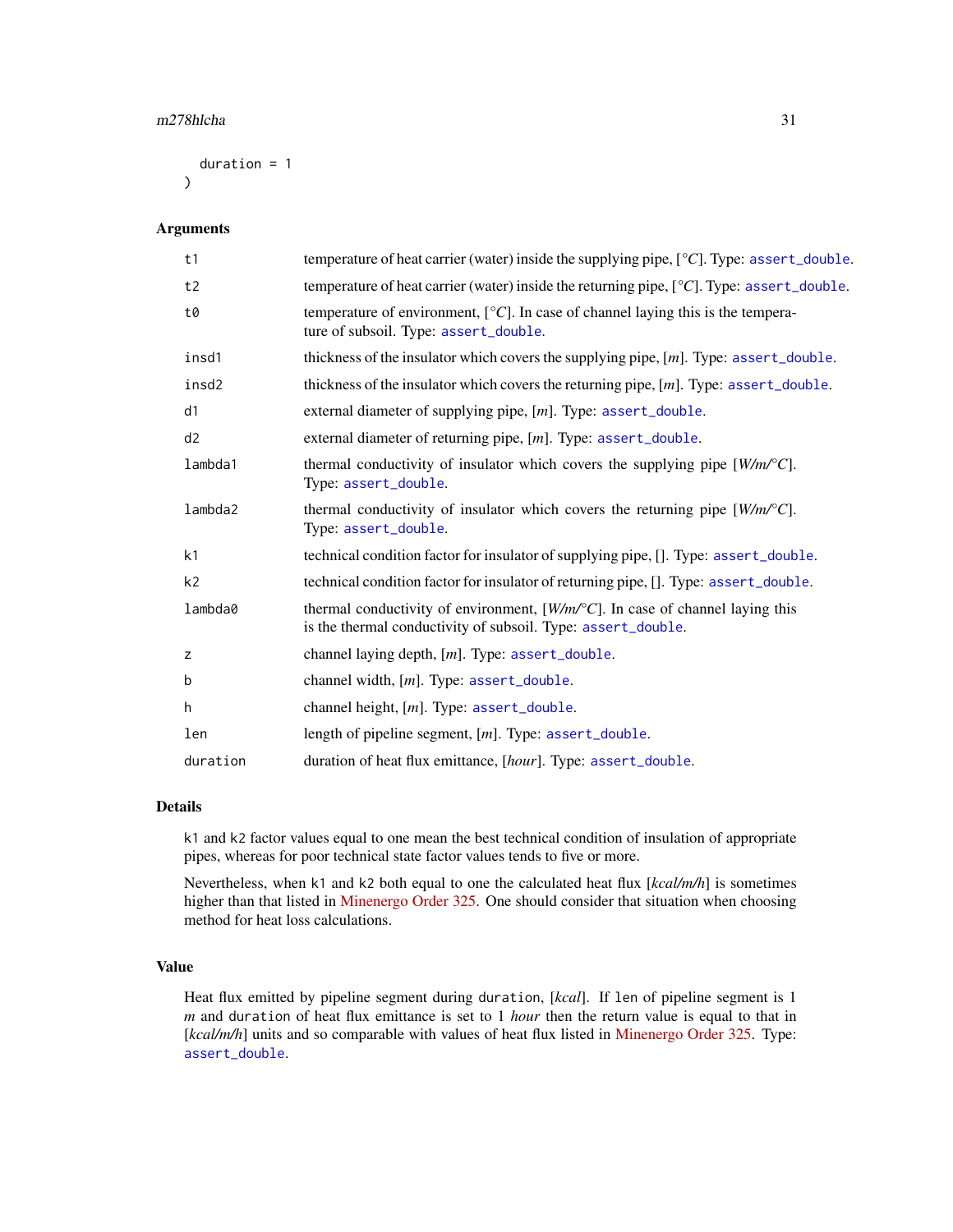### <span id="page-31-0"></span>See Also

```
Other Minenergo: m278hlair(), m278hlund(), m278insdata, m278inshcm(), m278soildata,
m325beta(), m325dropt(), m325nhldata, m325nhl(), m325testbench
```
### Examples

```
m278hlcha()
#
## Naive way to find out technical state (factors k1 and k2) for pipe
## segments constructed in 1980:
  optim(
    par = c(1.5, 1.5),
    fn = function(x) {
    # functional to optimize
      abs(
          m278h1cha(k1 = x[1], k2 = x[2]) -
          m325nhl(year = 1980, laying = "channel", d = 250, temperature = 110))
    },
    method = "L-BFGS-B",
    lower = 1.01, upper = 4.4
  )$par
  # [1] 4.285442 4.323628
```
<span id="page-31-1"></span>

m278hlund *Minenergo-278. Heat losses of underground pipeline segment*

### Description

Calculate values of heat flux emitted by underground pipeline segment which is not mounted in channel as a function of construction, operation, and technical condition specifications according to Appendix 5.1 of [Minenergo Method 278.](http://www.complexdoc.ru/ntdtext/547103/)

This type of calculations is usually made on design stage of district heating network (where water is a heat carrier) and is closely related to building codes and regulations.

### Usage

```
m278hlund(
  t1 = 110,
  t2 = 60,
  t0 = 5.
  insd1 = 0.1,
  insd2 = insd1,
  d1 = 0.25,
  d2 = d1,
  lambda1 = 0.09,
```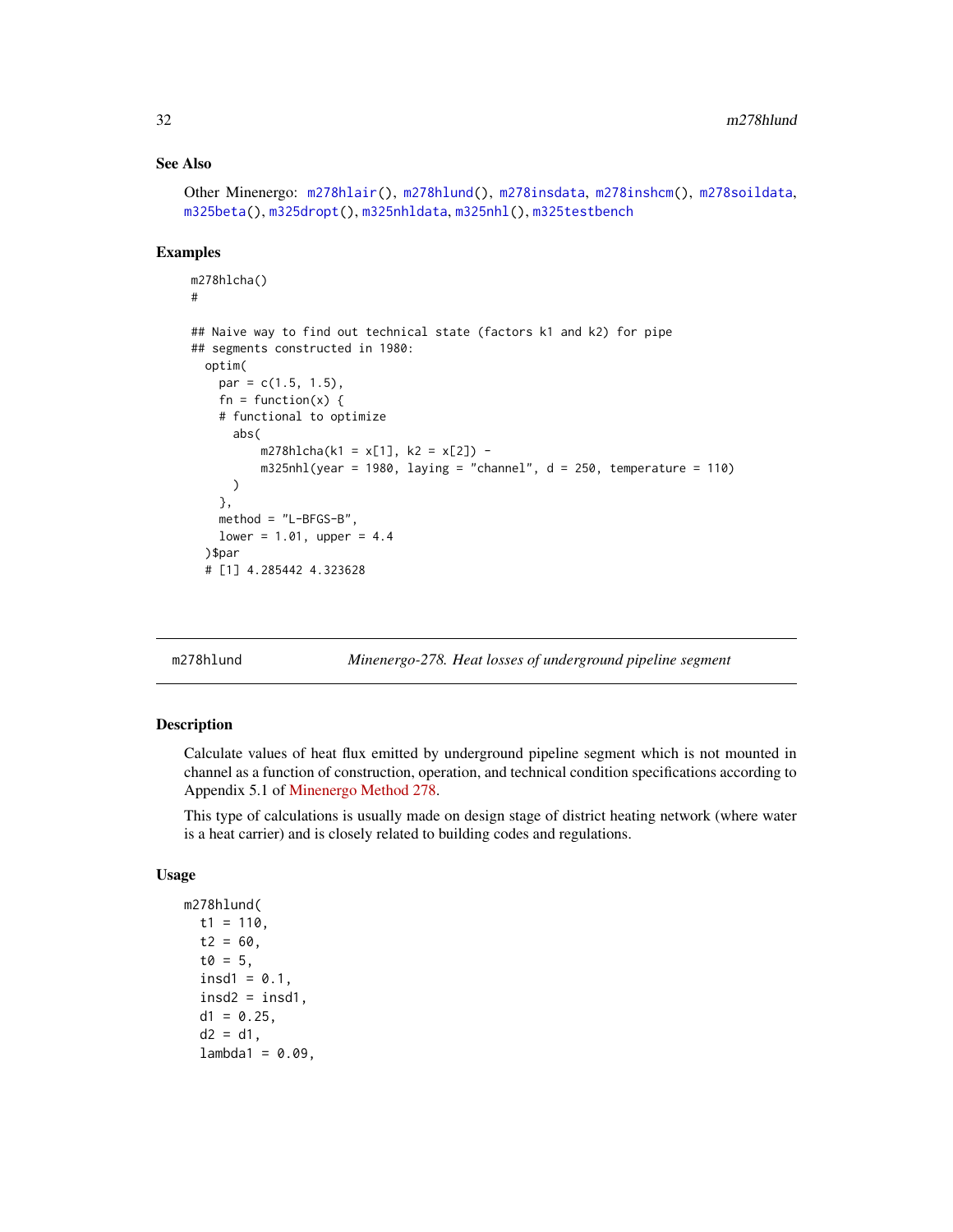#### <span id="page-32-0"></span> $m278$ hlund  $33$

```
lambda2 = 0.07,
k1 = 1,
k2 = k1,
lambda0 = 1.74,z = 2,s = 0.55,
len = 1,
duration = 1
```

```
)
```
### Arguments

| t1             | temperature of heat carrier (water) inside the supplying pipe, [°C]. Type: assert_double.                                                                  |  |
|----------------|------------------------------------------------------------------------------------------------------------------------------------------------------------|--|
| t2             | temperature of heat carrier (water) inside the returning pipe, $[^{\circ}C]$ . Type: assert_double.                                                        |  |
| t0             | temperature of environment, $[°C]$ . In case of underground laying this is the tem-<br>perature of subsoil. Type: assert_double.                           |  |
| insd1          | thickness of the insulator which covers the supplying pipe, $[m]$ . Type: assert_double.                                                                   |  |
| insd2          | thickness of the insulator which covers the returning pipe, $[m]$ . Type: assert_double.                                                                   |  |
| d1             | external diameter of supplying pipe, $[m]$ . Type: assert_double.                                                                                          |  |
| d2             | external diameter of returning pipe, $[m]$ . Type: assert_double.                                                                                          |  |
| lambda1        | thermal conductivity of insulator which covers the supplying pipe $[W/m\text{/}^{\circ}C]$ .<br>Type: assert_double.                                       |  |
| lambda2        | thermal conductivity of insulator which covers the returning pipe $[W/m^{\circ}C]$ .<br>Type: assert_double.                                               |  |
| k <sub>1</sub> | technical condition factor for insulator of supplying pipe, []. Type: assert_double.                                                                       |  |
| k <sub>2</sub> | technical condition factor for insulator of returning pipe, []. Type: assert_double.                                                                       |  |
| lambda0        | thermal conductivity of environment, $[W/m^{\circ}C]$ . In case of underground laying<br>this is the thermal conductivity of subsoil. Type: assert_double. |  |
| Z              | underground laying depth, $[m]$ . Type: assert_double.                                                                                                     |  |
| s              | distance between supplying and returning pipes, [m]. Type: assert_double.                                                                                  |  |
| len            | length of pipeline segment, $[m]$ . Type: assert_double.                                                                                                   |  |
| duration       | duration of heat flux emittance, [hour]. Type: assert_double.                                                                                              |  |

### Details

Details on using k1 and k2 are the same as for [m278hlcha](#page-29-1).

### Value

Heat flux emitted by pipeline segment during duration, [*kcal*]. If len of pipeline segment is 1 *m* and duration of heat flux emittance is set to 1 *hour* then the return value is equal to that in [kcal/m/h] units and so comparable with values of heat flux listed in [Minenergo Order 325.](http://docs.cntd.ru/document/902148459) Type: [assert\\_double](#page-0-0).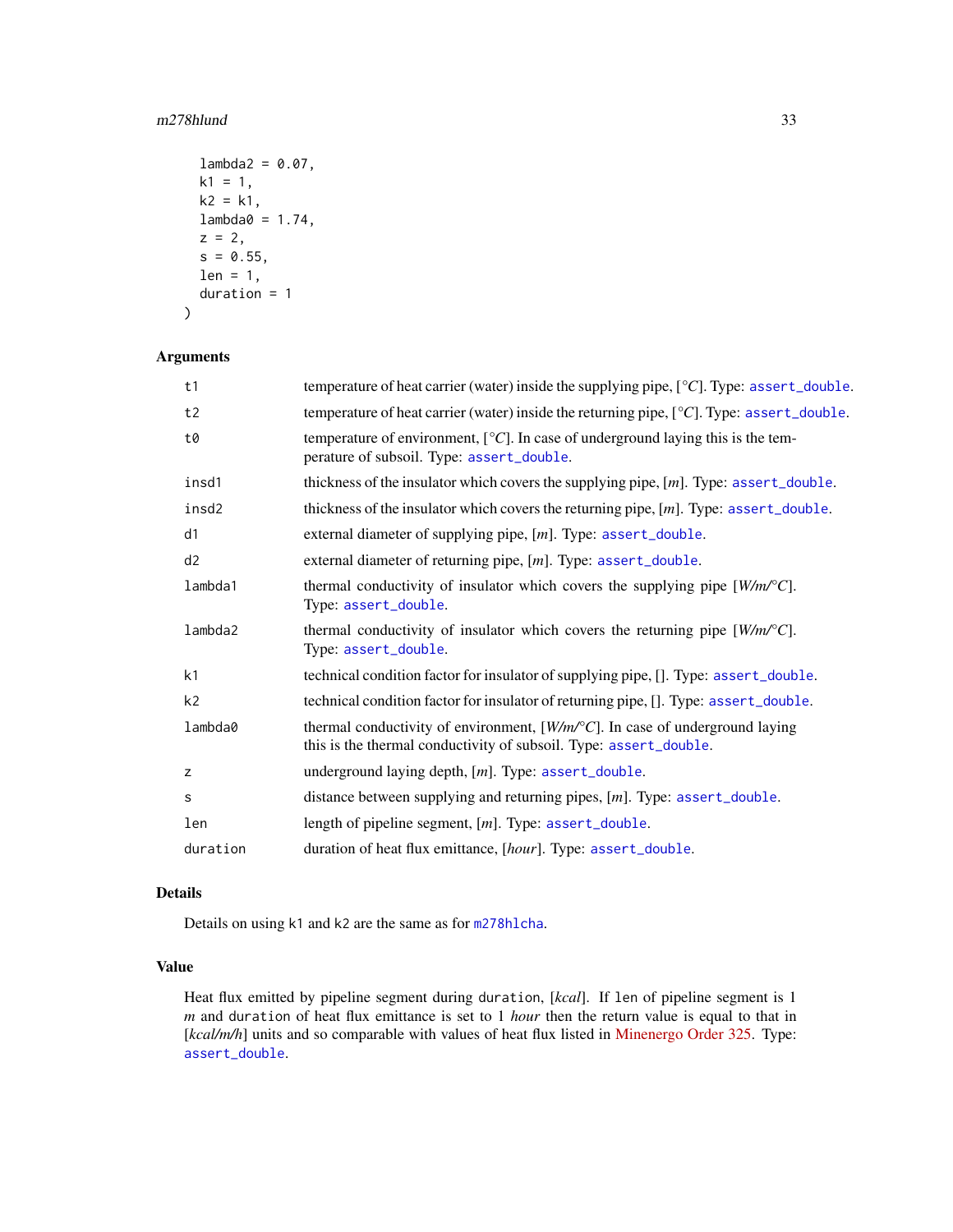### <span id="page-33-0"></span>See Also

```
Other Minenergo: m278hlair(), m278hlcha(), m278insdata, m278inshcm(), m278soildata,
m325beta(), m325dropt(), m325nhldata, m325nhl(), m325testbench
```
#### Examples

m278hlund() # [1] 102.6226

<span id="page-33-1"></span>

| m278insdata |       | Minenergo-278. Thermal conductivity terms of pipe insulation mate- |  |
|-------------|-------|--------------------------------------------------------------------|--|
|             | rials |                                                                    |  |

### Description

Data represent values of terms (intercept and factor) for calculating thermal conductivity of pipe insulation as a linear function of temperature of heat carrier (water). Those values are set for different insulation materials in Appendix 5.3 of [Minenergo Method 278](http://www.complexdoc.ru/ntdtext/547103/) as norms.

#### Usage

m278insdata

### Format

A data frame with 39 rows and 4 variables:

- id Number of insulation material table 5.1 of Appendix 5.3 in [Minenergo Method 278.](http://www.complexdoc.ru/ntdtext/547103/) Type: [assert\\_integerish](#page-0-0).
- material Designation of insulation material more or less similar to those in table 5.1 of Appendix 5.3 in [Minenergo Method 278.](http://www.complexdoc.ru/ntdtext/547103/) Type: [assert\\_character](#page-0-0).

lambda Value for intercept, [*mW/m/°C*]. Type: [assert\\_integer](#page-0-0).

k Value for factor. Type: [assert\\_integer](#page-0-0).

### Details

Usually the data is not used directly. Instead use function [m278inshcm](#page-34-1).

#### Source

<http://www.complexdoc.ru/ntdtext/547103/>

### See Also

Other Minenergo: [m278hlair\(](#page-27-2)), [m278hlcha\(](#page-29-1)), [m278hlund\(](#page-31-1)), [m278inshcm\(](#page-34-1)), [m278soildata](#page-35-1), [m325beta\(](#page-35-2)), [m325dropt\(](#page-36-1)), [m325nhldata](#page-40-1), [m325nhl\(](#page-38-1)), [m325testbench](#page-41-1)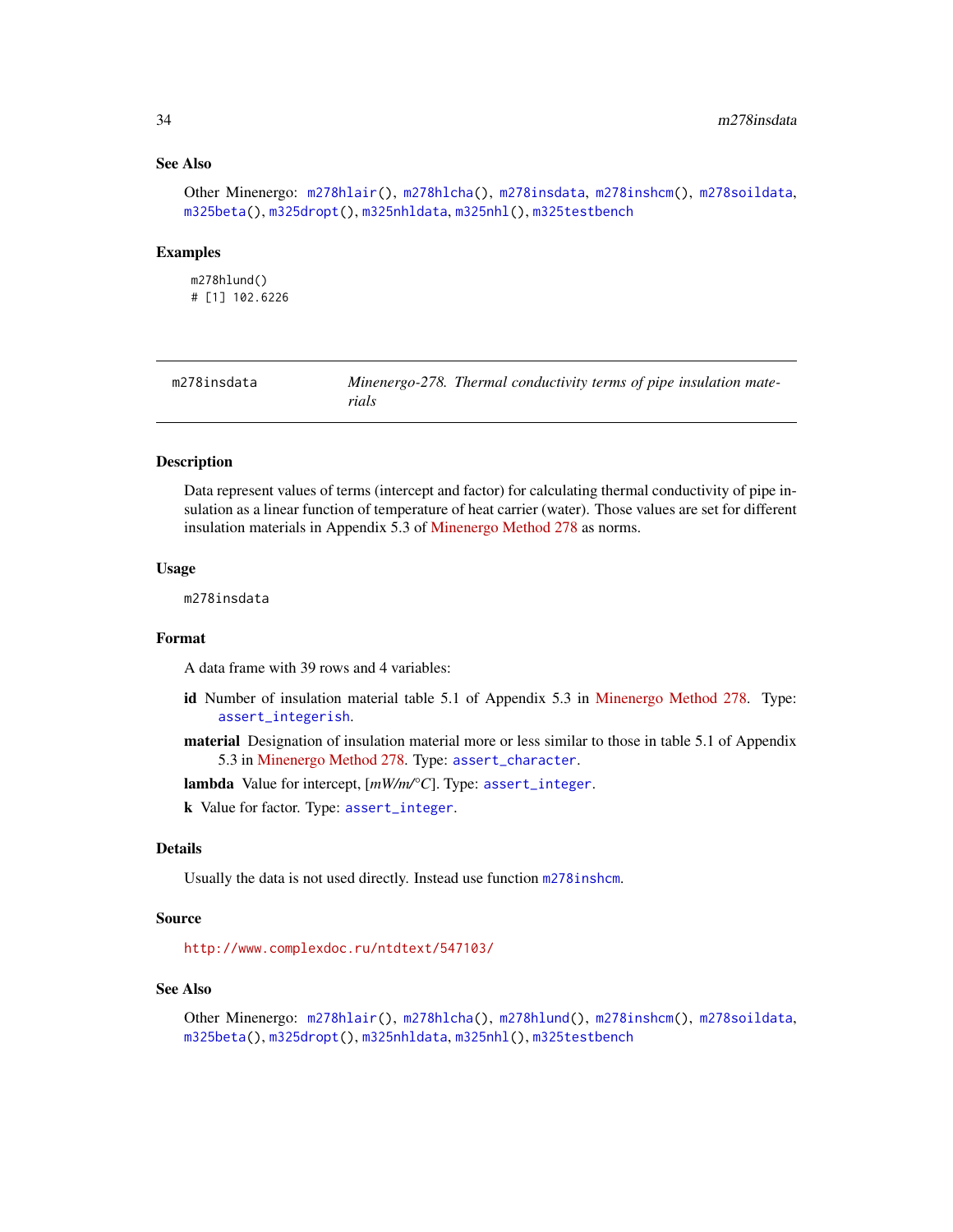<span id="page-34-1"></span><span id="page-34-0"></span>

### Description

Get normative values of thermal conductivity of pipe insulation materials affirmed by [Minenergo](http://www.complexdoc.ru/ntdtext/547103/) [Method 278](http://www.complexdoc.ru/ntdtext/547103/) as a function of temperature of heat carrier (water).

### Usage

```
m278inshcm(temperature = 110, material = "aerocrete")
```
### Arguments

| temperature | temperature of heat carrier (water) inside the pipe, $[°C]$ . Type: assert_double.      |
|-------------|-----------------------------------------------------------------------------------------|
| material    | designation of insulation material as it stated in m278 insulated. Type: assert_subset. |

### Value

Thermal conductivity of insulation materials [*W/m/°C*] at given set of temperatures. Type: [assert\\_double](#page-0-0).

### See Also

```
Other Minenergo: m278hlair(), m278hlcha(), m278hlund(), m278insdata, m278soildata, m325beta(),
m325dropt(), m325nhldata, m325nhl(), m325testbench
```
### Examples

```
# Averaged thermal conductivity of pipe insulation at 110 °C
print(m278insdata)
head(m278inshcm(110, m278insdata[["material"]]))
# [1] 0.09600 0.07525 0.14950 0.14325 0.14950 0.10800
# Terms for linear connection between thermal conductivity of unknown
# (averaged) pipe insulator vs temperature:
temperature <- as.double(1:450)
lambda_ins <- with(m278insdata, {
 vapply(temperature, function(x) mean(m278inshcm(x, material)), .1)
})
C <- coef(lsfit(temperature, lambda_ins)) # c(Intercept, X)
stopifnot(
 all(abs(C - c(7.963590e-02, 9.730769e-05)) < 1e-8)
)
```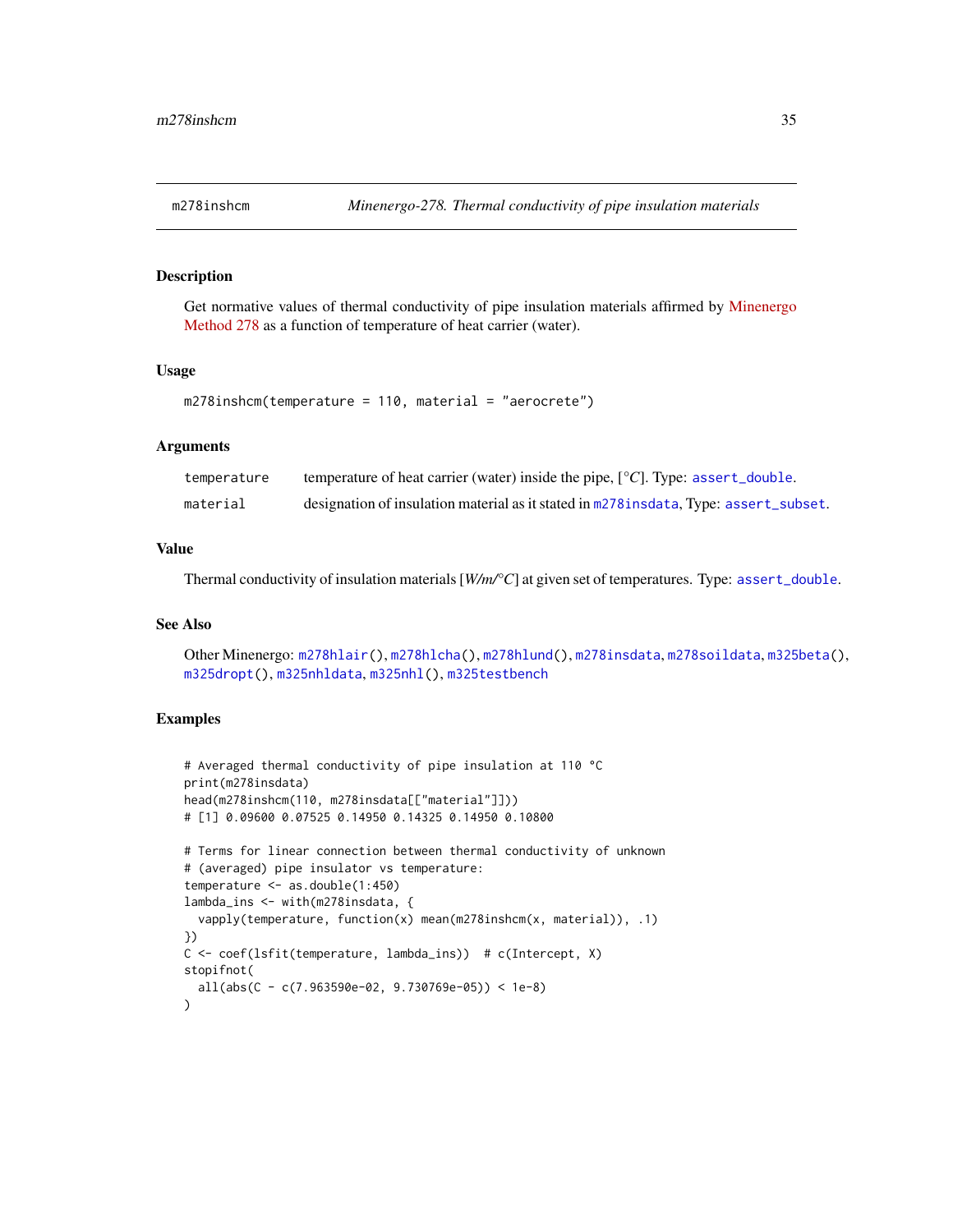#### Description

Data represent normative values of thermal conductivity of subsoils which can surround pipes according to Table 5.3 of Appendix 5.3 in [Minenergo Method 278.](http://www.complexdoc.ru/ntdtext/547103/)

#### Usage

m278soildata

### Format

A data frame with 15 rows and 3 variables:

subsoil Geological name of subsoil. Type: [assert\\_character](#page-0-0).

state The degree of water penetration to the subsoil. Type: [assert\\_character](#page-0-0).

lambda Value of thermal conductivity of subsoil regarding water penetration, [*W/m/°C*]. Type: [assert\\_double](#page-0-0).

#### Source

<http://www.complexdoc.ru/ntdtext/547103/>

#### See Also

Other Minenergo: [m278hlair\(](#page-27-2)), [m278hlcha\(](#page-29-1)), [m278hlund\(](#page-31-1)), [m278insdata](#page-33-1), [m278inshcm\(](#page-34-1)), [m325beta\(](#page-35-2)), [m325dropt\(](#page-36-1)), [m325nhldata](#page-40-1), [m325nhl\(](#page-38-1)), [m325testbench](#page-41-1)

<span id="page-35-2"></span>m325beta *Minenergo-325. Local heat loss coefficient*

#### Description

Calculate β - *local heat loss coefficient* according to rule *11.3.3* of [Minenergo Order 325.](http://docs.cntd.ru/document/902148459) *Local heat loss coefficient* is used to increase normative heat losses of pipe by taking into account heat losses of fittings (shut-off valves, compensators and supports). This coefficient is applied mostly as a factor during the summation of heat losses of pipes in pipeline leveraging formula 14 of [Minenergo Order](http://docs.cntd.ru/document/902148459) [325.](http://docs.cntd.ru/document/902148459)

### Usage

 $m325beta(laying = "channel", d = 700)$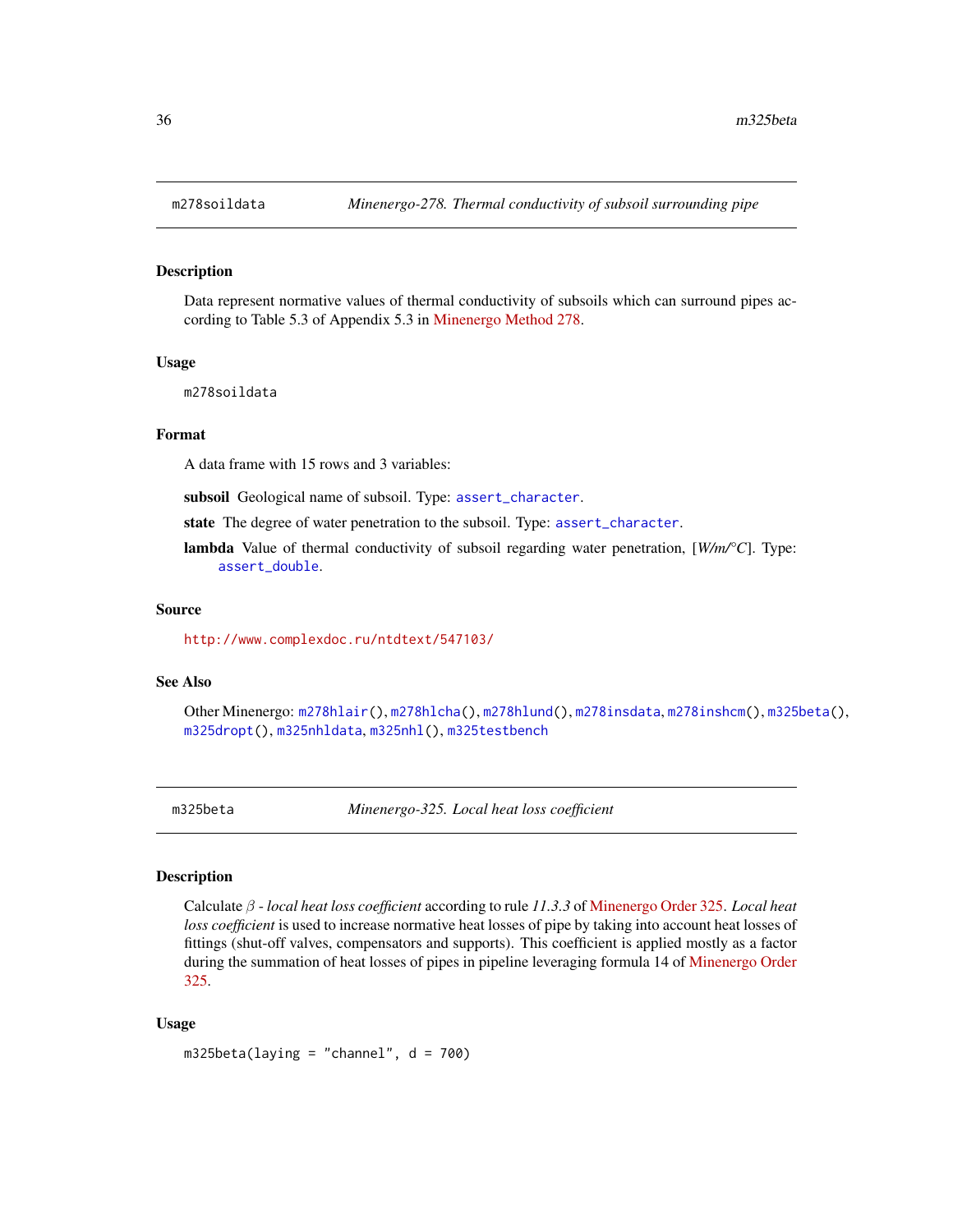#### <span id="page-36-0"></span>m325dropt 37

### **Arguments**

| laying | type of pipe laying depicting the position of pipe in space: |
|--------|--------------------------------------------------------------|
|        | $\bullet$ air,                                               |
|        | • channel,                                                   |
|        | $\cdot$ room,                                                |
|        | $\cdot$ tunnel,                                              |
|        | • underground.                                               |
|        | Type: assert_subset.                                         |
| d      | internal diameter of pipe, [mm]. Type: assert_double.        |
|        |                                                              |

### Value

Two possible values of  $\beta$ : 1.2 or 1.15 depending on pipe laying and its diameter. Type: [assert\\_double](#page-0-0).

### See Also

Other Minenergo: [m278hlair\(](#page-27-2)), [m278hlcha\(](#page-29-1)), [m278hlund\(](#page-31-1)), [m278insdata](#page-33-1), [m278inshcm\(](#page-34-1)), [m278soildata](#page-35-1), [m325dropt\(](#page-36-1)), [m325nhldata](#page-40-1), [m325nhl\(](#page-38-1)), [m325testbench](#page-41-1)

#### Examples

```
norms <- within(m325nhldata, {
  beta <- m325beta(laying, as.double(diameter))
})
unique(norms$beta)
# [1] 1.15 1.20
```
<span id="page-36-1"></span>m325dropt *Minenergo-325. Temperature drop in pipe due heat losses*

#### Description

Calculate temperature drop in steel pipe of *district heating system* (where water is a heat carrier) that is a result of heat losses through pipe wall and insulation using [Minenergo Order 325](http://docs.cntd.ru/document/902148459) as a basis for values of heating flux.

Since [Minenergo Order 325](http://docs.cntd.ru/document/902148459) is used as the basis for values of heating flux the calculated temperature drop may be considered as a *normative temperature drop*. If the actual (somehow measured) temperature drop is more than this *normative temperature drop* they may consider such difference to be due to *extra-normative heat losses*. The presence of the latter requires appropriate maintenance activities.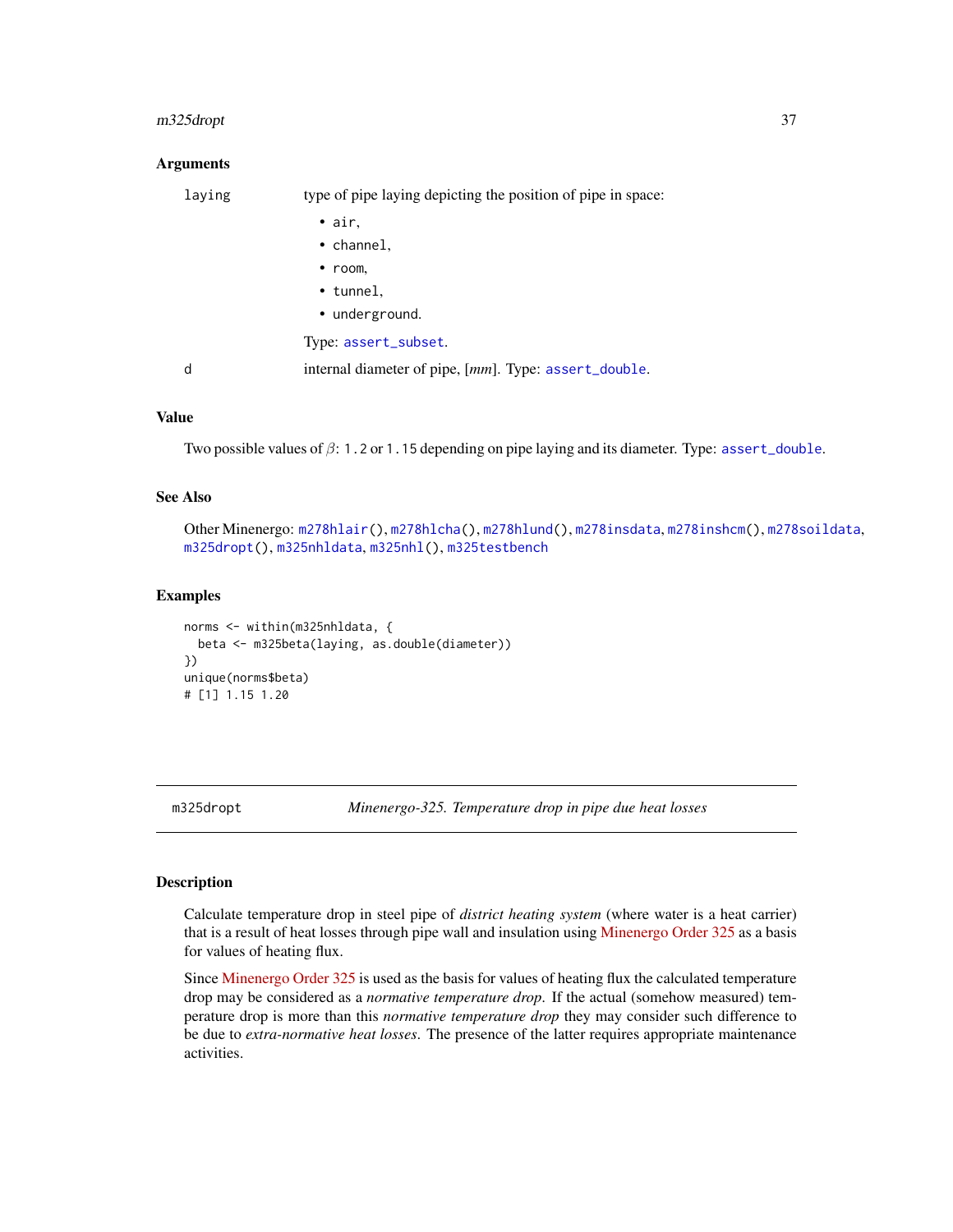### <span id="page-37-0"></span>Usage

```
m325dropt(
  temperature = 130,
  pressure = mpa_kgf(6),
  consumption = 250,
  d = 700,len = 1,
  year = 1986,
  insulation = 0,
  laying = "underground",
  beta = FALSE,exp5k = TRUE\mathcal{L}
```
### Arguments

| temperature | temperature of heat carrier (water) inside the pipe measured at the entrance of<br>pipe, $[°C]$ . Type: assert_double. |
|-------------|------------------------------------------------------------------------------------------------------------------------|
| pressure    | absolute pressure of heat carrier (water) inside the pipe, [MPa]. Type: assert_double.                                 |
| consumption | amount of heat carrier (water) that is transferred by pipe during a period, [ton/hour].<br>Type: assert_double.        |
| d           | internal diameter of pipe, [mm]. Type: assert_double.                                                                  |
| len         | length of pipe, $[m]$ . Type: assert_double.                                                                           |
| year        | year when the pipe is put in operation after laying or total overhaul. Type:<br>assert_integerish.                     |
| insulation  | insulation that covers the exterior of pipe:                                                                           |
|             | 0 no insulation                                                                                                        |
|             | 1 foamed polyurethane or analogue                                                                                      |
|             | 2 polymer concrete                                                                                                     |
|             | Type: assert_subset.                                                                                                   |
| laying      | type of pipe laying depicting the position of pipe in space:                                                           |
|             | $\bullet$ air,                                                                                                         |
|             | • channel,                                                                                                             |
|             | $\bullet$ room,                                                                                                        |
|             | • tunnel,                                                                                                              |
|             | • underground.                                                                                                         |
|             | Type: assert_subset.                                                                                                   |
| beta        | should they consider additional heat losses of fittings? Type: assert_logical.                                         |
| exp5k       | pipe regime flag: is pipe operated more that 5000 hours per year? Type: assert_logical.                                |

### Details

The function is a simple wrapper for call of [dropt](#page-23-1) with parameter flux calculated by [m325nhl](#page-38-1).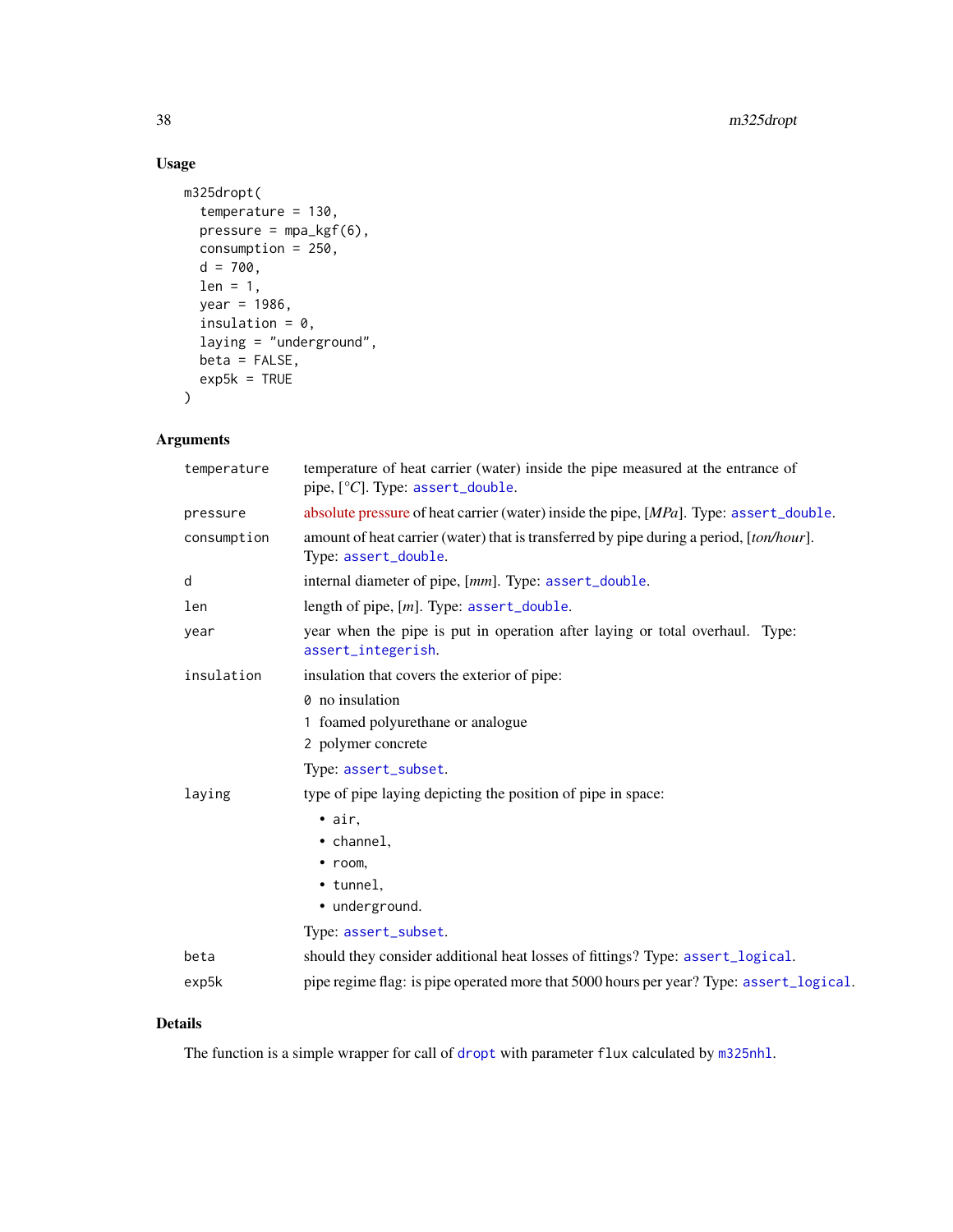#### <span id="page-38-0"></span> $m325$ nhl  $39$

### Value

*normative temperature drop* at the outlet of pipe,  $[^{\circ}C]$ . Type: [assert\\_double](#page-0-0).

### See Also

[dropt](#page-23-1) for calculating temperature drop in pipe using actual heat flux values

Other Minenergo: [m278hlair\(](#page-27-2)), [m278hlcha\(](#page-29-1)), [m278hlund\(](#page-31-1)), [m278insdata](#page-33-1), [m278inshcm\(](#page-34-1)), [m278soildata](#page-35-1), [m325beta\(](#page-35-2)), [m325nhldata](#page-40-1), [m325nhl\(](#page-38-1)), [m325testbench](#page-41-1)

### Examples

```
stopifnot(
  round(
    m325dropt(
      temperature = 130, year = 1968, laying = "channel", d = 700, l = 1000), 2) == 1.37
\lambda
```
<span id="page-38-1"></span>m325nhl *Minenergo-325. Normative heat losses of pipe*

#### Description

Calculate normative values of heat flux that is legally affirmed by [Minenergo Order 325](http://docs.cntd.ru/document/902148459) to be emitted by steel pipe of district heating system with water as a heat carrier.

#### Usage

```
m325nhl(
 year = 1986,laying = "underground",
  exp5k = TRUE,insulation = 0,
  d = 700,temperature = 110,
  len = 1,
 duration = 1,
 beta = FALSE,extra = 2)
```
### Arguments

| year   | year when the pipe is put in operation after laying or total overhaul. Type:<br>assert_integerish |  |
|--------|---------------------------------------------------------------------------------------------------|--|
| laving | type of pipe laying depicting the position of pipe in space:                                      |  |
|        | $\bullet$ air.                                                                                    |  |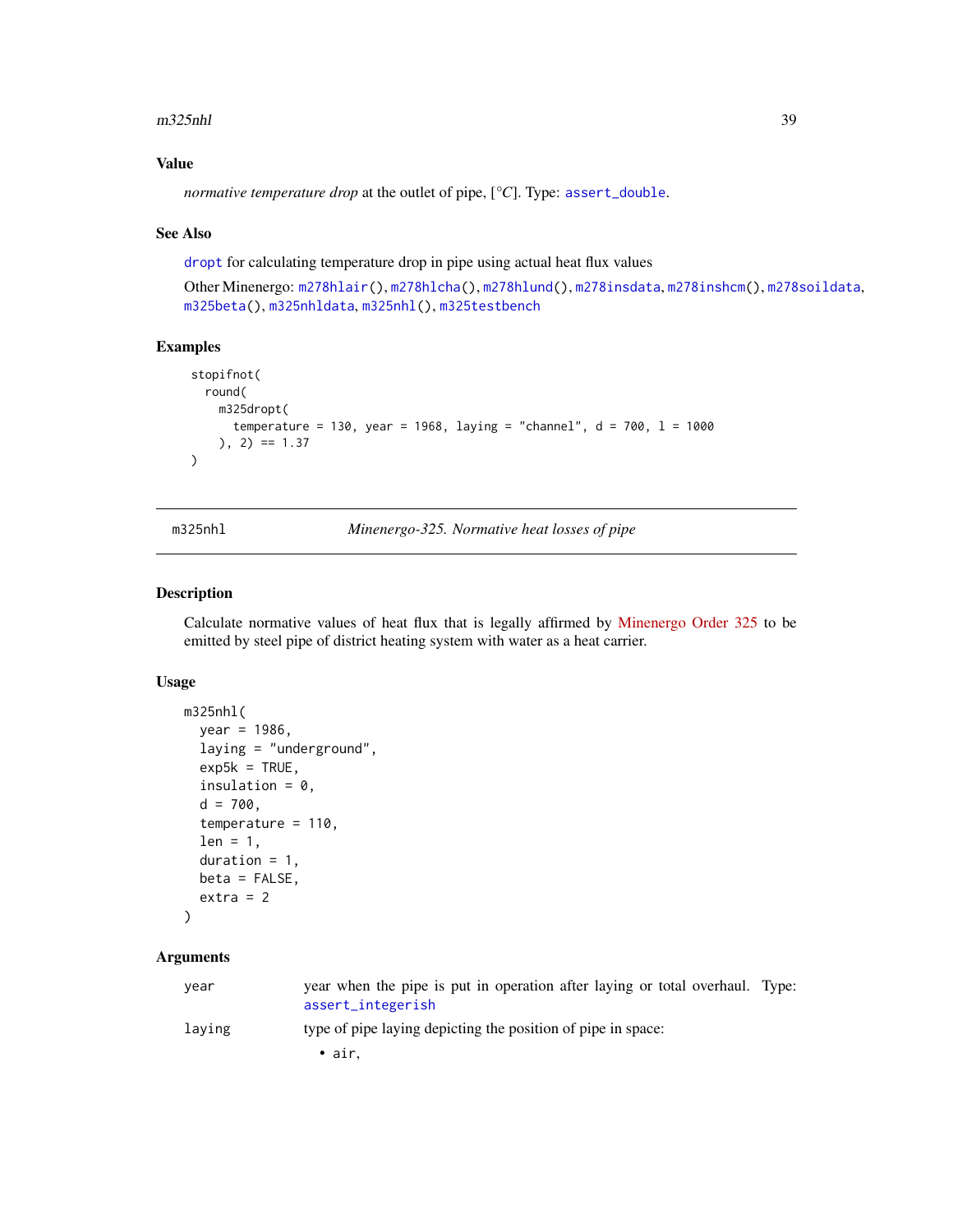<span id="page-39-0"></span>

|             | • channel,                                                                              |
|-------------|-----------------------------------------------------------------------------------------|
|             | $\cdot$ room,                                                                           |
|             | $\cdot$ tunnel,                                                                         |
|             | • underground.                                                                          |
|             | Type: assert_subset.                                                                    |
| exp5k       | pipe regime flag: is pipe operated more that 5000 hours per year? Type: assert_logical. |
| insulation  | insulation that covers the exterior of pipe:                                            |
|             | 0 no insulation                                                                         |
|             | 1 foamed polyurethane or analogue                                                       |
|             | 2 polymer concrete                                                                      |
|             | Type: assert_integer and assert_subset.                                                 |
| d           | internal diameter of pipe, [mm]. Type: assert_double.                                   |
| temperature | temperature of heat carrier (water) inside the pipe, $[°C]$ . Type: assert_double.      |
| len         | length of pipe, $[m]$ . Type: assert_double.                                            |
| duration    | duration of heat flux emittance, [hour]. Type: assert_double.                           |
| beta        | should they consider additional heat losses of fittings? Type: assert_logical.          |
| extra       | number of points used for temperature extrapolation: 2, 3, or 4. Type: assert_choice.   |

### Details

Temperature extrapolation and pipe diameter interpolation are leveraged for better accuracy. Both are linear as it dictated by [Minenergo Order 325.](http://docs.cntd.ru/document/902148459) Nevertheless, one could control the extrapolation behavior by extra argument: use lower values of extra for soft curvature near extrapolation edges, and higher values for more physically reasoned behavior in far regions of extrapolation.

#### Value

Heat flux emitted by pipe during duration, [*kcal*]. If len of pipe is 1 *m* and duration of heat flux emittance is set to 1 *hour* then the return value is in the same units as value of heat flux, [*kcal/m/h*], accepted by [Minenergo Order 325.](http://docs.cntd.ru/document/902148459) Type: [assert\\_double](#page-0-0).

### See Also

Other Minenergo: [m278hlair\(](#page-27-2)), [m278hlcha\(](#page-29-1)), [m278hlund\(](#page-31-1)), [m278insdata](#page-33-1), [m278inshcm\(](#page-34-1)), [m278soildata](#page-35-1), [m325beta\(](#page-35-2)), [m325dropt\(](#page-36-1)), [m325nhldata](#page-40-1), [m325testbench](#page-41-1)

### Examples

with(m325nhldata, {

## Linear extrapolation adopted in Minenergo's Order 325 using last two points: temperature  $\leq$  seq(0, 270, 10) #  $[°C]$ flux <- m325nhl(1980, "underground", TRUE, 0, 73, temperature) # [kcal/m/h] plot(temperature, flux, type = "b")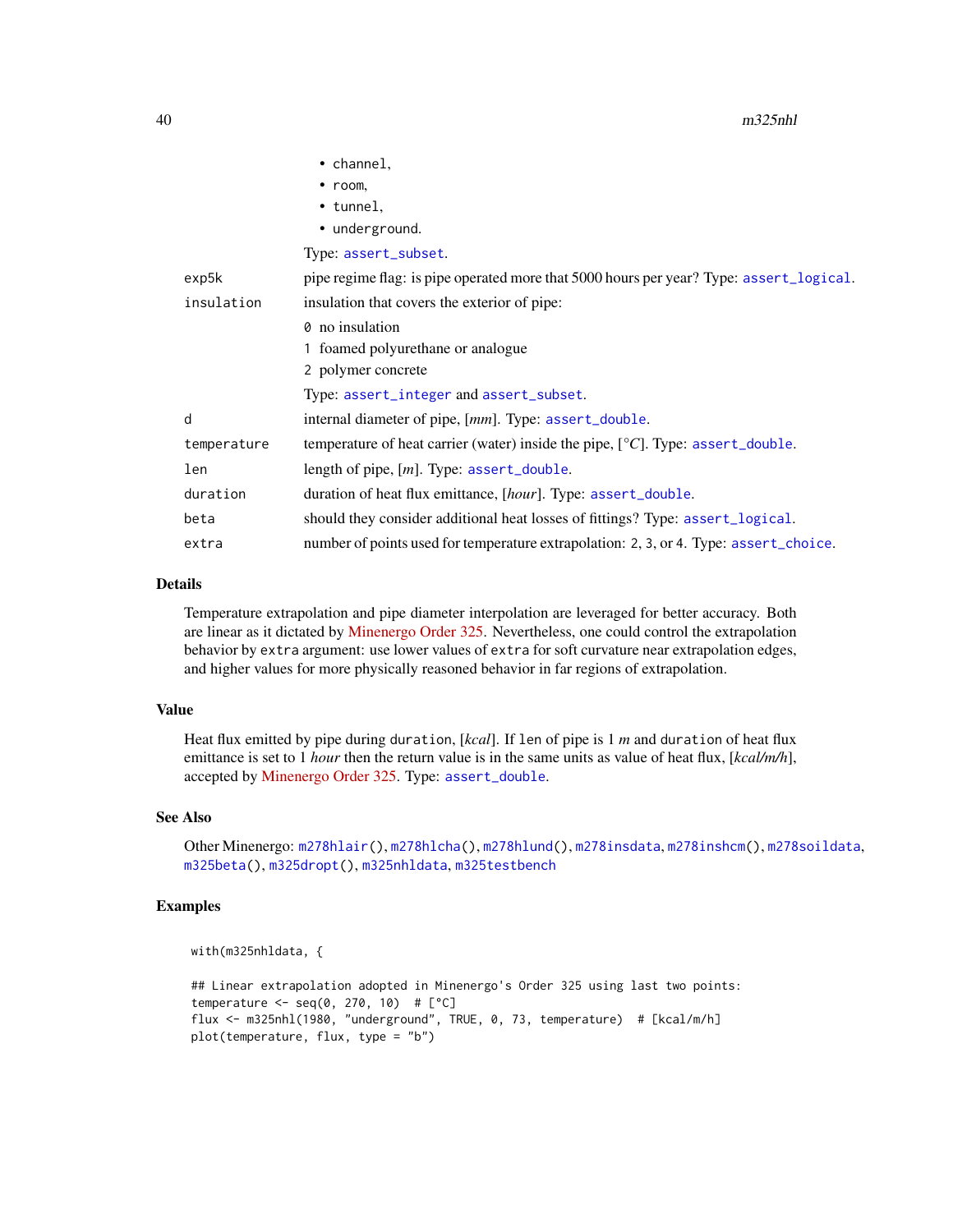```
## Consider heat losses of fittings:
 stopifnot(
   ## when beta becomes 1.15
  all(
     round(
      m325nhl(1980, 'underground', d = 73, temperature = 65,beta = c(FALSE, TRUE)),
      3
    ) = c(65.500, 75.325)),
  ## when beta becomes 1.2
  all(
     round(
      m325nhl(2000, "channel", d = 73, temperature = 65,beta = c(FALSE, TRUE)),
      3
    ) = c(17.533, 21.040))
)
})
```
<span id="page-40-1"></span>

```
m325nhldata Minenergo-325. Data for normative heat losses of pipe
```
### Description

Data represent values of heat losses officially accepted by [Minenergo Order 325](http://docs.cntd.ru/document/902148459) as norms. Those values represent heat flux that is legally affirmed to be emitted per meter during an hour by steel pipe of district heating system with water as a heat carrier.

### Usage

m325nhldata

### Format

A data frame with 17328 rows and 8 variables:

- source Identifier of data source: identifiers suited with glob *t?p?* mean appropriate *table ?.?* in [Minenergo Order 325;](http://docs.cntd.ru/document/902148459) identifier *sgc* means that values are additionally postulated (see *Details*). Type: [assert\\_character](#page-0-0).
- epoch Year depicting the epoch when the pipe is put in operation after laying or total overhaul. Type: [assert\\_integer](#page-0-0).
- laying Type of pipe laying depicting the position of pipe in space. Only five types of pipe laying are considered:

• air,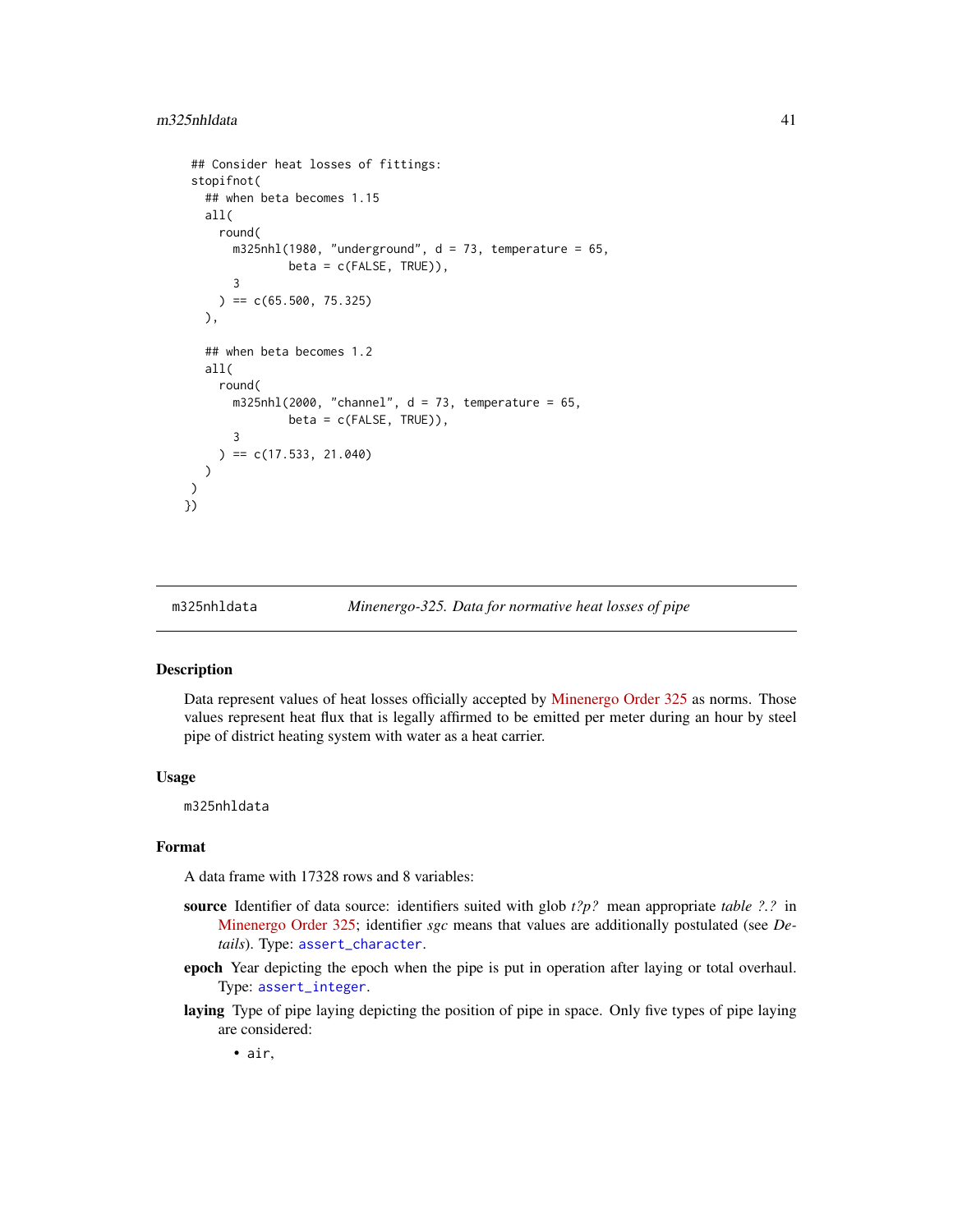- <span id="page-41-0"></span>• channel,
- room,
- tunnel,
- underground.

Type: [assert\\_character](#page-0-0).

exp5k Logical indicator for pipe regime: if TRUE pipe is operated more that 5000 hours per year. Type: [assert\\_logical](#page-0-0).

insulation Identifier of insulation that covers the exterior of pipe:

- 0 no insulation
- 1 foamed polyurethane or analogue
- 2 polymer concrete
- Type: [assert\\_integerish](#page-0-0).

diameter Nominal internal diameter of pipe, [mm]. Type: [assert\\_double](#page-0-0).

temperature Operational temperature of pipe, [°C]. Type: [assert\\_double](#page-0-0).

flux Heat flux emitted by every meter of pipe during an hour, [kcal/m/hour]. Type: [assert\\_double](#page-0-0).

#### Details

Data is organized as a full factorial design, whereas for some factorial combinations [Minenergo](http://docs.cntd.ru/document/902148459) [Order 325](http://docs.cntd.ru/document/902148459) does not provide values. For that cases values are postulated by practical reasons in Siberian cities and marked with source label *sgc*.

Usually the data is not used directly. Instead use function [m325nhl](#page-38-1).

### Source

<http://docs.cntd.ru/document/902148459>

### See Also

Other Minenergo: [m278hlair\(](#page-27-2)), [m278hlcha\(](#page-29-1)), [m278hlund\(](#page-31-1)), [m278insdata](#page-33-1), [m278inshcm\(](#page-34-1)), [m278soildata](#page-35-1), [m325beta\(](#page-35-2)), [m325dropt\(](#page-36-1)), [m325nhl\(](#page-38-1)), [m325testbench](#page-41-1)

<span id="page-41-1"></span>m325testbench *Minenergo-325. Test bench of district heating network*

### Description

Data describes a virtual test bench of branched district heating network by exposing parameters associated with [Minenergo Order 325.](http://docs.cntd.ru/document/902148459) They treat data as a snapshot of network state and use it primarily for static thermal-hydraulic computations and topology effects.

#### Usage

m325testbench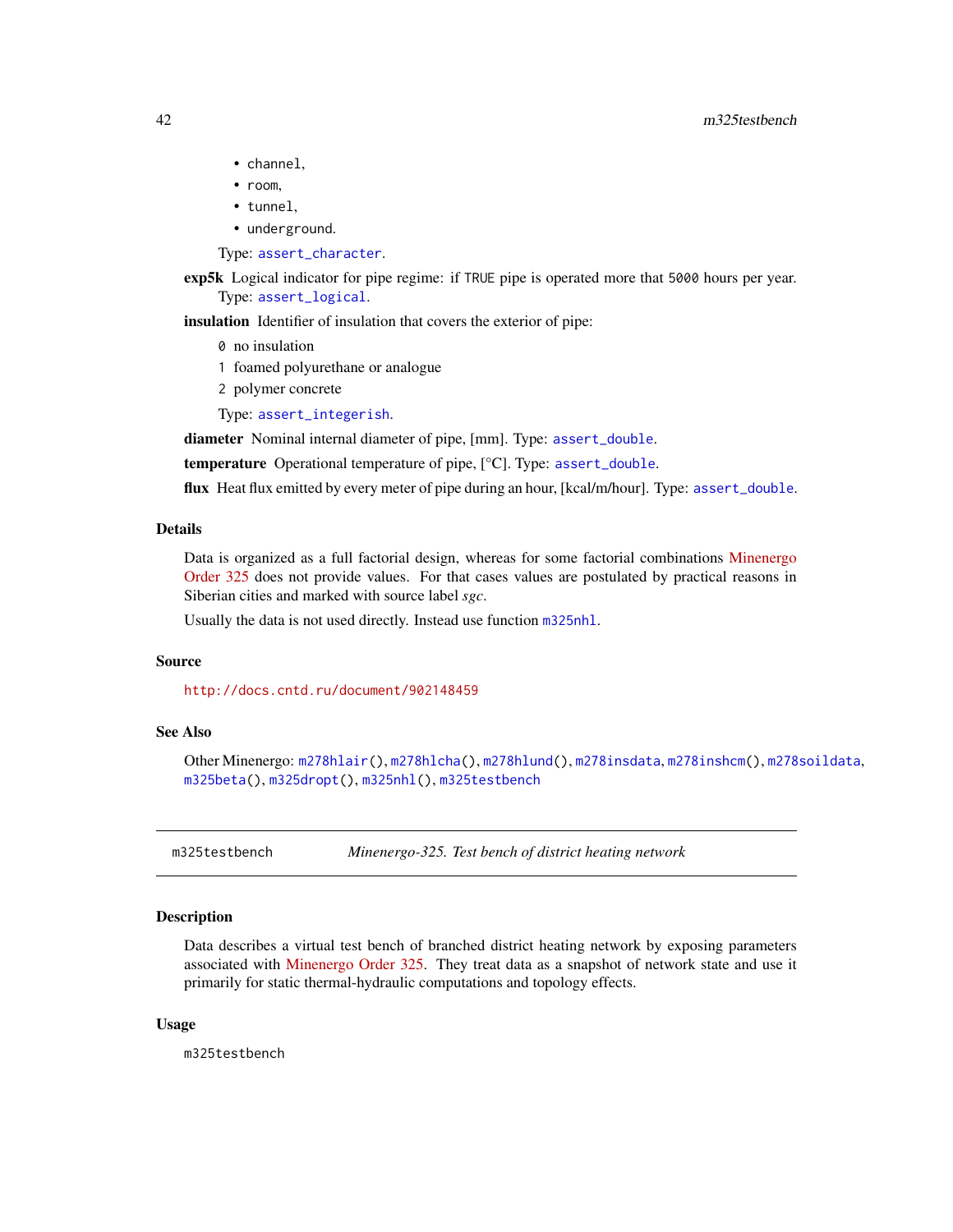#### <span id="page-42-0"></span>m325testbench 43

#### Format

A data frame with 22 rows (number of nodes and incoming edges) and 15 variables:

- sender An identifier of node which heat carrier flows out. Type: any type that can be painlessly coerced to character by [as.character](#page-0-0).
- acceptor An identifier of node which heat carrier flows in. According to topology of test bench considered this identifier should be unique for every row. Type: any type that can be painlessly coerced to character by [as.character](#page-0-0).
- **temperature** Snapshot of thermal-hydraulic regime state: temperature of heat carrier (water) sensormeasured on terminal acceptor node, [*°C*]. Type: [assert\\_double](#page-0-0). NAs are introduced for nodes without temperature sensor.
- **pressure** Snapshot of thermal-hydraulic regime state: sensor-measured [absolute pressure](https://en.wikipedia.org/wiki/Pressure_measurement#Absolute) of heat carrier (water) inside the pipe (i.e. acceptor's incoming edge), [*MPa*]. Type: [assert\\_double](#page-0-0). NAs are introduced for nodes without pressure sensor.
- consumption Snapshot of thermal-hydraulic regime state: sensor-measured amount of heat carrier (water) on terminal node that is transferred by pipe (i.e. acceptor's incoming edge) during a period, [*ton/hour*]. Type: [assert\\_double](#page-0-0). NAs are introduced for nodes without consumption sensor.
- d internal diameter of pipe (i.e.diameter of acceptor's incoming edge), [*m*]. Type: [assert\\_double](#page-0-0).
- len pipe length (i.e. length of acceptor's incoming edge), [*m*]. Type: [assert\\_double](#page-0-0).
- year year when the pipe (i.e. acceptor's incoming edge) is put in operation after laying or total overhaul. Type: [assert\\_integerish](#page-0-0).
- insulation identifier of insulation that covers the exterior of pipe (i.e. acceptor's incoming edge):
	- 0 no insulation
	- 1 foamed polyurethane or analogue
	- 2 polymer concrete

Type: [assert\\_integerish](#page-0-0).

- laying type of pipe laying depicting the position of pipe in space. Only five types of pipe laying are considered:
	- air,
	- channel,
	- room,
	- tunnel,
	- underground.

Type: [assert\\_character](#page-0-0).

- beta logical indicator: should they consider additional heat losses of fittings located on this pipe (i.e. acceptor's incoming edge)? Type: [assert\\_logical](#page-0-0).
- exp5k logical indicator for regime of pipe (i.e. acceptor's incoming edge): if TRUE pipe is operated more that 5000 hours per year. Type: [assert\\_logical](#page-0-0).

roughness roughness of internal wall of pipe (i.e. acceptor's incoming edge), [*m*]. Type: [assert\\_double](#page-0-0).

inlet elevation of pipe inlet, [*m*]. Type: [assert\\_double](#page-0-0).

outlet elevation of pipe outlet, [*m*]. Type: [assert\\_double](#page-0-0).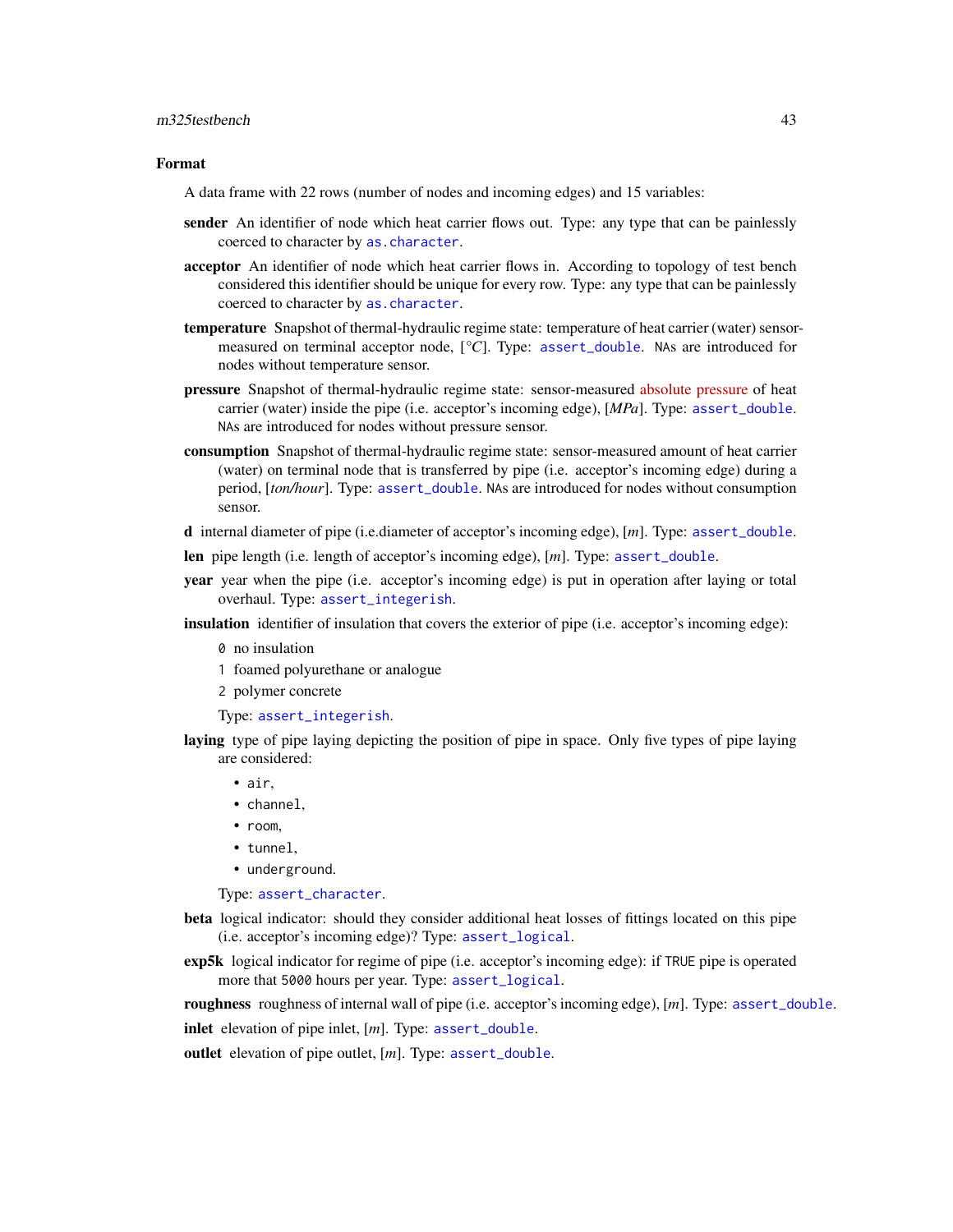### <span id="page-43-0"></span>Details

The test bench has the next configuration:



As it may be seen from the figure there is a particularity in topology of the provided directed graph: each node has only single ancestor. Hence one of isomorphic representation of such directed graph is a data. frame in which each row describes a node along with its incoming edge and each column contains an attribute value for that node or an attribute value for its incoming edge.

Since they deal with incoming edges and hence nodes are all flow acceptors the natural enumeration of nodes is by acceptor id.

Note that to leverage [igraph](https://cran.r-project.org/package=igraph) functionality for plotting there is a zero sender of flow.

#### See Also

```
Other Minenergo: m278hlair(), m278hlcha(), m278hlund(), m278insdata, m278inshcm(), m278soildata,
m325beta(), m325dropt(), m325nhldata, m325nhl()
```
### Examples

# Do not hesitate to use data.table and igraph for larger chunks of network.

```
# Check for declared topology isomorphism:
stopifnot(
 all(!duplicated(m325testbench$acceptor))
)
# Do all terminal nodes have sensor-measured regime parameters?:
terminal_nodes <- subset(m325testbench, !(acceptor %in% sender))
stopifnot(
```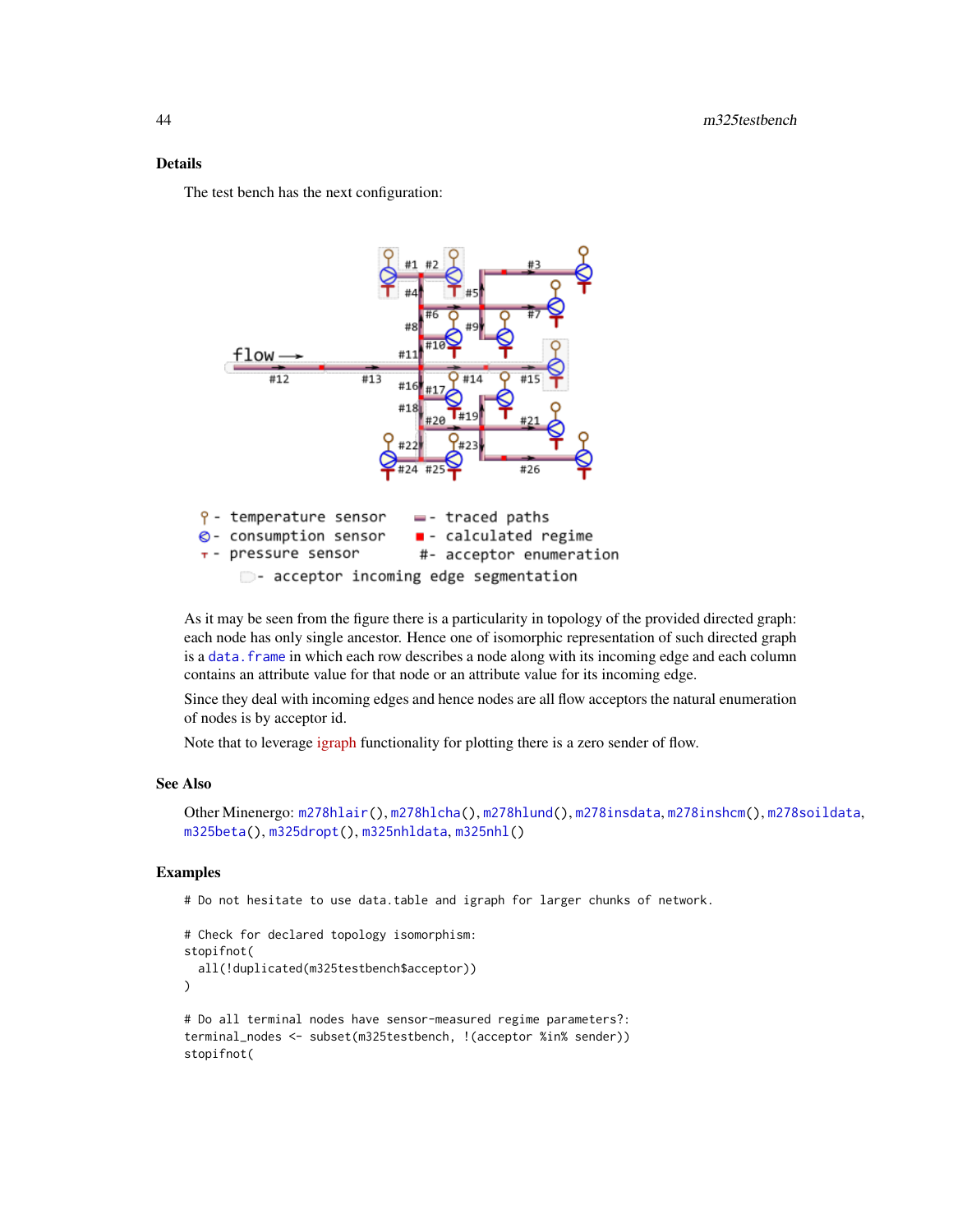```
all(!is.na(subset(terminal_nodes, select = c(temperature, pressure, consumption))))
\mathcal{L}
```
<span id="page-44-1"></span>m325tracebw *Minenergo-325. Trace backwards thermal-hydraulic regime for district heating network*

### Description

Trace values of thermal-hydraulic regime (temperature, pressure, consumption) in the bunched pipeline against the flow direction using norms of heat flux values prescribed by [Minenergo Or](http://docs.cntd.ru/document/902148459)[der 325.](http://docs.cntd.ru/document/902148459)

### Usage

```
m325tracebw(
  sender = 6,
  acceptor = 7,
  temperature = 70,
  pressure = pipenostics::mpa_kgf(6),
  consumption = 20,
  d = 100,
  len = 72.446,
  year = 1986,
  insulation = 0,
  laying = "tunnel",
  beta = FALSE,exp5k = TRUE,roughness = 0.001,
  inlet = 0.5,
  outlet = 1,
  method = "romeo",
 opinion = "median",
  verbose = TRUE,
  csv = FALSE,file = "m325tracebw.csv"
)
```
### Arguments

| sender   | identifier of the node which heat carrier flows out. Type: any type that can be<br>painlessly coerced to character by as character.                                  |
|----------|----------------------------------------------------------------------------------------------------------------------------------------------------------------------|
| acceptor | identifier of the node which heat carrier flows in. According to topology of test<br>bench considered this identifier should be unique for every row. Type: any type |
|          | that can be painlessly coerced to character by as character.                                                                                                         |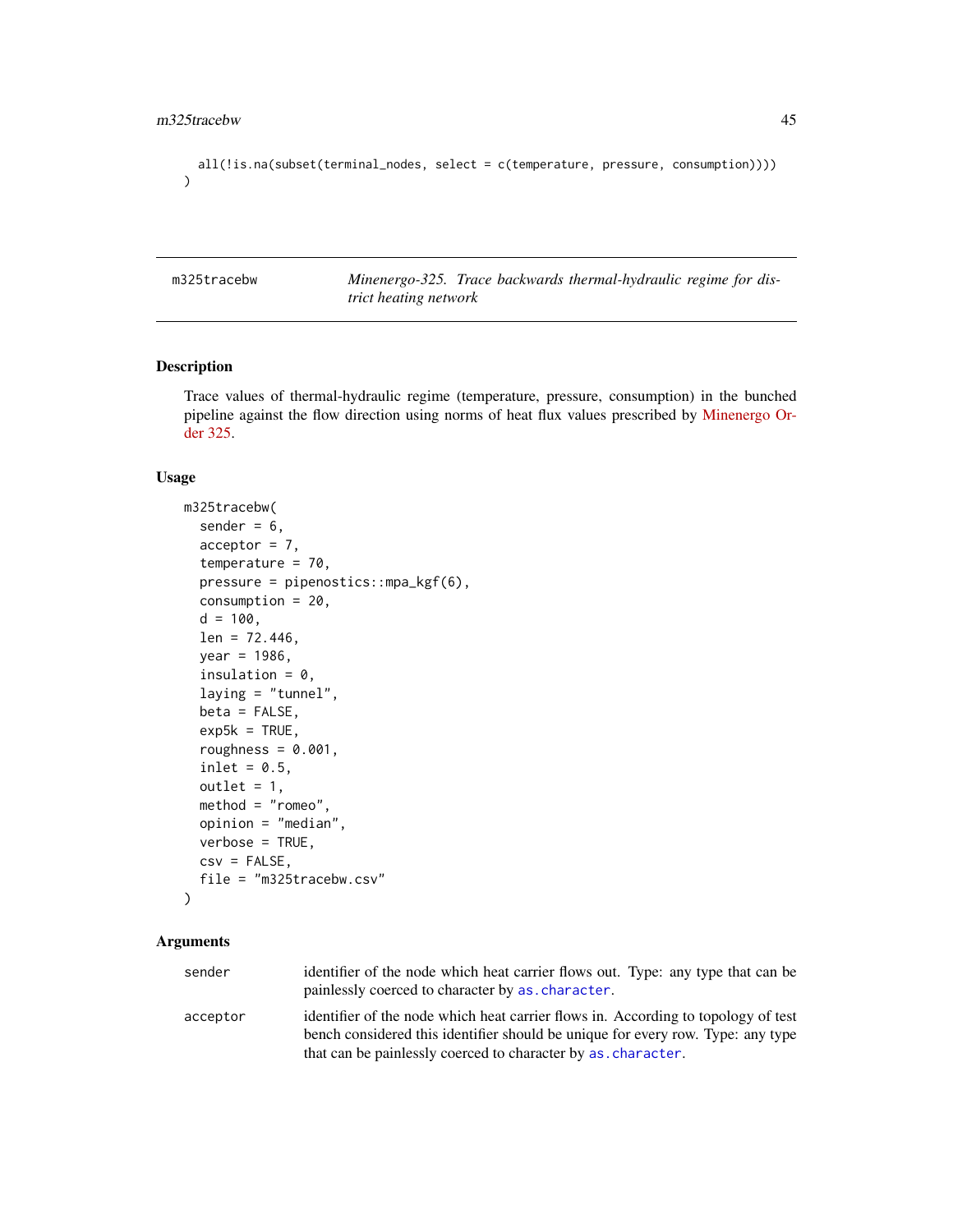<span id="page-45-0"></span>

| temperature | snapshot of thermal-hydraulic regime state: temperature of heat carrier (water)<br>sensor-measured on the terminal acceptor node, [°C]. Use NA_float_s for nodes<br>without temperature sensor. Type: assert_double.                                                                      |
|-------------|-------------------------------------------------------------------------------------------------------------------------------------------------------------------------------------------------------------------------------------------------------------------------------------------|
| pressure    | snapshot of thermal-hydraulic regime state: sensor-measured absolute pressure<br>of heat carrier (water) inside the pipe (i.e. acceptor's incoming edge), [MPa].<br>Type: assert_double.                                                                                                  |
| consumption | snapshot of thermal-hydraulic regime state: sensor-measured amount of heat<br>carrier (water) on terminal node that is transferred by pipe (i.e. acceptor's in-<br>coming edge) during a period, [ton/hour]. Type: assert_double. Use NA_float_s<br>for nodes without consumption sensor. |
| d           | internal diameter of pipe (i.e.diameter of acceptor's incoming edge), [mm]. Type:<br>assert_double.                                                                                                                                                                                       |
| len         | pipe length (i.e. length of acceptor's incoming edge), [m]. Type: assert_double.                                                                                                                                                                                                          |
| year        | year when the pipe (i.e. acceptor's incoming edge) is put in operation after<br>laying or total overhaul. Type: assert_integerish.                                                                                                                                                        |
| insulation  | identifier of insulation that covers the exterior of pipe (i.e. acceptor's incoming<br>edge):                                                                                                                                                                                             |
|             | 0 no insulation                                                                                                                                                                                                                                                                           |
|             | 1 foamed polyurethane or analogue                                                                                                                                                                                                                                                         |
|             | 2 polymer concrete                                                                                                                                                                                                                                                                        |
|             | Type: assert_subset.                                                                                                                                                                                                                                                                      |
| laying      | type of pipe laying depicting the position of pipe in space. Only five types of<br>pipe laying are considered:                                                                                                                                                                            |
|             | $\bullet$ air,                                                                                                                                                                                                                                                                            |
|             | • channel,                                                                                                                                                                                                                                                                                |
|             | $\cdot$ room,                                                                                                                                                                                                                                                                             |
|             | • tunnel,                                                                                                                                                                                                                                                                                 |
|             | · underground.                                                                                                                                                                                                                                                                            |
|             | Type: assert_subset.                                                                                                                                                                                                                                                                      |
| beta        | logical indicator: should they consider additional heat losses of fittings located<br>on this pipe (i.e. acceptor's incoming edge)? Type: assert_logical.                                                                                                                                 |
| exp5k       | logical indicator for regime of pipe (i.e. acceptor's incoming edge): if TRUE pipe<br>is operated more that 5000 hours per year. Type: assert_logical.                                                                                                                                    |
| roughness   | roughness of internal wall of pipe (i.e. acceptor's incoming edge), [m]. Type:<br>assert_logical.                                                                                                                                                                                         |
| inlet       | elevation of pipe inlet, $[m]$ . Type: $assert\_double$ .                                                                                                                                                                                                                                 |
| outlet      | elevation of pipe outlet, [m]. Type: assert_double.                                                                                                                                                                                                                                       |
| method      | method of determining Darcy friction factor:                                                                                                                                                                                                                                              |
|             | $\cdot$ romeo                                                                                                                                                                                                                                                                             |
|             | • vatankhan                                                                                                                                                                                                                                                                               |
|             | • buzelli                                                                                                                                                                                                                                                                                 |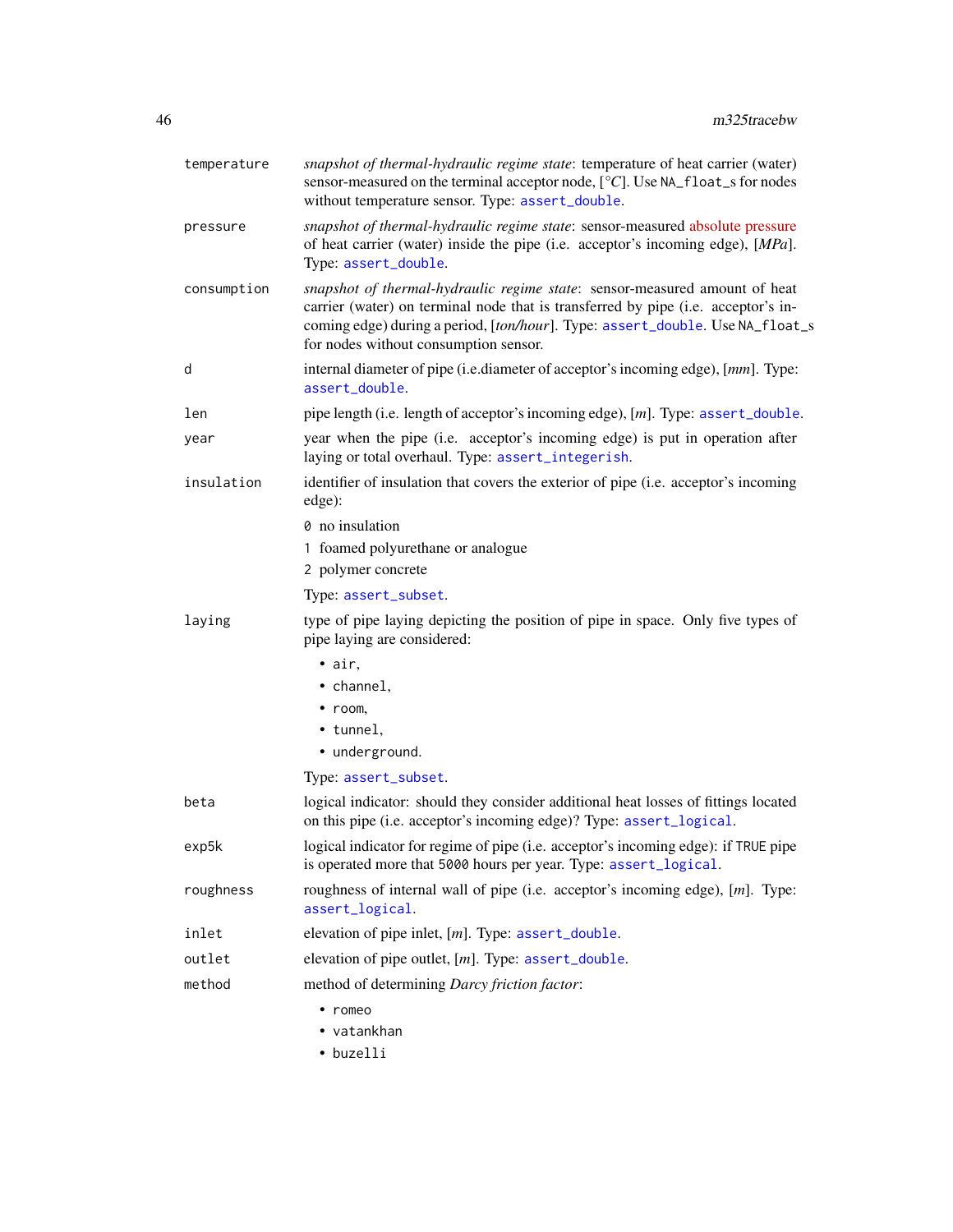<span id="page-46-0"></span>

|         | Type: assert_choice. For more details see dropp.                                                                                             |
|---------|----------------------------------------------------------------------------------------------------------------------------------------------|
| opinion | method for aggregating values of regime parameters on each node for the next<br>tracing step:                                                |
|         | mean values of parameter are averaged before the next tracing step                                                                           |
|         | median median of parameter values are used for the next tracing step                                                                         |
|         | Type: assert_choice.                                                                                                                         |
| verbose | logical indicator: should they watch tracing process on console? Type: assert_flag.                                                          |
| CSV     | logical indicator: should they incrementally dump results to csv-file while trac-<br>ing? Type: assert_flag.                                 |
| file    | name of csv-file which they dump results to. Type: assert_character of<br>length 1 that can be used safely to create a file and write to it. |

### Details

The calculated (values of) regime may be considered as representation of district heating process in conditions of hypothetically perfect technical state of pipe walls and insulation.

They consider the topology of district heating network much similar to [m325testbench](#page-41-1):



- acceptor incoming edge segmentation

Tracing starts from sensor-equipped nodes and goes backwards, i.e against the flow direction.

Though some input arguments are natively vectorized their individual values all relate to common part of district heating network, i.e. associated with common object. It is due to isomorphism between vector representation and directed graph of this network. For more details of isomorphic topology description see [m325testbench](#page-41-1).

Before tracing starts for the next node, previously calculated values of temperature or pressure at the node are aggregated by either averaging or by median. The latter seems more robust for avoiding strong influence of possible outliers which may come from actual heating transfer anomalies, erroneous sensor readings or wrong pipeline specifications.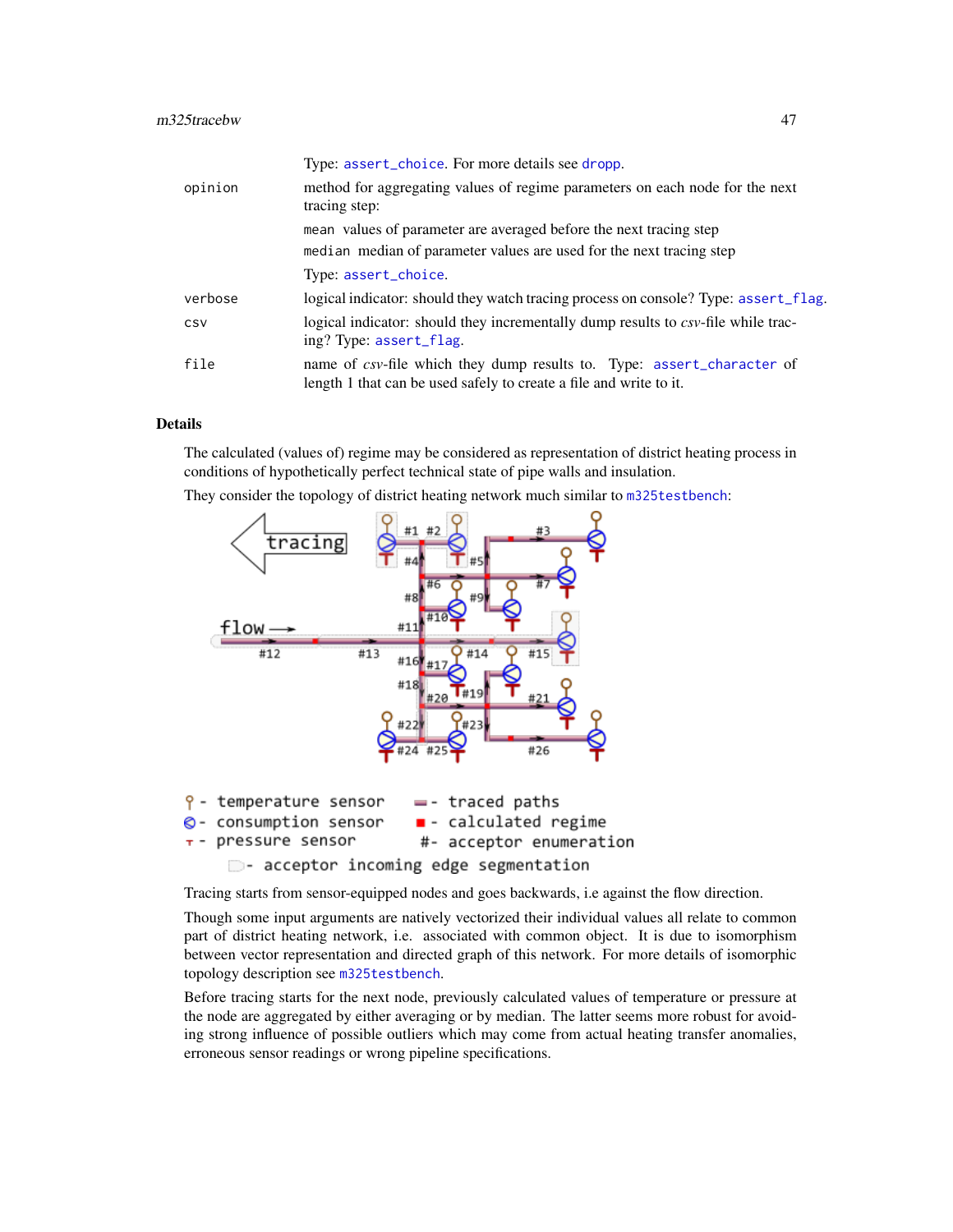<span id="page-47-0"></span>Aggregation for values of consumption at the node is always [sum](#page-0-0).

#### Value

data. frame containing results of tracing in long format [\(narrow format\)](https://en.wikipedia.org/wiki/Wide_and_narrow_data) mostly like it returned by function [m325tracefw](#page-48-1):

- node identifier of the node for which regime parameters is calculated. Values in this vector are identical to those in argument acceptor. Type: [assert\\_character](#page-0-0).
- trace concatenated identifiers of nodes from which regime parameters are traced for the given node. Identifier sensor is used when values of regime parameters for the node are sensor readings. Type: [assert\\_character](#page-0-0).
- backward identifier of tracing direction. It constantly equals to TRUE. Type: [assert\\_logical](#page-0-0).
- aggregation aggregation method associated with values of calculated temperature or pressure in data.frame's row for the node:

identity values (opinions) of temperature or pressure as they are (no aggregation).

span span of values (opinions) of temperature or pressure for the node

median median of values (opinions) of temperature or pressure for the node

mean avaraged values (opinions) temperature or pressure for the node

Type: [assert\\_character](#page-0-0).

- temperature *snapshot of thermal-hydraulic regime state*: traced temperature of heat carrier (water) that is associated with the node, [*°C*] Type: [assert\\_double](#page-0-0).
- pressure *snapshot of thermal-hydraulic regime state*: traced pressure of heat carrier (water) that is associated with the node, [*MPa*] Type: [assert\\_double](#page-0-0).
- consumption *snapshot of thermal-hydraulic regime state*: traced pressure of heat carrier (water) that is associated with the node, [*ton/hour*] Type: [assert\\_double](#page-0-0).
- job value of trace step counter. Type: [assert\\_integer](#page-0-0).

#### See Also

Other Regime tracing: [m325tracefw\(](#page-48-1)), [m325traceline\(](#page-53-1))

#### Examples

```
# It is possible to run without specification of argument values:
m325tracebw()
# Get isomorphic representation of district heating network graph:
nx <- pipenostics::m325testbench
nx$d <- 1e3*nx$d # convert [m] to [mm]
```

```
# When tracing large network graphs put screen log to file
output <- do.call("m325tracebw", c(as.list(nx), verbose = TRUE))
```

```
# Distinct options for opinion aggregation lead to distinct traced
# temperature and pressure:
output <- list(
```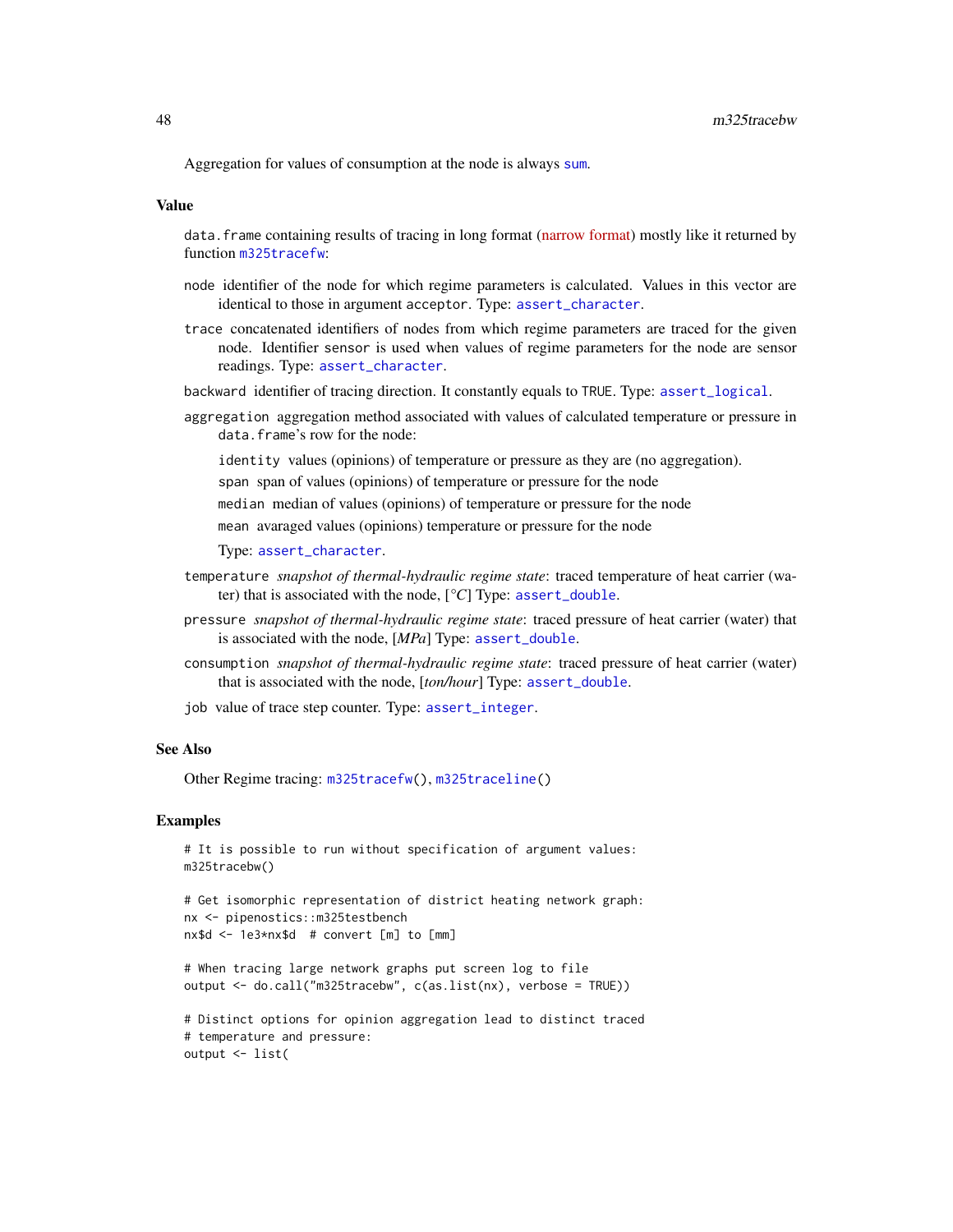#### <span id="page-48-0"></span> $m325$ tracefw  $49$

```
mean = do.call("m325tracebw",
                   c(as.list(nx), verbose = FALSE, opinion = "mean")),
  median = do.call("m325tracebw",
                   c(as.list(nx), verbose = FALSE, opinion = "median"))
)
stopifnot(
  round(
    subset(
      output$mean,
      node == 13 & aggregation == "median",
      c("temperature", "pressure", "consumption")
    ) - subset(
      output$median,
      node == 13 & aggregation == "median",
      c("temperature", "pressure", "consumption")
   ),
   5
   # difference between aggregation options
  ) == c(dt = 0.03732, dp = 0.00139, dg = 0))
```
<span id="page-48-1"></span>m325tracefw *Minenergo-325. Trace forwards thermal-hydraulic regime for district heating network*

#### Description

Trace values of thermal-hydraulic regime (temperature, pressure, consumption) in the bunched pipeline along the flow direction using norms of heat flux values prescribed by [Minenergo Order](http://docs.cntd.ru/document/902148459) [325.](http://docs.cntd.ru/document/902148459)

### Usage

```
m325tracefw(
  sender = c(0, 1),
  acceptor = c(1, 2),
  temperature = c(70, NA-real_),pressure = c(pipenostics::mpa_kgf(6), NA_real_),
  consumption = c(20, NA_{real}),
  d = rep\_len(100, 2),
  len = rep_len(72.446, 2),
  year = rep_len(1986, 2),
  insulation = rep_{en}(\emptyset, 2),
  laying = rep_len("tunnel", 2),
  beta = rep_len(FALSE, 2),
  exp5k = rep\_len(TRUE, 2),roughness = rep\_len(0.001, 2),
  inlet = c(0.5, 1),
```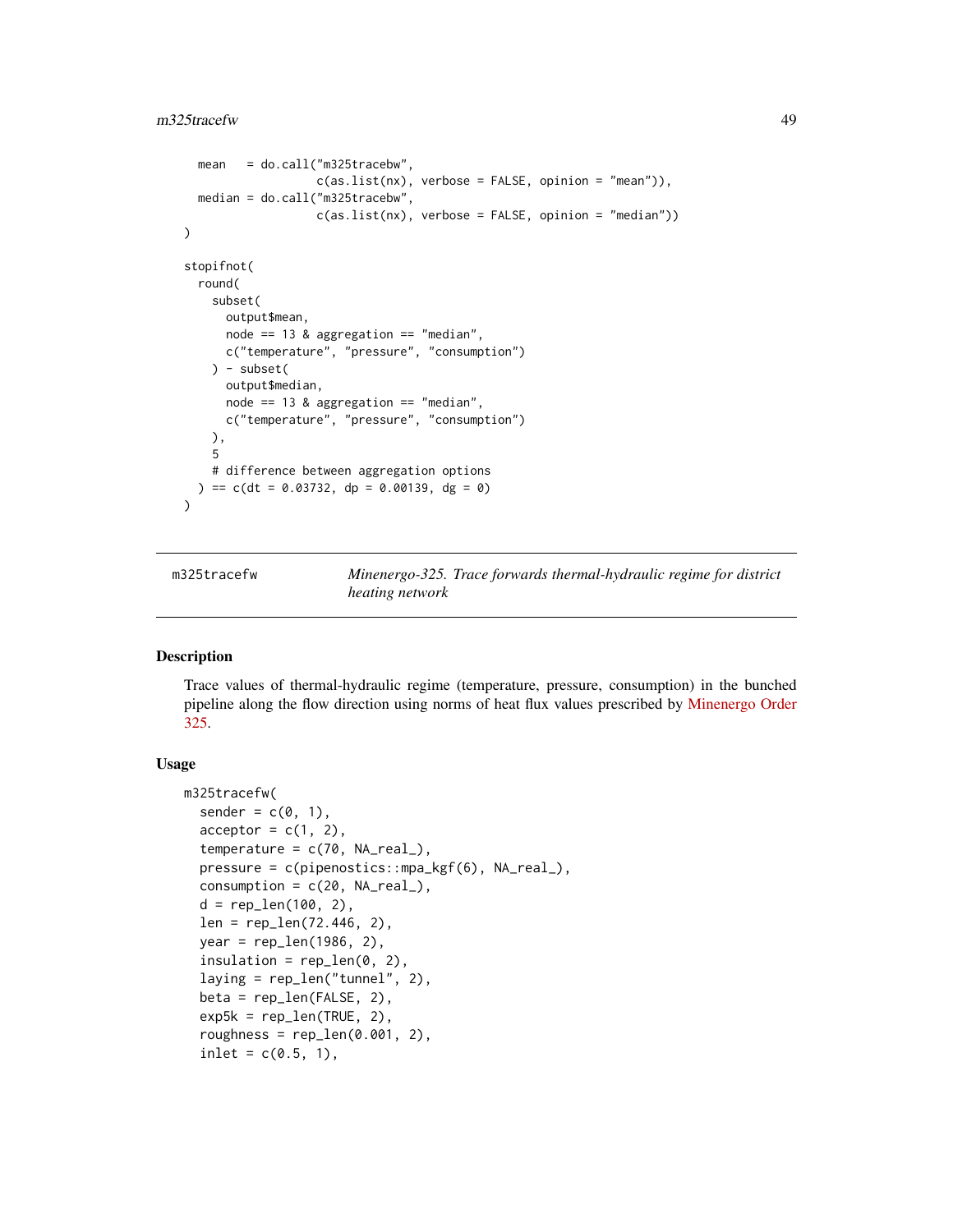```
outlet = c(1, 1),
  elev\_tol = 0.1,
  \text{method} = \text{"romeo",}verbose = TRUE,
  csv = FALSE,file = "m325tracefw.csv",
 maxcores = 2
\lambda
```
## Arguments

| sender      | identifier of the node which heat carrier flows out. Type: any type that can be<br>painlessly coerced to character by as. character.                                                                                                                                                |
|-------------|-------------------------------------------------------------------------------------------------------------------------------------------------------------------------------------------------------------------------------------------------------------------------------------|
| acceptor    | identifier of the node which heat carrier flows in. According to topology of test<br>bench considered this identifier should be unique for every row. Type: any type<br>that can be painlessly coerced to character by as. character.                                               |
| temperature | snapshot of thermal-hydraulic regime state: temperature of heat carrier (water)<br>sensor-measured on the root node, [°C]. Type: assert_double. Use NA_float_s<br>for nodes without temperature sensor.                                                                             |
| pressure    | snapshot of thermal-hydraulic regime state: sensor-measured absolute pressure<br>of heat carrier (water) inside the pipe (i.e. acceptor's incoming edge), [MPa].<br>Type: assert_double. Use NA_float_s for nodes without pressure sensor.                                          |
| consumption | snapshot of thermal-hydraulic regime state: sensor-measured amount of heat<br>carrier (water) on root node that is transferred by pipe (i.e. acceptor's incoming<br>edge) during a period, [ton/hour]. Type: assert_double. Use NA_float_s for<br>nodes without consumption sensor. |
| d           | internal diameter of pipe (i.e.diameter of acceptor's incoming edge), [mm]. Type:<br>assert_double.                                                                                                                                                                                 |
| len         | pipe length (i.e. length of acceptor's incoming edge), [m]. Type: assert_double.                                                                                                                                                                                                    |
| year        | year when the pipe (i.e. acceptor's incoming edge) is put in operation after<br>laying or total overhaul. Type: assert_integerish.                                                                                                                                                  |
| insulation  | identifier of insulation that covers the exterior of pipe (i.e. acceptor's incoming<br>edge):                                                                                                                                                                                       |
|             | 0 no insulation                                                                                                                                                                                                                                                                     |
|             | 1 foamed polyurethane or analogue                                                                                                                                                                                                                                                   |
|             | 2 polymer concrete                                                                                                                                                                                                                                                                  |
|             | Type: assert_subset.                                                                                                                                                                                                                                                                |
| laying      | type of pipe laying depicting the position of pipe in space. Only five types of<br>pipe laying are considered:                                                                                                                                                                      |
|             | $\bullet$ air,                                                                                                                                                                                                                                                                      |
|             | • channel,                                                                                                                                                                                                                                                                          |
|             | $\bullet$ room,                                                                                                                                                                                                                                                                     |
|             | • tunnel,                                                                                                                                                                                                                                                                           |
|             | • underground.                                                                                                                                                                                                                                                                      |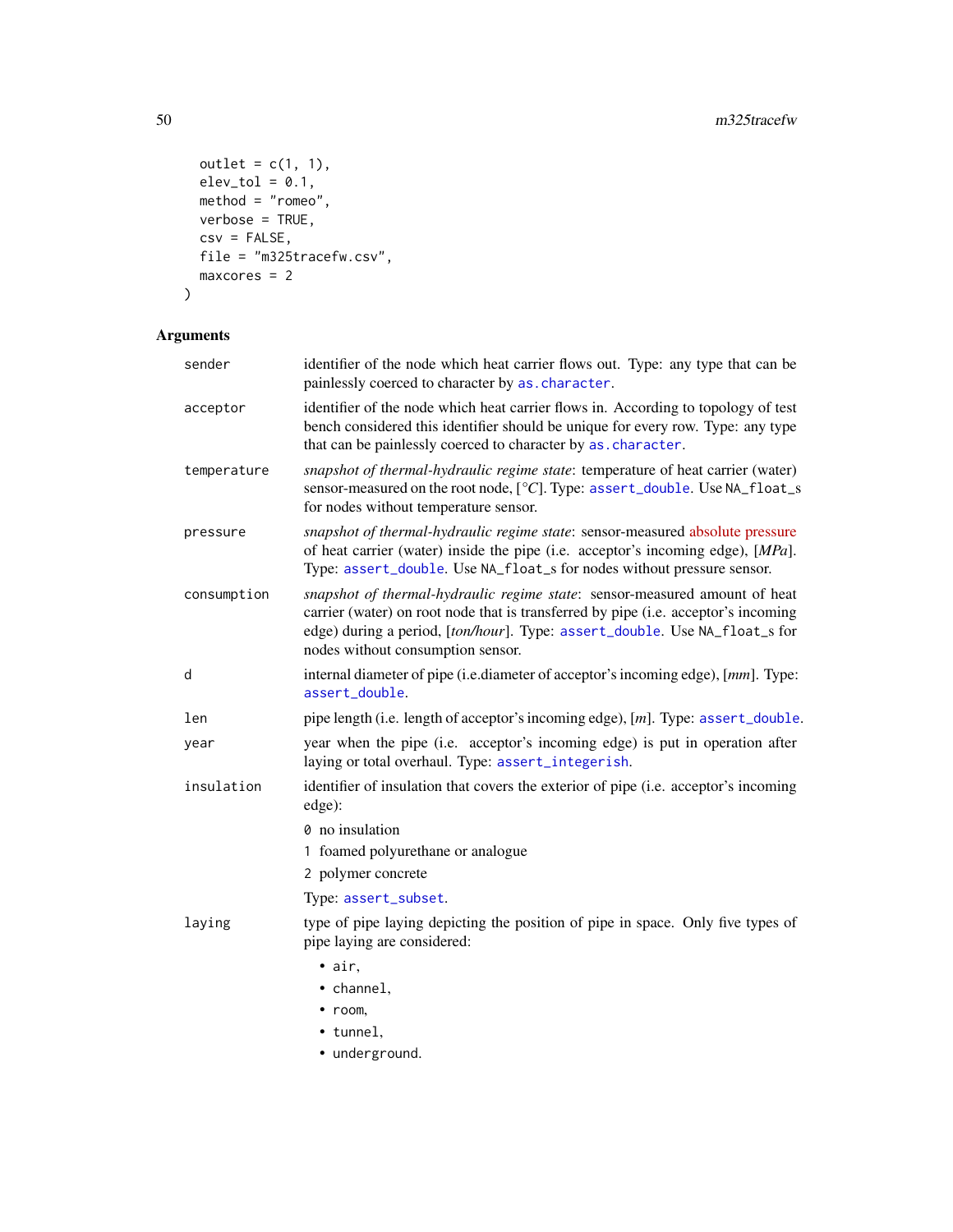Type: [assert\\_subset](#page-0-0).

<span id="page-50-0"></span>

| beta      | logical indicator: should they consider additional heat losses of fittings located<br>on this pipe (i.e. acceptor's incoming edge)? Type: assert_logical. |
|-----------|-----------------------------------------------------------------------------------------------------------------------------------------------------------|
| exp5k     | logical indicator for regime of pipe (i.e. acceptor's incoming edge): if TRUE pipe<br>is operated more that 5000 hours per year. Type: assert_logical.    |
| roughness | roughness of internal wall of pipe (i.e. acceptor's incoming edge), [m]. Type:<br>assert_double.                                                          |
| inlet     | elevation of pipe inlet, $[m]$ . Type: $assert\_double$ .                                                                                                 |
| outlet    | elevation of pipe outlet, [m]. Type: assert_double.                                                                                                       |
| elev_tol  | maximum allowed discrepancy between adjacent outlet and inlet elevations of<br>two subsequent pipes in the traced path, $[m]$ . Type: assert_number.      |
| method    | method of determining Darcy friction factor:                                                                                                              |
|           | $\cdot$ romeo<br>• vatankhan<br>• buzelli<br>Type: assert_choice. For more details see dropp.                                                             |
| verbose   | logical indicator: should they watch tracing process on console? Type: assert_flag.                                                                       |
|           |                                                                                                                                                           |
| CSV       | logical indicator: should they incrementally dump results to csv-file while trac-<br>ing? Type: assert_flag.                                              |
| file      | name of csv-file which they dump results to. Type: assert_character of<br>length 1 that can be used safely to create a file and write to it.              |
| maxcores  | maximum cores of CPU to use in parallel processing. Type: assert_count.                                                                                   |

### Details

The calculated (values of) regime may be considered as representation of district heating process in conditions of hypothetically perfect technical state of pipe walls and insulation.

They consider the topology of district heating network much similar to [m325testbench](#page-41-1):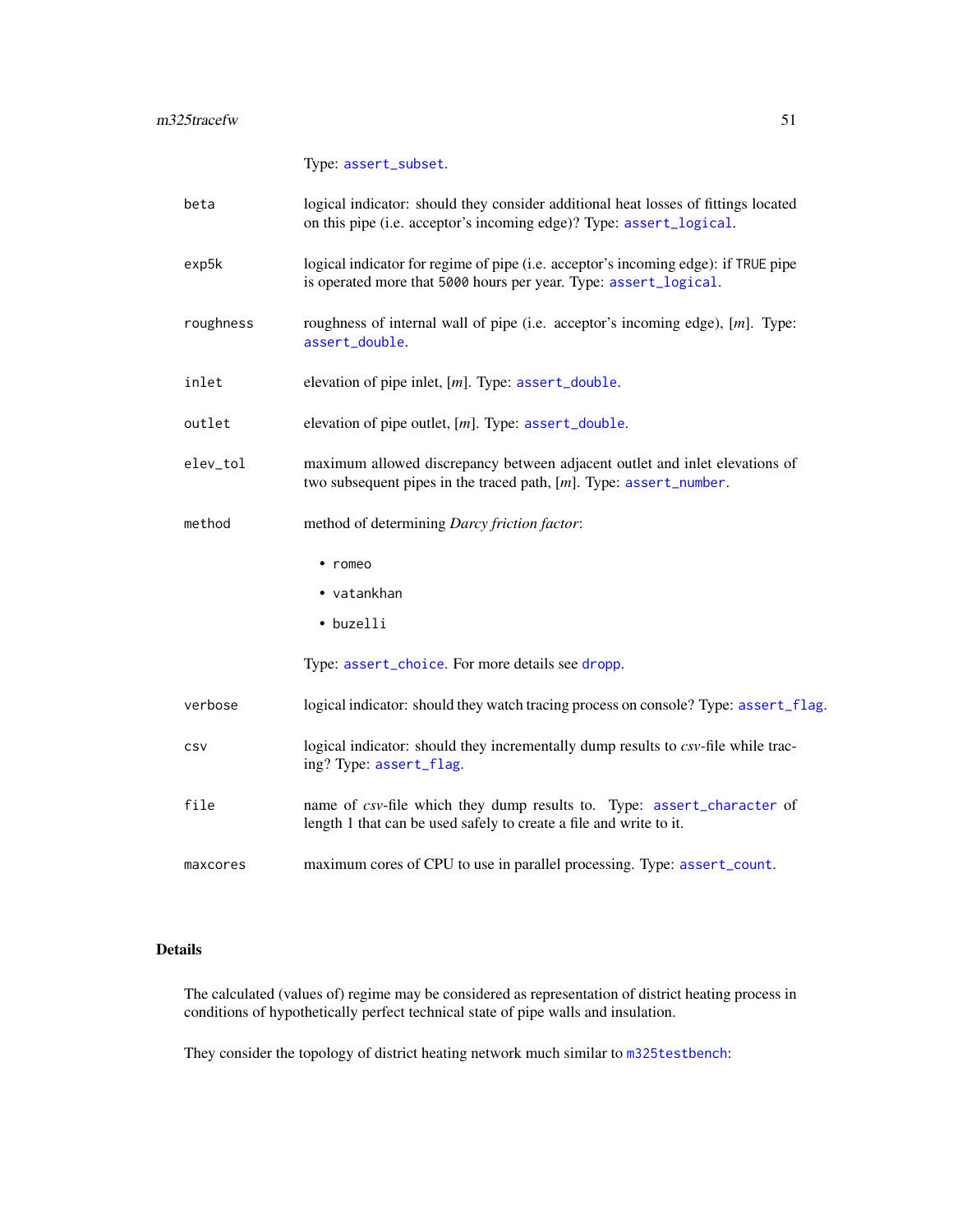<span id="page-51-0"></span>

Tracing starts from sensor-equipped root node and goes forward, i.e along the flow direction. Function [m325traceline](#page-53-1) serves under the hood for tracing identified linear segments from root node to every terminal node. Hence they only need root node to be equipped with sensors. Sensors at other nodes are redundant in forward tracing, since the tracing algorithm by no means consider them for tracing.

Moreover in the forward tracing algorithm they assume the flow of heat carrier is distributed proportionally to the cross-sectional area of the outgoing pipeline. Actually, a lot of reasons may cause significant deviations from this assumption. As a result, the sequence of paired backward/forward tracing may be divergent for regime parameters.

Though some input arguments are natively vectorized their individual values all relate to common part of district heating network, i.e. associated with common object. It is due to isomorphism between vector representation and directed graph of this network. For more details of isomorphic topology description see [m325testbench](#page-41-1).

They are welcome to couple the algorithm with functionality of data.table.

### Value

data. frame containing results of tracing in long format [\(narrow format\)](https://en.wikipedia.org/wiki/Wide_and_narrow_data) mostly like it returned by function [m325tracebw](#page-44-1):

- node identifier of the node for which regime parameters is calculated. Values in this vector are identical to those in argument acceptor. Type: [assert\\_character](#page-0-0).
- trace identifiers of nodes from which regime parameters are traced for the given node. Identifier sensor is used when values of regime parameters for the node are sensor readings. Type: [assert\\_character](#page-0-0).

backward identifier of tracing direction. It constantly equals to FALSE. Type: [assert\\_logical](#page-0-0).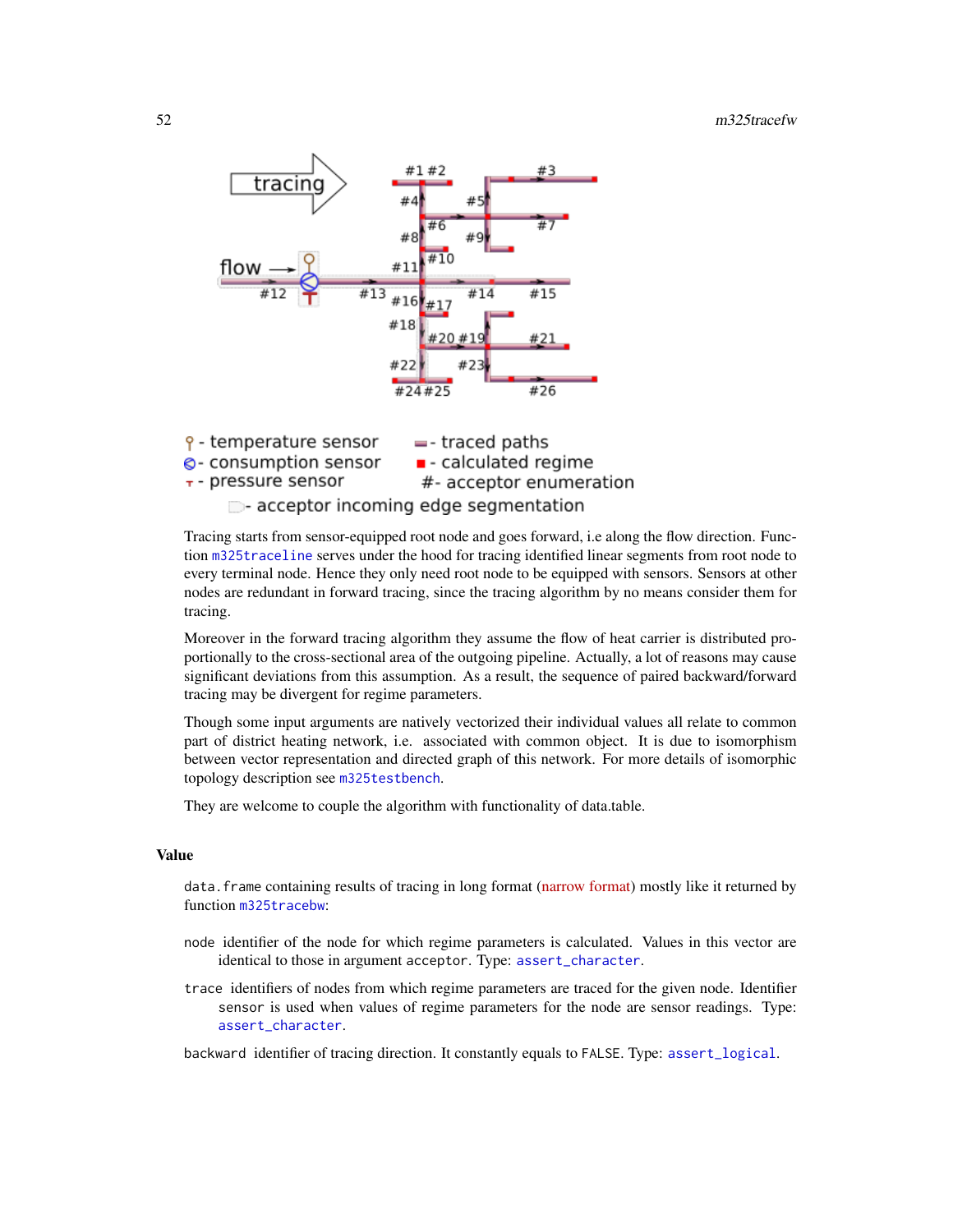- <span id="page-52-0"></span>aggregation aggregation method associated with values of calculated temperature or pressure in data.frame's row for the node. For forward tracing the only option is identity. Type: [assert\\_character](#page-0-0).
- temperature *snapshot of thermal-hydraulic regime state*: traced temperature of heat carrier (water) that is associated with the node, [*°C*] Type: [assert\\_double](#page-0-0).
- pressure *snapshot of thermal-hydraulic regime state*: traced pressure of heat carrier (water) that is associated with the node, [*MPa*] Type: [assert\\_double](#page-0-0).
- consumption *snapshot of thermal-hydraulic regime state*: traced pressure of heat carrier (water) that is associated with the node, [*ton/hour*] Type: [assert\\_double](#page-0-0).
- job value of trace step counter. For forward tracing value of job counts the number of traced paths from root node. Type: [assert\\_integer](#page-0-0).

#### See Also

Other Regime tracing: [m325tracebw\(](#page-44-1)), [m325traceline\(](#page-53-1))

### Examples

```
# Minimum two nodes should be in district heating network graph:
m325tracefw(verbose = FALSE)
    # node trace backward aggregation temperature pressure consumption job
```

| <b>**</b> |    |  | Troue trace backward aggregation temperature pressure consumption job |  |     |
|-----------|----|--|-----------------------------------------------------------------------|--|-----|
|           | #1 |  |                                                                       |  | 200 |
|           | #2 |  | FALSE identity 69.71603 0.5813153                                     |  |     |

```
# Example with the test bench:
nx <- pipenostics::m325testbench
```

```
# avoid using numeric identifiers for nodes:
nx$sender <- paste0("N", nx$sender)
nx$acceptor <- paste0("N", nx$acceptor)
```

```
# Alter units:
nx$d < -1e3 * nx$d # convert [m] to [mm]
```

```
# Perform backward tracing to get regime on root node:
bw_report <- do.call("m325tracebw", c(as.list(nx), verbose = FALSE))
# Put the traced values to the root node of the test bench:
root_node_idx <- 12
root_node <- paste0("N", root_node_idx)
regime_param <- c("temperature", "pressure", "consumption")
nx[root_node_idx, regime_param] <-
 subset(bw_report,
        node == root_node & aggregation == "median",
        regime_param)
```

```
rm(root_node, root_node_idx)
```
# Trace the test bench forward for the first time: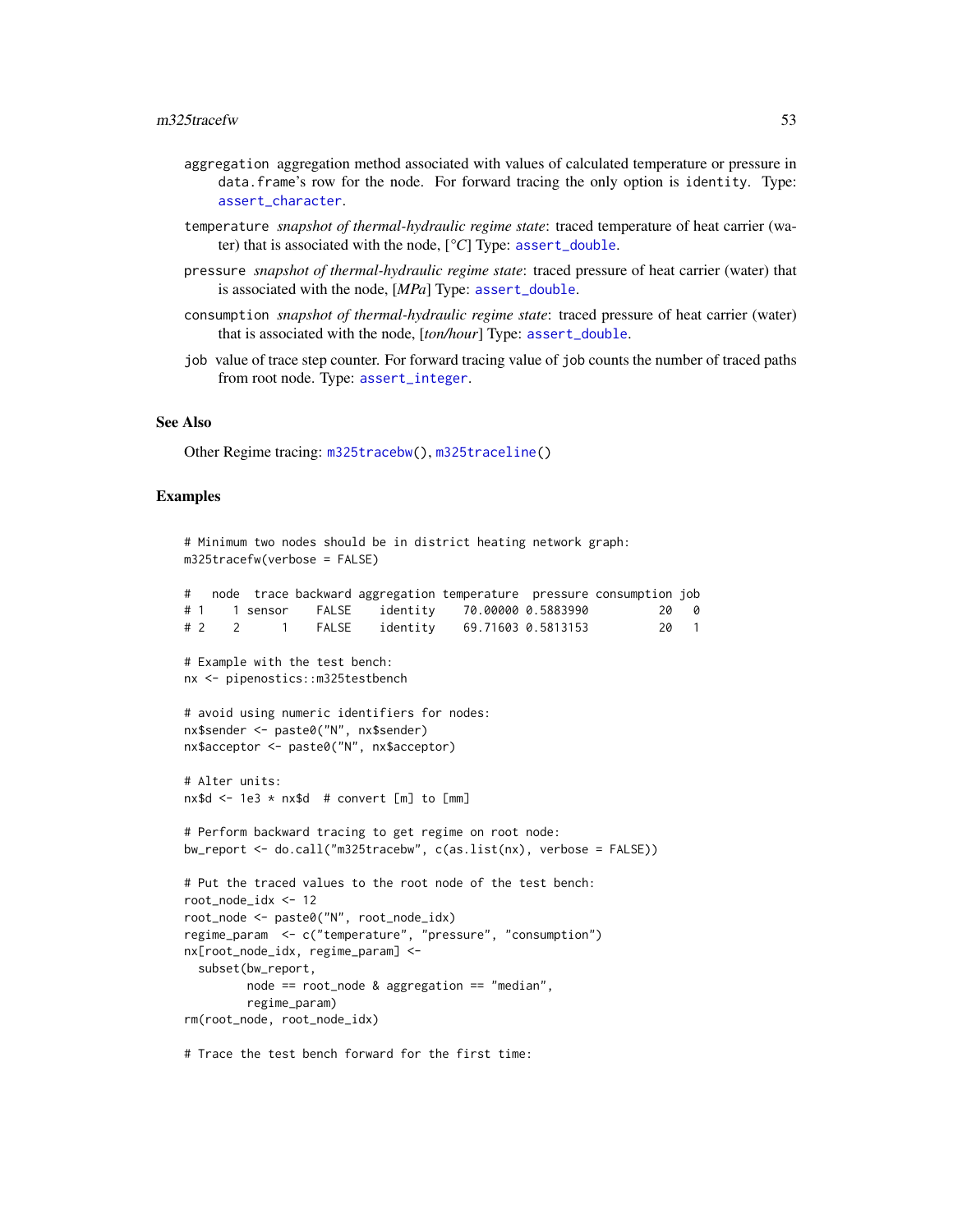```
fw_report <- do.call("m325tracefw",
                     c(as.list(nx), verbose = FALSE, elev_tol = .5))
# Let's compare traced regime at terminal nodes back to test bench:
report <- subset(
  rbind(bw_report, fw_report),
  node %in% subset(nx, !(acceptor %in% sender))$acceptor &
    aggregation == "identity"
\lambdaregime_delta <- colMeans(
  subset(report, backward, regime_param) -
    subset(report, !backward, regime_param)
)
print(regime_delta)
# temperature pressure consumption
# -4.640201e-01 -5.208802e-03 -5.465713e-16
stopifnot(sqrt(regime_delta %*% regime_delta) < 0.5)
```
<span id="page-53-1"></span>m325traceline *Minenergo-325. Trace thermal-hydraulic regime for linear segment*

### Description

Trace values of thermal-hydraulic regime (temperature, pressure, consumption) along the adjacent linear segments of pipeline using norms of heat flux values prescribed by [Minenergo Order 325.](http://docs.cntd.ru/document/902148459)

#### Usage

```
m325traceline(
  temperature = 130,
  pressure = mpa_kgf(6),
  consumption = 250,
  g = 0,
  d = 700,len = c(600, 530, 300, 350),
  year = 1986,
  insulation = 0,
  laying = "underground",
  beta = FALSE,exp5k = TRUE,roughness = 0.006,
  inlet = 0,
  outlet = 0.
  elev\_tol = 0.1,
  method = "romeo",forward = TRUE,
```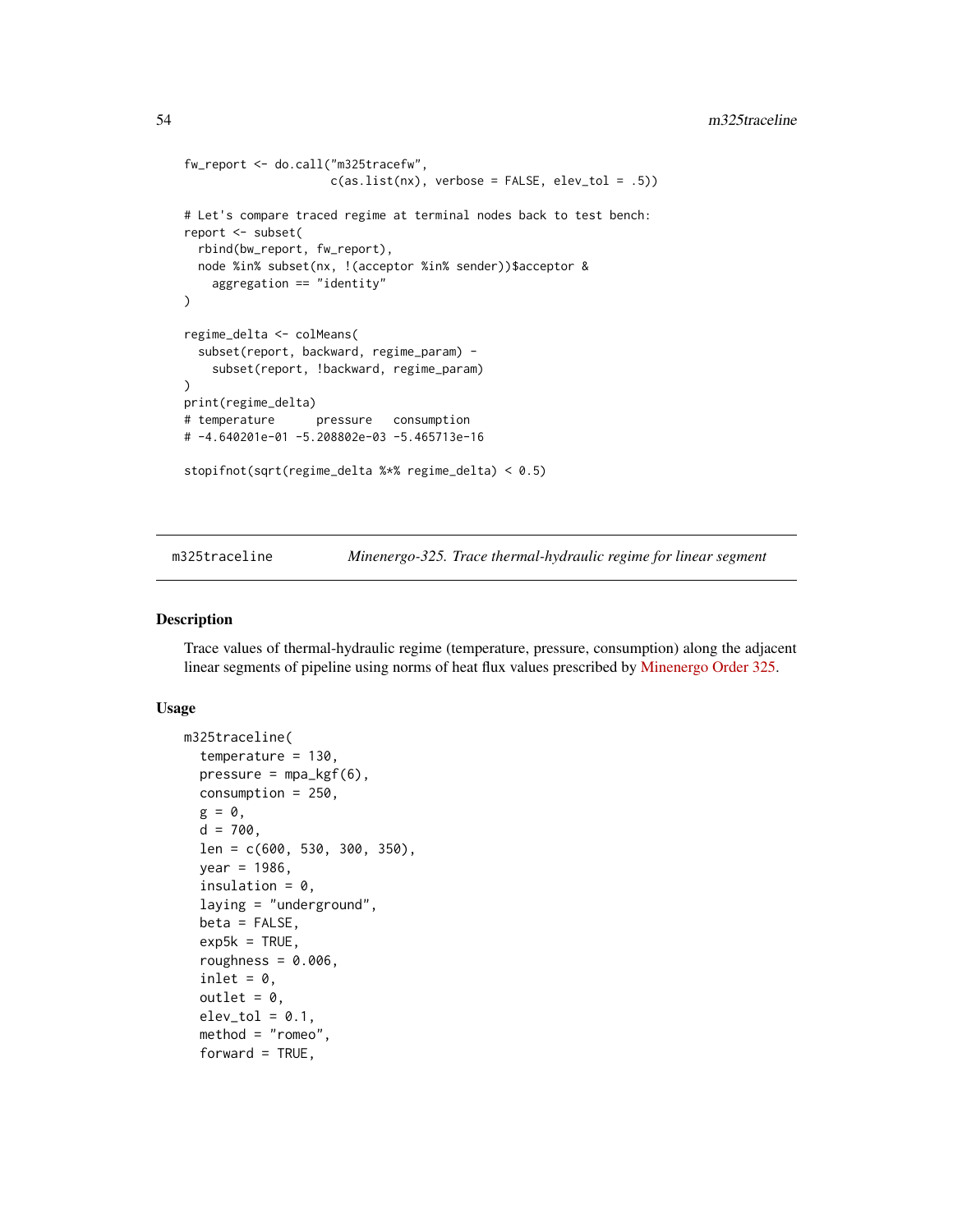<span id="page-54-0"></span> $absg = TRUE$ 

 $\overline{)}$ 

### Arguments

| temperature | temperature of heat carrier (water) inside the pipe sensor-measured at the in-<br>let (forward tracing) or at the outlet (backward tracing) of path, [°C]. Type:<br>assert_number.                                                                                                                               |  |  |
|-------------|------------------------------------------------------------------------------------------------------------------------------------------------------------------------------------------------------------------------------------------------------------------------------------------------------------------|--|--|
| pressure    | absolute pressure of heat carrier (water) sensor-measured at the inlet (forward<br>tracing) or at the outlet (backward tracing) of path, $[MPa]$ . Type: assert_number.                                                                                                                                          |  |  |
| consumption | amount of heat carrier (water) sensor-measured at the inlet (forward tracing) or<br>at the outlet (backward tracing) of path, [ton/hour]. Type: assert_number.                                                                                                                                                   |  |  |
| g           | amount of heat carrier discharge to network for each pipe segment in the tracing<br>path enumerated along the direction of flow. If flag absg is TRUE then they treat<br>argument g as absolute value in [ton/hour], otherwise they do as percentage of<br>consumption in the pipe segment. Type: assert_double. |  |  |
| d           | internal diameters of subsequent pipes in tracing path that are enumerated along<br>the direction of flow, [mm]. Type: assert_double.                                                                                                                                                                            |  |  |
| len         | length of subsequent pipes in tracing path that are enumerated along the direc-<br>tion of flow, $[m]$ . Type: assert_double.                                                                                                                                                                                    |  |  |
| year        | year when pipe is put in operation after laying or total overhaul for each pipe in<br>tracing path enumerated along the direction of flow. Type: assert_integerish.                                                                                                                                              |  |  |
| insulation  | insulation that covers the exterior of pipe:                                                                                                                                                                                                                                                                     |  |  |
|             | 0 no insulation                                                                                                                                                                                                                                                                                                  |  |  |
|             | 1 foamed polyurethane or analogue                                                                                                                                                                                                                                                                                |  |  |
|             | 2 polymer concrete                                                                                                                                                                                                                                                                                               |  |  |
|             | for each pipe in tracing path enumerated along the direction of flow. Type:<br>assert_numeric and assert_subset.                                                                                                                                                                                                 |  |  |
| laying      | type of pipe laying depicting the position of pipe in space:                                                                                                                                                                                                                                                     |  |  |
|             | $\bullet$ air                                                                                                                                                                                                                                                                                                    |  |  |
|             | • channel                                                                                                                                                                                                                                                                                                        |  |  |
|             | $\cdot$ room                                                                                                                                                                                                                                                                                                     |  |  |
|             | $\bullet$ tunnel                                                                                                                                                                                                                                                                                                 |  |  |
|             | • underground                                                                                                                                                                                                                                                                                                    |  |  |
|             | for each pipe in tracing path enumerated along the direction of flow. Type:<br>assert_character and assert_subset.                                                                                                                                                                                               |  |  |
| beta        | should they consider additional heat losses of fittings? Logical value for each<br>pipe in tracing path enumerated along the direction of flow. Type: assert_logical.                                                                                                                                            |  |  |
| exp5k       | pipe regime flag: is pipe operated more that 5000 hours per year? Logical value<br>for each pipe in tracing path enumerated along the direction of flow. Type:<br>assert_logical.                                                                                                                                |  |  |
| roughness   | roughness of internal wall for each pipe in tracing path enumerated along the<br>direction of flow, $[m]$ . Type: assert_double.                                                                                                                                                                                 |  |  |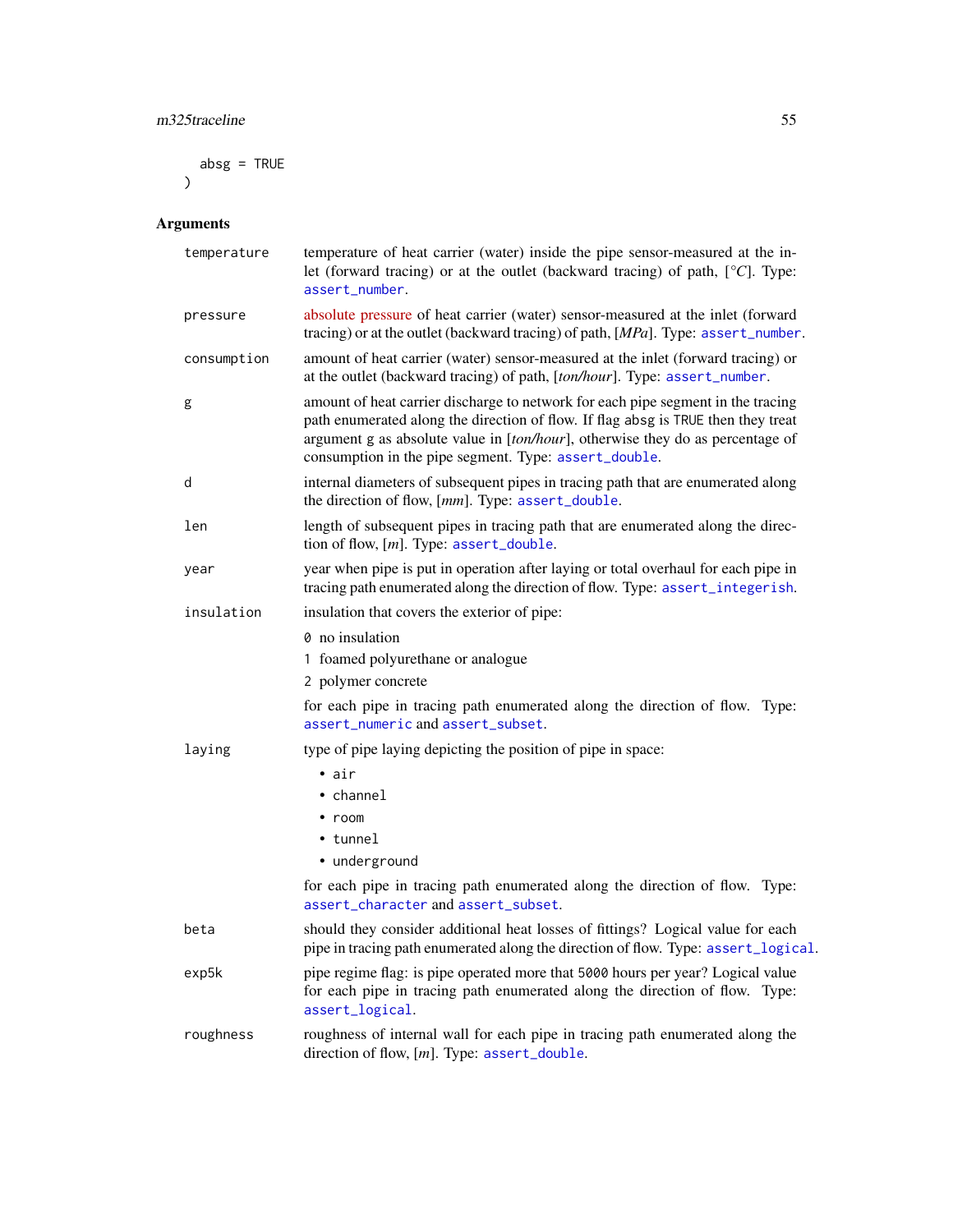<span id="page-55-0"></span>

| inlet    | elevation of pipe inlet for each pipe in tracing path enumerated along the direc-<br>tion of flow, $[m]$ . Type: assert_double.                                                                         |  |  |
|----------|---------------------------------------------------------------------------------------------------------------------------------------------------------------------------------------------------------|--|--|
| outlet   | elevation of pipe outlet for each pipe in tracing path enumerated along the direc-<br>tion of flow, $[m]$ . Type: assert_double.                                                                        |  |  |
| elev_tol | maximum allowed discrepancy between adjacent outlet and inlet elevations of<br>two subsequent pipes in the traced path, $[m]$ . Type: assert_number.                                                    |  |  |
| method   | method of determining Darcy friction factor                                                                                                                                                             |  |  |
|          | $\cdot$ romeo                                                                                                                                                                                           |  |  |
|          | • vatankhan                                                                                                                                                                                             |  |  |
|          | • buzelli                                                                                                                                                                                               |  |  |
|          | Type: assert_choice. For more details see dropp.                                                                                                                                                        |  |  |
| forward  | tracing direction flag: is it a forward direction of tracing? If FALSE the backward<br>tracing is performed. Type: assert_flag.                                                                         |  |  |
| absg     | Whether argument g (amount of heat carrier discharge to network) is an abso-<br>lute value in [ton/hour] (TRUE) or is it a percentage of consumption in the pipe<br>segment (FALSE)? Type: assert_flag. |  |  |
|          |                                                                                                                                                                                                         |  |  |

### Details

The calculated (values of) regime may be considered as representation of district heating process in conditions of hypothetically perfect technical state of pipe walls and insulation.

They consider only simple tracing paths which do not contain rings and any kind of parallelization. At the same time bidirectional (forward and backward) tracing is possible in accordance with sensor position. They also may consider discharges to network at the inlet of each pipeline segment as an approximation of actual forks of flows. Relevant illustration of adopted assumptions for 4-segment tracing path is depicted on the next figure.



They make additional check for consistency of inlet and outlet values for subsequent pipe segments. Discrepancy of appropriate elevations cannot be more than elev\_tol.

### Value

named list of regime parameters for the traced path with the next elements: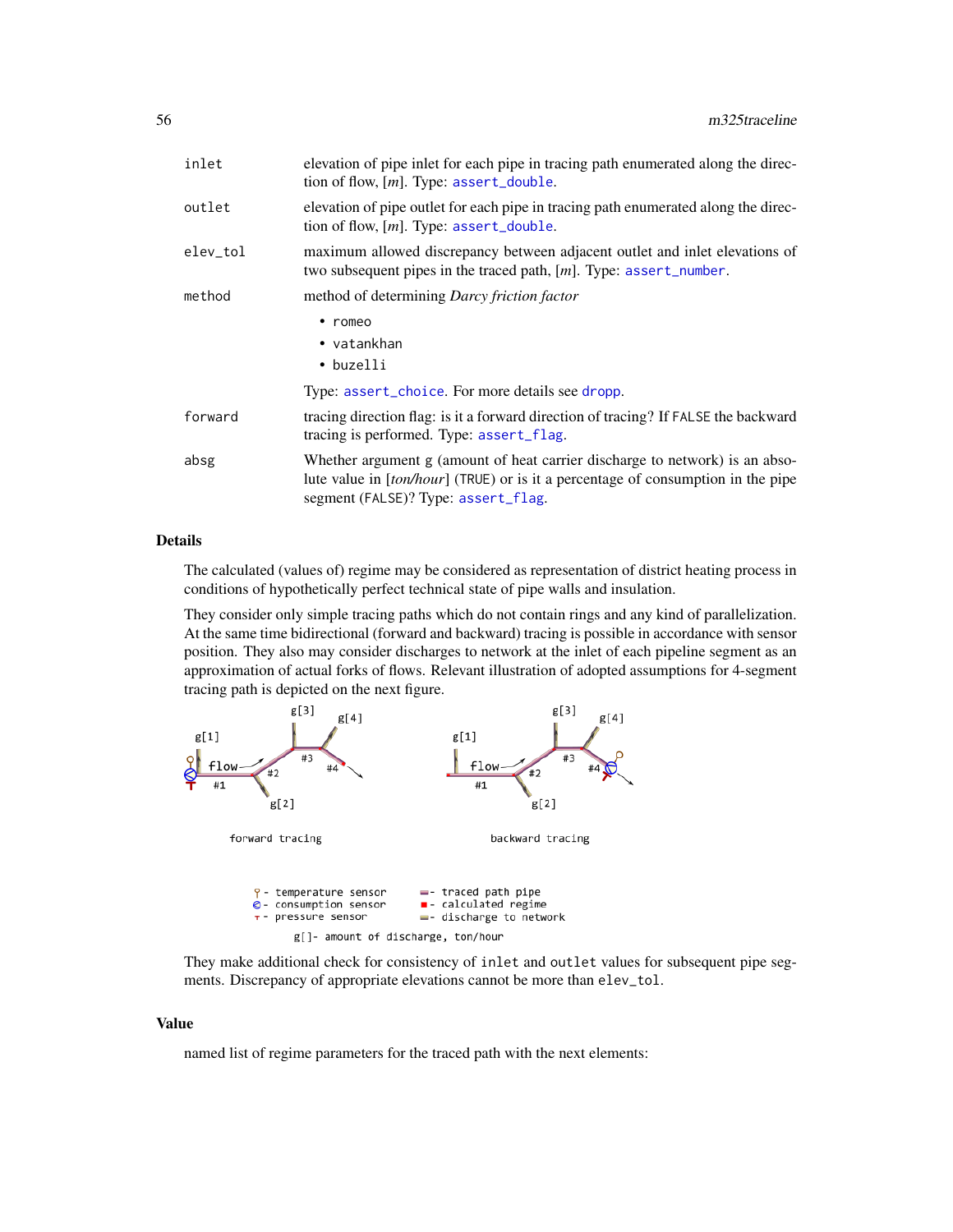<span id="page-56-0"></span>temperature calculated temperatures of heat carrier for all pipeline segments, [*°C*]. Type: [assert\\_double](#page-0-0).

pressure calculated pressures of heat carrier for all pipeline segments, [*MPa*]. Type: [assert\\_double](#page-0-0).

```
consumption calculated consumption(s) of heat carrier for all pipeline segments, [ton/hour]. Type:
     assert_double.
```
### See Also

[m325dropt](#page-36-1) for calculating normative temperature drop in single pipeline segment

```
Other Regime tracing: m325tracebw(), m325tracefw()
```
#### Examples

```
# Consider 4-segment tracing path depicted in ?m325regtrace help page.
# First, let sensor readings for forward tracing:
t_fw <- 130 # [°C]p_fw <- .588399*all.equal(.588399, mpa_kgf(6)) # [MPa]
g_fw <- 250 # [ton/hour]
# Let discharges to network for each pipeline segment are somehow determined as
discharges \leq seq(0, 30, 10) # [ton/hour]
# Then the calculated regime (red squares) for forward tracing is
regime_fw <- m325traceline(t_fw, p_fw, g_fw, discharges, forward = TRUE)
print(regime_fw)
# $temperature
# [1] 129.1799 128.4269 127.9628 127.3367
#
# $pressure
# [1] 0.5878607 0.5874226 0.5872143 0.5870330
#
# $consumption
# [1] 250 240 220 190
# Next consider values of traced regime as sensor readings for backward tracing:
t_bw <- 127.3367 # [°C]
p_bw <- .5870330 # [MPa]
g_bw <- 190 # [ton/hour]
# Then the calculated regime (red squares) for backward tracing is
regime_bw <- m325traceline(t_bw, p_bw, g_bw, discharges, forward = FALSE)
print(regime_bw)
# $temperature
# [1] 129.9953 129.1769 128.4254 127.9619
```
# # \$pressure # [1] 0.5883998 0.5878611 0.5874228 0.5872144 #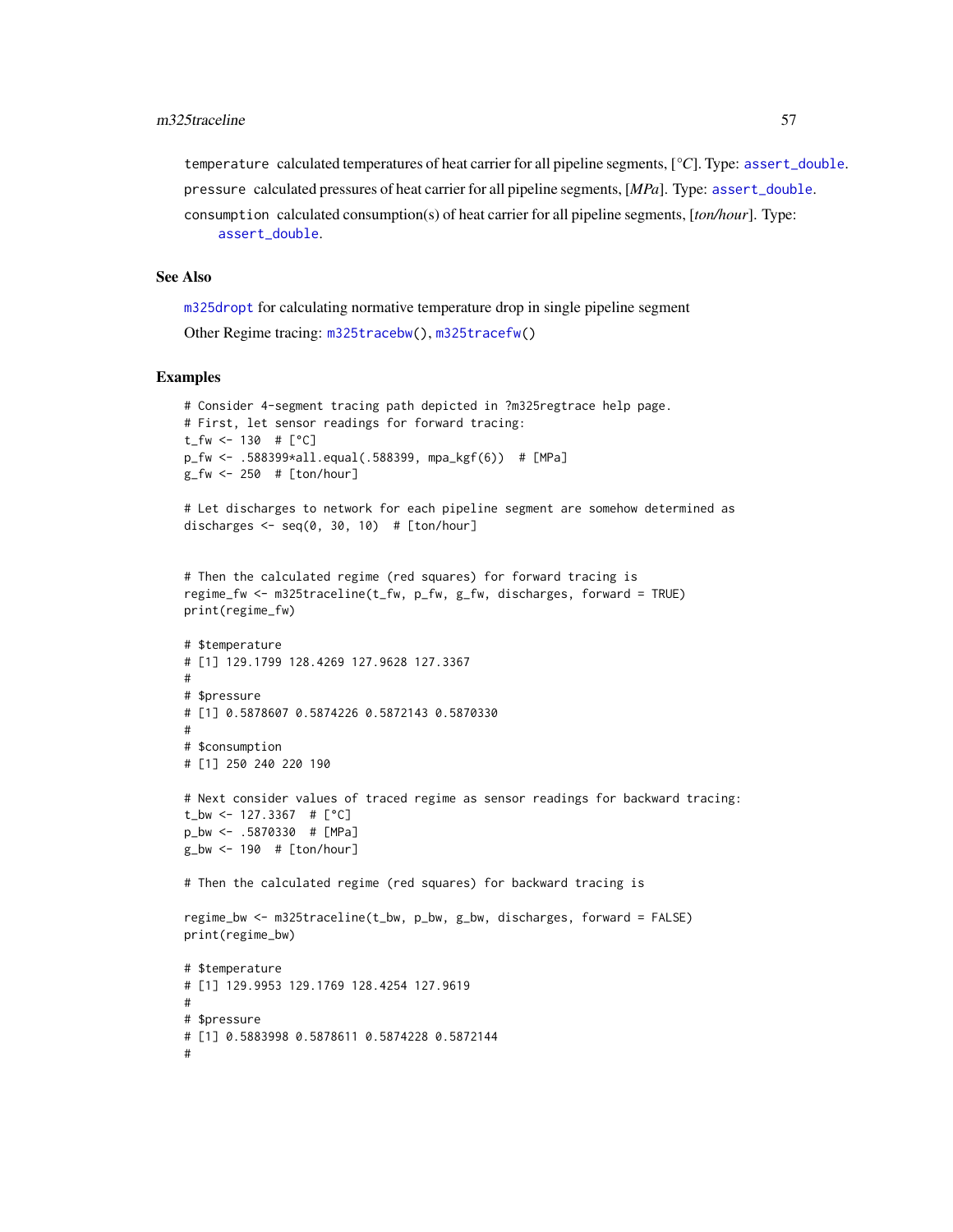58 mepof

```
# $consumption
# [1] 250 250 240 220
# Let compare sensor readings with backward tracing results:
tracing <- with(regime_bw, {
 lambda <- function(val, constraint)
   c(val, constraint, constraint - val,
     abs(constraint - val)*100/constraint)
 first <-1structure(
   rbind(
     lambda(temperature[first], t_fw),
     lambda(pressure[first], p_fw),
     lambda(consumption[first], g_fw)
   ),
   dimnames = list(
     c("temperature", "pressure", "consumption"),
     c("sensor.value", "traced.value", "abs.discr", "rel.discr")
   \lambda)
})
print(tracing)
# sensor.value traced.value abs.discr rel.discr
# temperature 130.000000 129.9952943 4.705723e-03 0.0036197868
# pressure 0.588399 0.5883998 -8.290938e-07 0.0001409067
# consumption 250.000000 250.0000000 0.000000e+00 0.0000000000
```
mepof *Probability of failure of the corroded pipe within maximum entropy*

#### **Description**

Calculate *probability of failure* (POF) of the corroded pipe taking into account its actual level of defectiveness and exploiting [Monte-Carlo simulation](https://en.wikipedia.org/wiki/Monte_Carlo_method#Monte_Carlo_and_random_numbers) within [Principle of maximum entropy.](https://en.wikipedia.org/wiki/Principle_of_maximum_entropy)

Consistent estimate of POF for pipeline systems plays a critical role in optimizing their operation. To prevent pipeline failures due to actively growing defects it is necessary to be able to assess the pipeline system failure operation probability during a certain period, taking into account its actual level of defectiveness. The pipeline limit state comes when the burst pressure, considered as a random variable, reaches an unacceptable level, or when the defect depth, also a random variable, exceeds the predetermined limit value.

That is why in the method they consider two possible failures for a single pipeline cross section with the on-surface and longitudinally oriented defect of the *metal-loss* type:

*rupture* a decrease of the value of failure pressure down to the operating pressure.

*leak* increase of the corrosion depth (defect) up to the specified ultimate permissible fraction of pipe wall thickness.

<span id="page-57-0"></span>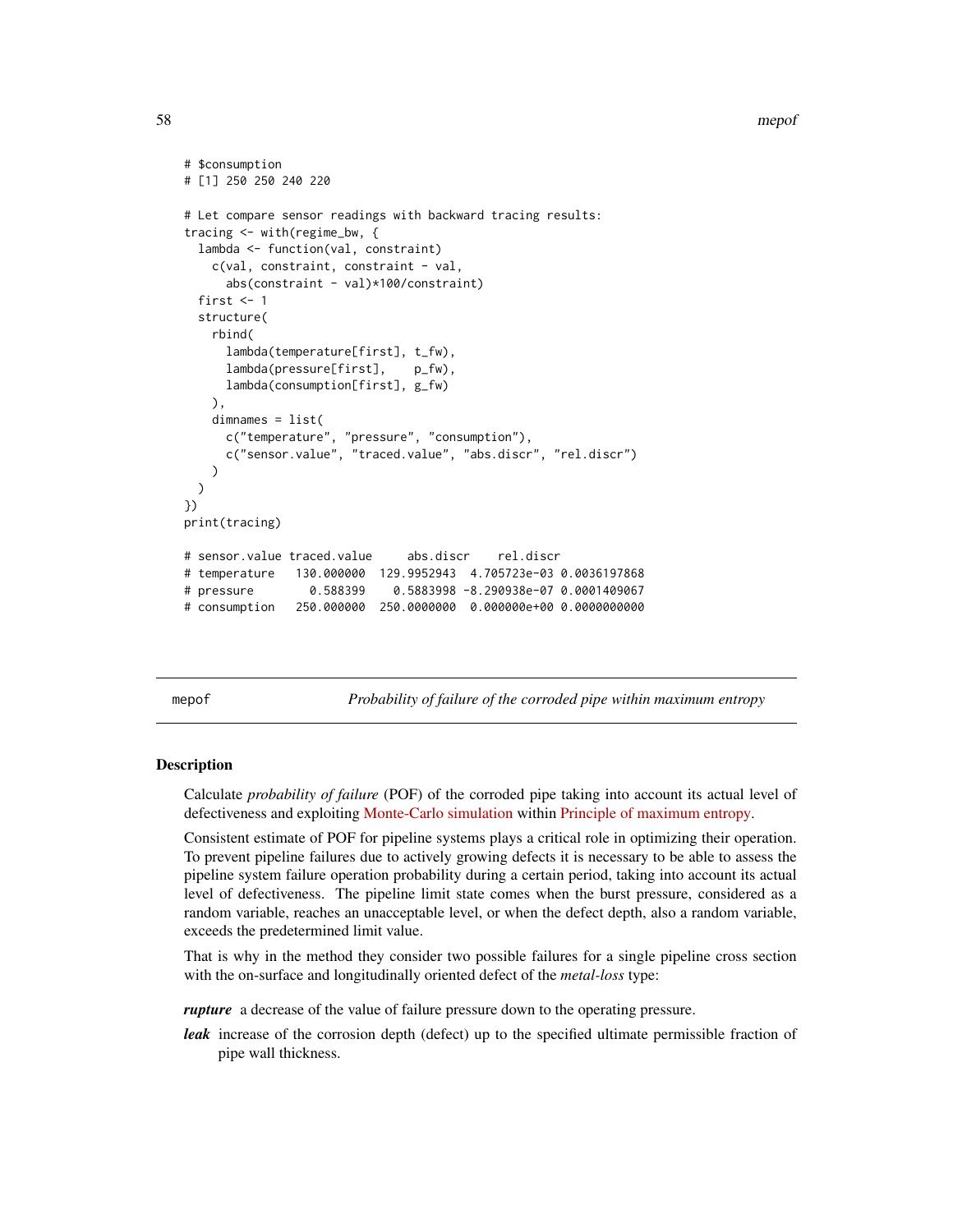#### <span id="page-58-0"></span>mepof 59

Since up to now no methods existed which would give absolutely correct POF assessments they suggest simple fiddling with random values of affecting factors without deeping into intrinsic mechanisms of corrossion. For this purpose they choose classical [Monte-Carlo simulation](https://en.wikipedia.org/wiki/Monte_Carlo_method#Monte_Carlo_and_random_numbers) within the [Principle of maximum entropy.](https://en.wikipedia.org/wiki/Principle_of_maximum_entropy) The latter allows to avoid doubtful and excessive preferences and detalization when choosing probability distribution models for failure factors and for *inline inspection* measurements.

### Usage

```
mepof(
  depth = seq(0, 10, length.out = 100),
  l = seq(40, 50, length.out = 100),d = rep(762, 100),
  wth = rep(10, 100),
  strength = rep(358.5274, 100),
  pressure = rep(0.588, 100),temperature = rep(150, 100),
  rar = function(n) stats::runif(n, 0.01, 0.3)/365,
  ral = function(n) stats::runif(n, 0.01, 0.3)/365,days = \theta,
  k = 0.8,
  method = "b31g",
  n = 1e+06
)
```
### **Arguments**

| depth       | maximum depth of the corroded area measured during <i>inline inspection</i> , [mm].<br>Type: assert_double.                                                                                                                                                                      |  |  |
|-------------|----------------------------------------------------------------------------------------------------------------------------------------------------------------------------------------------------------------------------------------------------------------------------------|--|--|
| 1           | maximum longitudinal length of corroded area measured during <i>inline inspec</i> -<br>tion, [mm]. Type: assert_double.                                                                                                                                                          |  |  |
| d           | nominal outside diameter of the pipe, [mm]. Type: assert_double.                                                                                                                                                                                                                 |  |  |
| wth         | nominal wall thickness of the pipe, [mm]. Type: assert_double.                                                                                                                                                                                                                   |  |  |
| strength    | one of the next characteristics of steel strength, [MPa]:                                                                                                                                                                                                                        |  |  |
|             | • specified minimum yield of stress $(SMYS)$ for use with b31gpf and b31gmodpf.<br>$\bullet$ ultimate tensile strength ( <i>UTS</i> ) or specified minimum tensile strength ( <i>SMTS</i> )<br>for use with other failure pressure codes (dnvpf, pcorrcpf, shell92pf).           |  |  |
|             | Type: assert_choice.                                                                                                                                                                                                                                                             |  |  |
| pressure    | absolute pressure of substance (i.e. heat carrier) inside the pipe measured near<br>defect position, [MPa]. In most cases this is a nominal operating pressure. Type:<br>assert_double.                                                                                          |  |  |
| temperature | temperature of substance ( <i>i.e.</i> heat carrier) inside the pipe measured near de-<br>fect position, $[°C]$ . In case of district heating network this is usually a calcu-<br>lated value according to actual or normative thermal-hydraulic regime. Type:<br>assert_double. |  |  |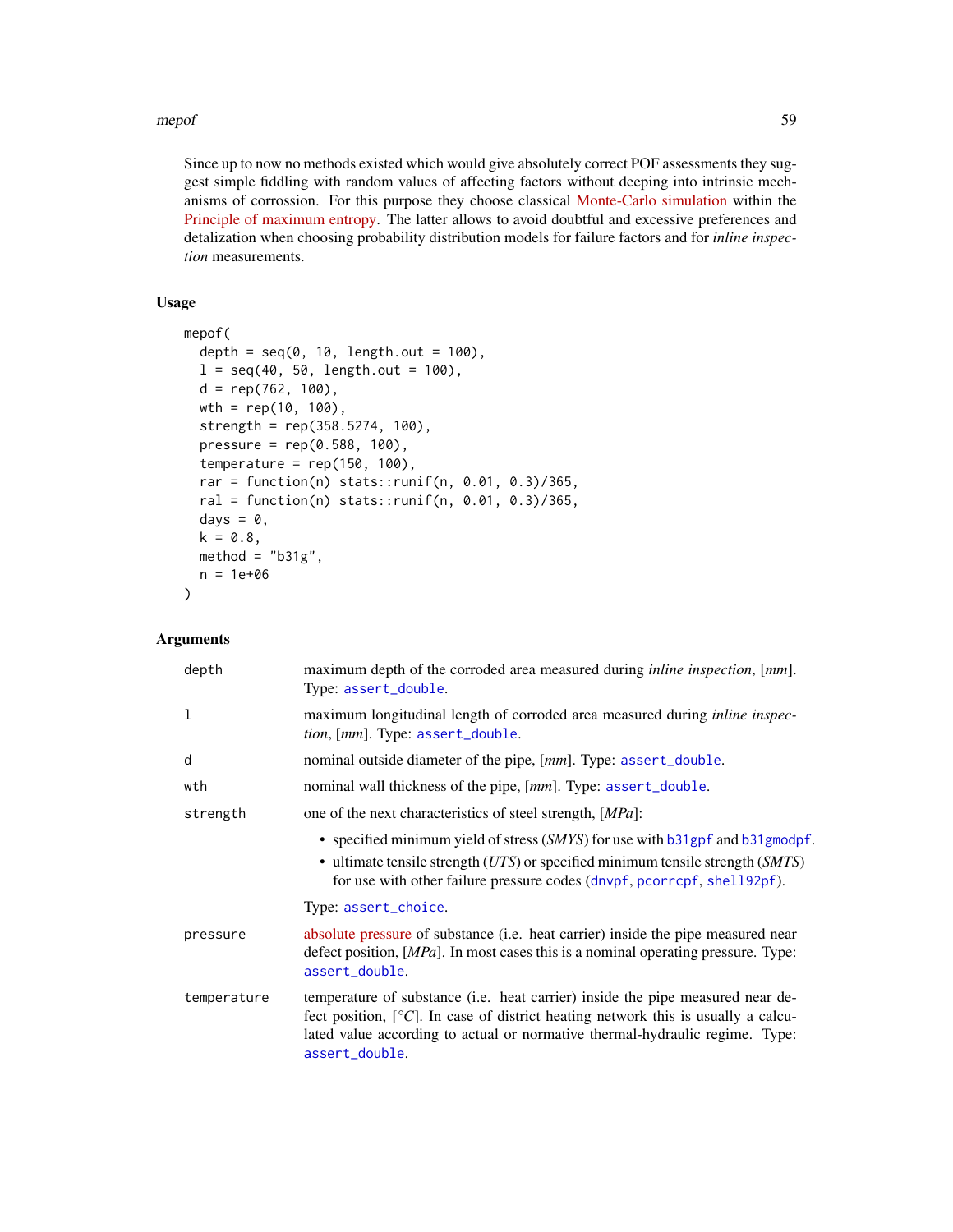<span id="page-59-0"></span>

| rar    | random number generator for simulating of distribution of radial corrosion rate<br>in pipe wall, [mm/day]. The only argument n of the function should be the<br>number of observations to generate. Type: assert_function.            |
|--------|---------------------------------------------------------------------------------------------------------------------------------------------------------------------------------------------------------------------------------------|
| ral    | random number generator for simulating of distribution of longitudinal corro-<br>sion rate in pipe wall, $[mm/day]$ . The only argument n of the function should be<br>the number of observations to generate. Type: assert_function. |
| days   | number of days that have passed after or preceded the <i>inline inspection</i> , []. Neg-<br>ative values are for retrospective assumptions whereas positives are for failure<br>prognosis. Type: assert_int.                         |
| k      | alarm threshold for leakage failure. It usually 0.6, 0.7, or 0.8, []. If set to 1 no<br>alarm before failure occurs. Type: assert_number.                                                                                             |
| method | method for calculating failure pressure:                                                                                                                                                                                              |
|        | • $b31g$ - using b31gpf.<br>• b31gmod - using b31gmodpf.                                                                                                                                                                              |
|        | $\bullet$ <i>dnv</i> - using dnvpf.                                                                                                                                                                                                   |
|        | • <i>pcorrc</i> - using pcorrcpf.                                                                                                                                                                                                     |
|        | • shell92 - using shell92pf.                                                                                                                                                                                                          |
|        | Type: assert_choice.                                                                                                                                                                                                                  |
| n      | number of observations to generate for Monte-Carlo simulations, Type: assert_count.                                                                                                                                                   |

#### Details

Since for all influence factors they can more or less assume range limits, the *uniform distribution* gets the maximum entropy in this context (see [JCGM 101:2008\)](https://www.bipm.org/utils/common/documents/jcgm/JCGM_101_2008_E.pdf). That is why parameters of corrosion defects measured during the *inline inspection* as well as regime parameters and engineering characteristics of pipe segment - all they are simulated by [runif](#page-0-0).

[runif](#page-0-0)-limits for depth of corrosion defect are associated with precision of commonly applied measurement instruments. For traditionally exploited ultrasonic control those limits are well-known and can reach up to 10 % of pipe wall thickness. Whereas uncertainty of defect longitudinal length may be more than enough constrained with 5 %.

Recommendations for choosing stochastic characteristics of pipe engineering factors (i.e. crossection diameter, wall thickness and material strength) are taken from aggregated review of *Timashev et al.* but gently transformed for compatibility with [Principle of maximum entropy,](https://en.wikipedia.org/wiki/Principle_of_maximum_entropy) i.e. [runif](#page-0-0).

Uncertainties of regime parameters in stohastic models are set minimized by regarding only precision of metering devices which commonly applied in district heating networks. For temperature it is about 2 °C.

Since the rate of corrosion processes in the pipe wall is a consequence of physical and chemical processes occurring at the atomic scale, it depends on a large number of environmental factors differently and ambiguously. That is why various deterministic and stochastic models can be potentially involved in POF assessment. For that purpose radial and longitudinal corrosion rate can be independently formulated as random value generation functions. They only admit that change in depth and length of corrosion defects in time is close to linear for the generated value of corrosion rate.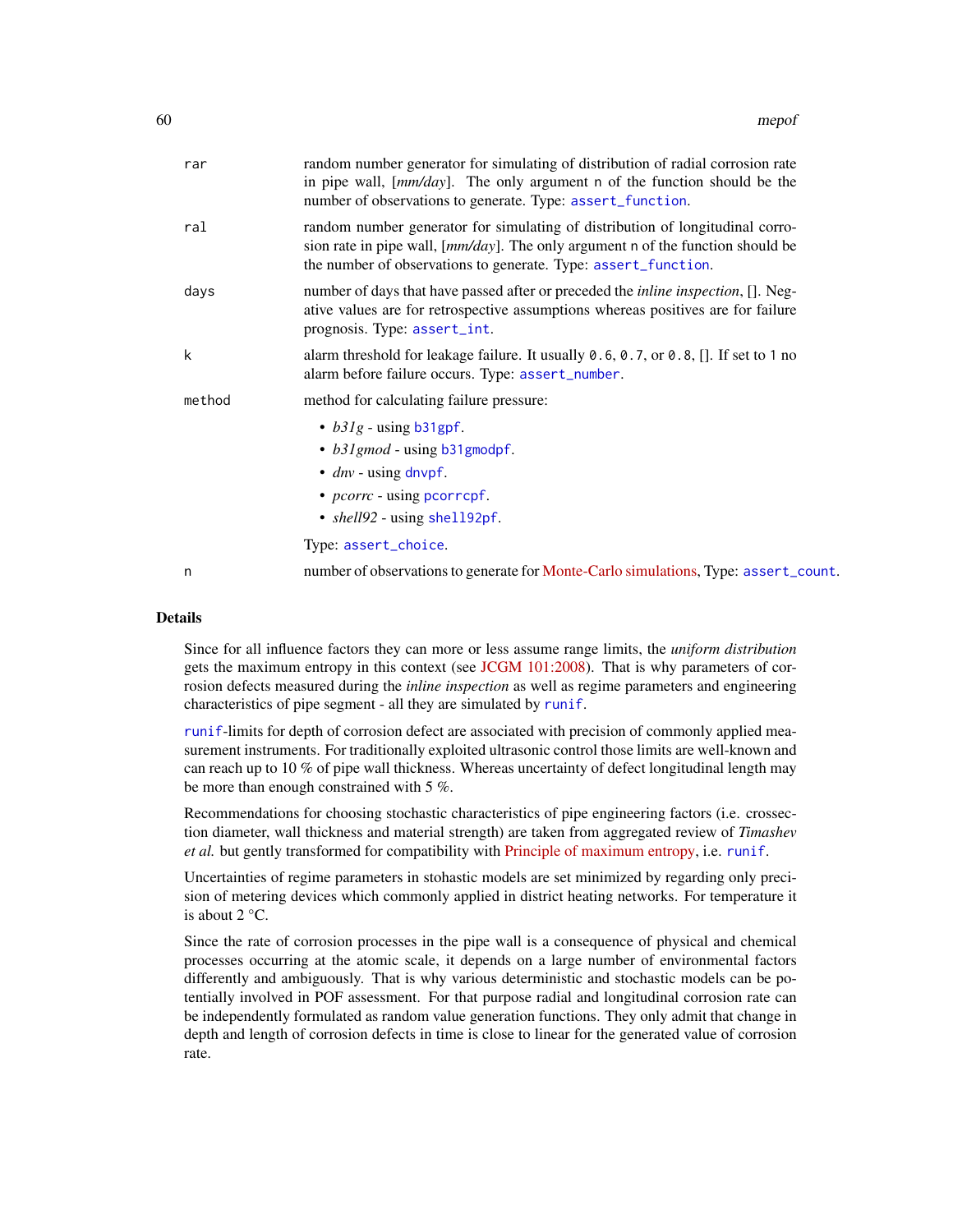#### <span id="page-60-0"></span>mepof 61

#### Value

Probability of pipe failure for each corroded area measured during *inline inspection*. Type: [assert\\_double](#page-0-0). If NAs returned use another method for calculating failure pressure.

### References

- 1. S. Timashev and A. Bushinskaya, *Diagnostics and Reliability of Pipeline Systems*, Topics in Safety, Risk, Reliability and Quality 30, DOI 10.1007/978-3-319-25307-7.
- 2. [BIPM.](https://www.bipm.org/en/about-us/) Guides in Metrology (GUM). [JCGM 101:2008.](https://www.bipm.org/utils/common/documents/jcgm/JCGM_101_2008_E.pdf) Evaluation of measurement data Supplement 1 to the *Guide to the expression of uncertainty in measurement* – Propagation of distributions using a *Monte Carlo* method.

### Examples

```
# Let's consider a pipe in district heating network with
diameter \t\t < -762 \t\t # [mm]wall_thickness <- 10 # [mm]
UTS <- 434.3697 # [MPa]
# which transfers heat-carrier (water) at
operating_pressure \leq -0.588399 # [MPa].
temperature <- 95 # [°C]
# During inline inspection four corroded areas (defects) are detected with:
depth \leq c(2.45, 7.86, 7.93, 8.15) # [mm]
# whereas the length of all defects is not greater 200 mm:
length <- rep(200, 4) # [mm]
# Corrosion rates in radial and in longitudinal directions are not well-known and
# may vary in range .01 - .30 mm/year:
rar = function(n) stats::runif(n, .01, .30) / 365
ral = function(n) stats::runif(n, .01, .30) / 365
# Then POFs related to each corroded area are near:
pof <- mepof(depth, length, rep(diameter, 4), rep(wall_thickness, 4),
            rep(UTS, 4), rep(operating_pressure, 4), rep(temperature, 4),
            rar, ral, method = "dnv")
print(pof)
# 0.000000 0.252510 0.368275 0.771595
# So, the POF of the pipe is near
print(max(pof))
# 0.771595
# The value of POF changes in time. So, in a year after inline inspection of
# the pipe we can get something near
pof <- mepof(depth, length, rep(diameter, 4), rep(wall_thickness, 4),
            rep(UTS, 4), rep(operating_pressure, 4), rep(temperature, 4),
            rar, ral, method = "dnv", days = 365)
```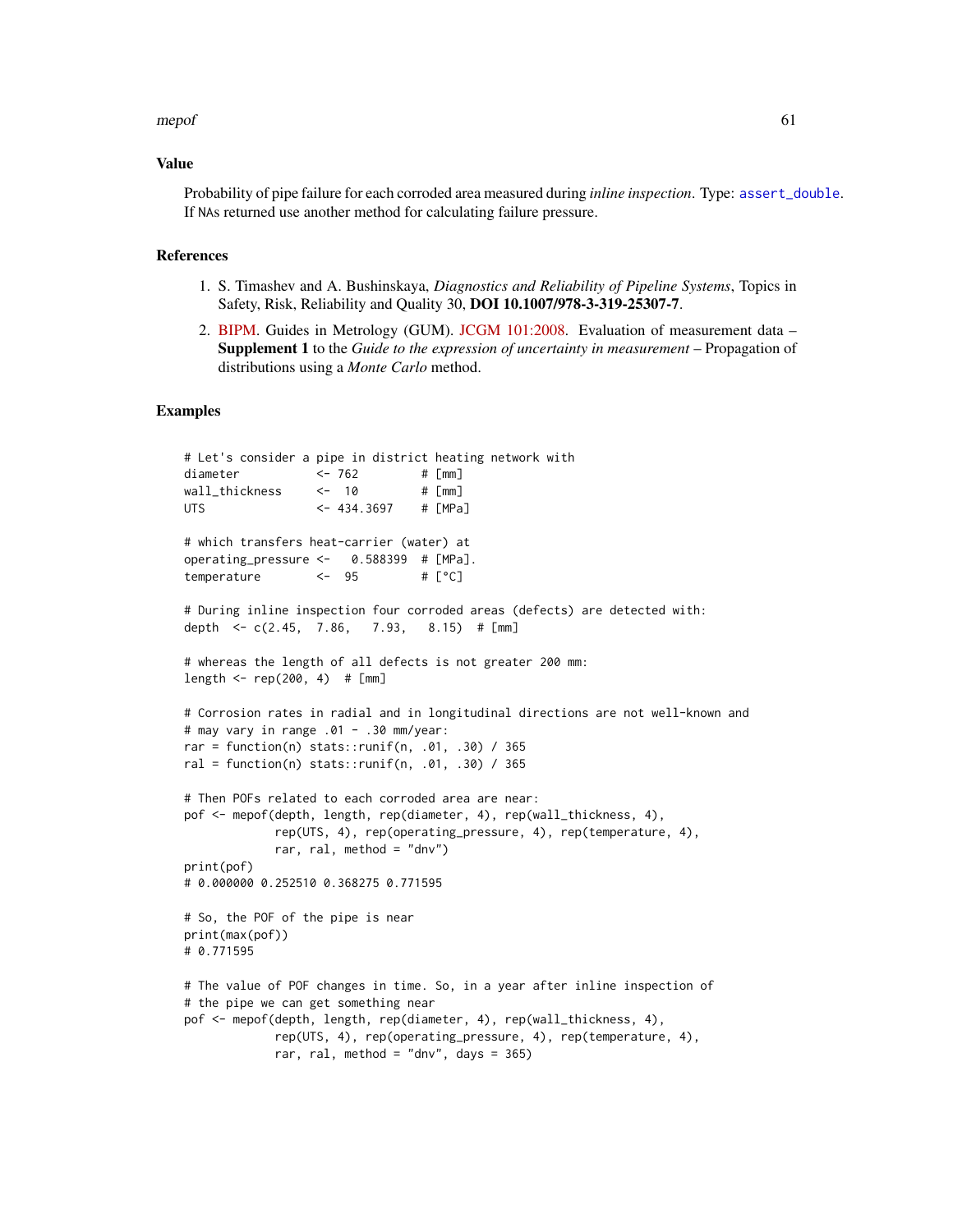```
print(pof)
# 0.000000 0.525539 0.648359 0.929099
# for entire pipe we get something near:
print(max(pof))
# 0.929099
# Two years ago before inline inspection the pipe state was rather good:
pof <- mepof(depth, length, rep(diameter, 4), rep(wall_thickness, 4),
             rep(UTS, 4), rep(operating_pressure, 4), rep(temperature, 4),
             rar, ral, method = "dnv", days = -2 \times 365)
print(pof)
# 0.000000 0.040780 0.072923 0.271751
# for entire pipe we get something near:
print(max(pof))
# 0.271751
```
<span id="page-61-1"></span>mm\_inch *Inches to mm*

### Description

Convert length measured in [inches](https://en.wikipedia.org/wiki/Inch) to [millimeters](https://en.wikipedia.org/wiki/Millimetre) (mm)

### Usage

mm\_inch(x)

### Arguments

x length measured in *inches*, [*inch*]. Type: [assert\\_double](#page-0-0).

### Value

length in *millimeters*, [*mm*]. Type: [assert\\_double](#page-0-0).

### See Also

[inch\\_mm](#page-26-1) for converting *mm* to *inches* Other utils: [inch\\_mm\(](#page-26-1)), [kgf\\_mpa\(](#page-27-1)), [mpa\\_kgf\(](#page-62-1)), [mpa\\_psi\(](#page-62-2)), [psi\\_mpa\(](#page-65-2))

### Examples

mm\_inch(c(0.03937008, 1)) # [1] 1.0 25.4 # [mm]

<span id="page-61-0"></span>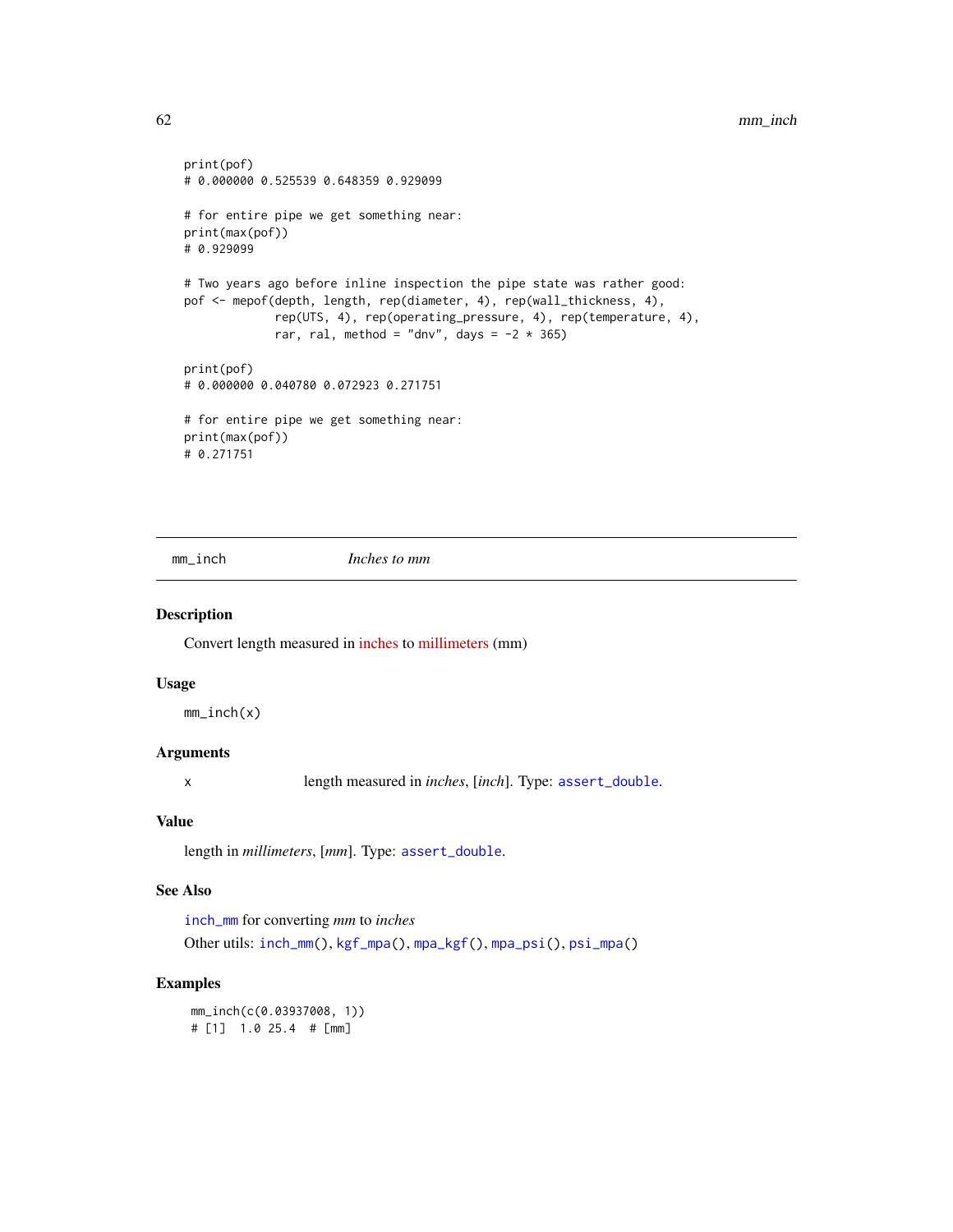<span id="page-62-1"></span><span id="page-62-0"></span>

### Description

Convert pressure (stress) measured in [kilogram-force per square cm](https://en.wikipedia.org/wiki/Kilogram-force_per_square_centimetre)  $(kgf/cm^2)$  to [megapascals](https://en.wikipedia.org/wiki/Pascal_(unit)) (MPa)

### Usage

mpa\_kgf(x)

#### Arguments

x pressure (stress) measured in *kilogram-force per square cm*, [*kgf/cm^2*]. Type: [assert\\_double](#page-0-0).

### Value

pressure (stress) in *megapascals*, [*MPa*]. Type: [assert\\_double](#page-0-0).

### See Also

```
kgf_mpa for converting megapascals to kilogram-force per square cm
Other utils: inch_mm(), kgf_mpa(), mm_inch(), mpa_psi(), psi_mpa()
```
### Examples

```
mpa_kgf(c(10.1971619998, 1))
# [1] 1.0000000 0.0980665#'
```
<span id="page-62-2"></span>mpa\_psi *Pounds per square inch to megapascals*

### Description

Convert pressure (stress) measured in [pounds per square inch](https://en.wikipedia.org/wiki/Pounds_per_square_inch) (PSI) to [megapascals](https://en.wikipedia.org/wiki/Pascal_(unit)) (MPa)

#### Usage

mpa\_psi(x)

#### Arguments

x pressure (stress) measured in *pounds per square inch* (*PSI*). Type: [assert\\_double](#page-0-0).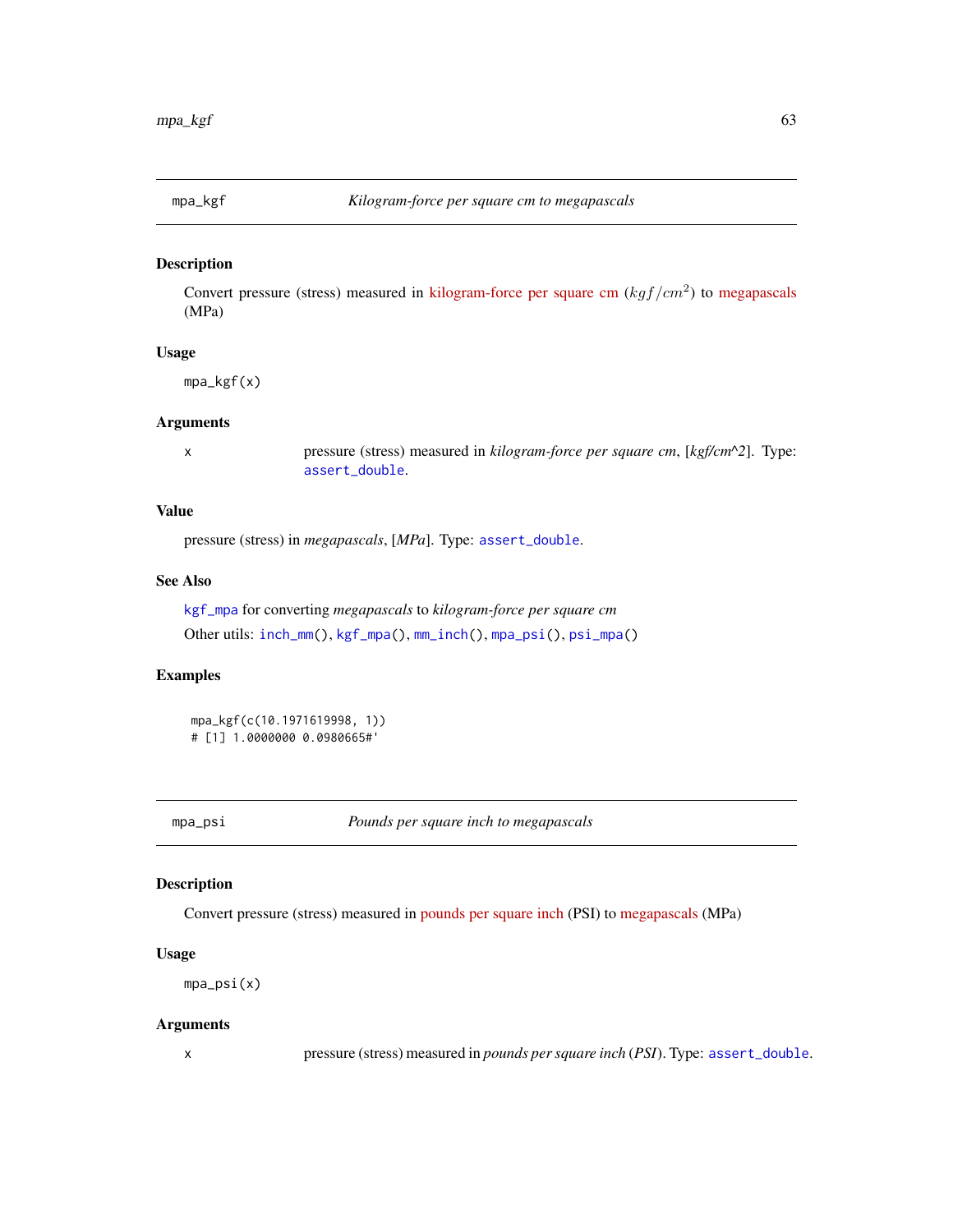#### 64 pcorrcpf

#### Value

pressure (stress) in *megapascals* (*MPa*). Type: [assert\\_double](#page-0-0).

#### See Also

```
psi_mpa for converting megapascals to pounds per square inch
Other utils: inch_mm(), kgf_mpa(), mm_inch(), mpa_kgf(), psi_mpa()
```
### Examples

```
mpa_psi(c(145.03773800721814, 1))
# [1] 1.000000000 0.006894757 # [MPa]
```
<span id="page-63-1"></span>pcorrcpf *PCORRC. Failure pressure of the corroded pipe*

### **Description**

Calculate failure pressure of the corroded pipe according to *PCORRC* model.

*PCORRC* methodology was developed on the basis of studying the mechanism of destruction of pipes, material of which has improved or high fracture toughness, and on the high-precision modeling of the finite element pipe models performed at the *Battelle Institute*. According to field test results of a large number of actual pipe segments, the destruction mechanism for defective pipeline segment depends on the pipe material fracture toughness. These tests also showed that only pipes made out of steel with improved or high fracture toughness fail a result of plastic fracture. In determining the *Folias* factor the effect of increased stress concentration and steel hardening in the plastic deformation zone at the start of the defect failure process was taken into account.

This code should be applied only to

- a single cross section of the pipeline containing a longitudinally oriented, flat bottom surface defect of the corrosion/erosion type;
- pipelines, which operate at temperatures exceeding the temperature of pipe material ductile–brittle transition, and for pipematerial with the impact energy of Charpy 61 [*J*] and above.

### Usage

```
pcorrcpf(d, wth, uts, depth, l)
```
### Arguments

| d     | nominal outside diameter of the pipe, [mm]. Type: assert_double.                                                                                          |
|-------|-----------------------------------------------------------------------------------------------------------------------------------------------------------|
| wth   | nominal wall thickness of the pipe, [mm]. Type: assert_double.                                                                                            |
| uts   | ultimate tensile strength $(UTS)$ or specified minimum tensile strength $(SMTS)$ as<br>a characteristic of steel strength, $[MPa]$ . Type: assert_double. |
| depth | measured maximum depth of the corroded area, [mm]. Type: assert_double.                                                                                   |
| l.    | measured maximum longitudinal length of corroded area, [mm]. Type: assert_double.                                                                         |

<span id="page-63-0"></span>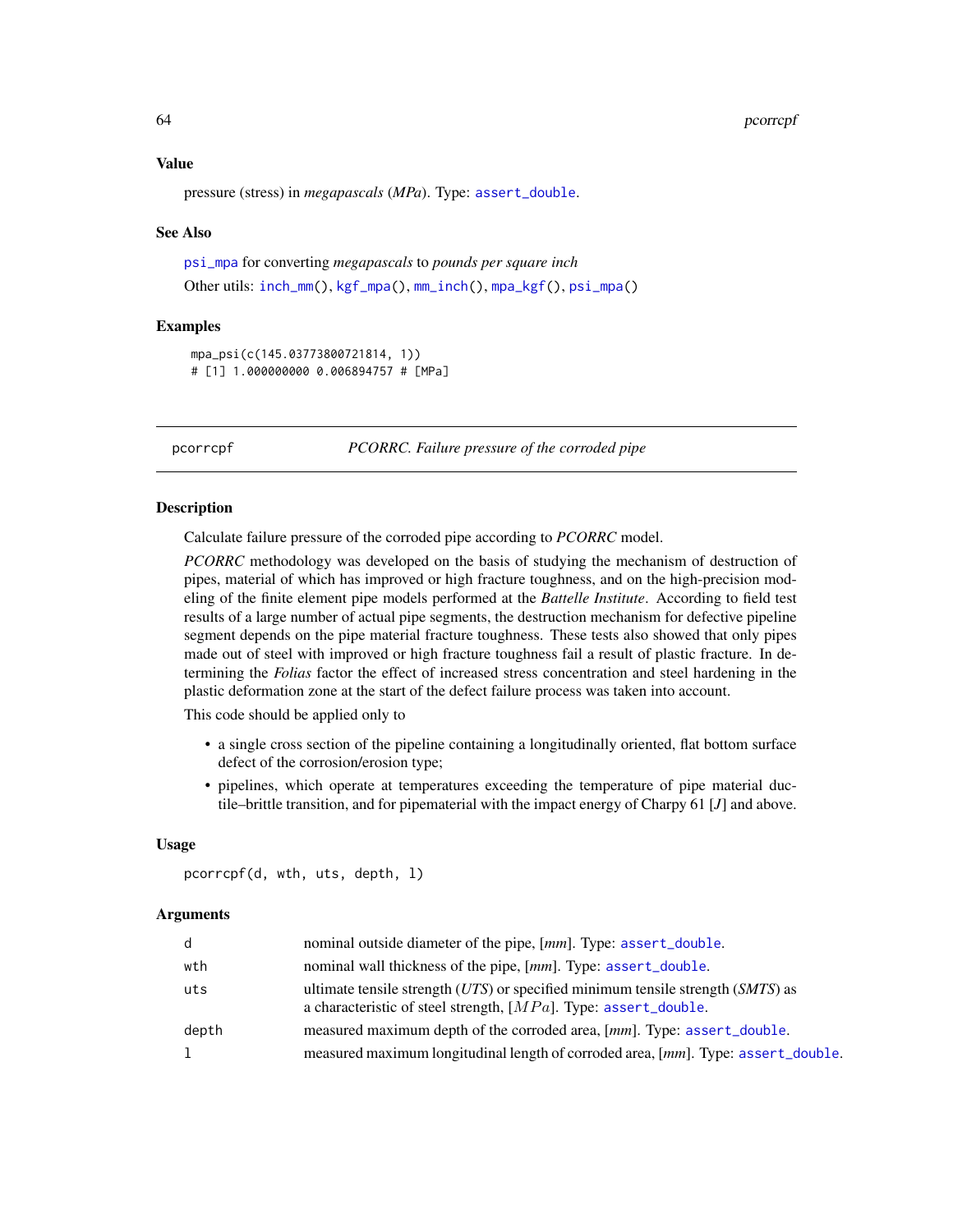### <span id="page-64-0"></span>pipenostics 65

### Value

Estimated failure pressure of the corroded pipe,  $[MPa]$ . Type: [assert\\_double](#page-0-0).

#### References

- 1. S. Timashev and A. Bushinskaya, *Diagnostics and Reliability of Pipeline Systems*, Topics in Safety, Risk, Reliability and Quality 30, DOI 10.1007/978-3-319-25307-7
- 2. A.C.Reddy, *Safety Failure Criteria of Fluorocarbon Plastic Pipes for Dry Chlorine Transport using Finite Element Analysis* Materials today: proceedings, Vol. 4(8), 2017, pp. 7498-7506. DOI 10.1016/j.matpr.2017.07.081

#### See Also

Other fail pressure functions: [b31gpf](#page-14-1), [b31gmodpf](#page-11-1), [dnvpf](#page-17-1), [shell92pf](#page-65-1)

#### Examples

```
d \leq \leq (812.8, 219.0) # [mm]
wth <- c( 19.1, 14.5) # [mm]
uts <- c(530.9, 455.1) # [N/mm^2]
l <- c(203.2, 200.0) # [mm]
depth <- c( 13.4, 9.0) # [mm]pcorrcpf(d, wth, uts, depth, l)
# [1] 16.35449 33.01288
```
pipenostics *Diagnostics, reliability and predictive maintenance of pipeline systems*

#### **Description**

Functions representing some useful empirical and data-driven models of heat losses, corrosion diagnostics, reliability and predictive maintenance of pipeline systems. The package is an option for digital transformation of technical engineering departments of heat generating and heat transferring companies.

#### Author(s)

Yuri Possokhov <possokhoff@gmail.com> [ORCID](http://orcid.org/0000-0002-3570-4337)

### See Also

- For further details visit the package site [https://github.com/omega1x/pipenostics.](https://github.com/omega1x/pipenostics)
- Report bugs at [github.com/omega1x/pipenostics/issues.](https://github.com/omega1x/pipenostics/issues)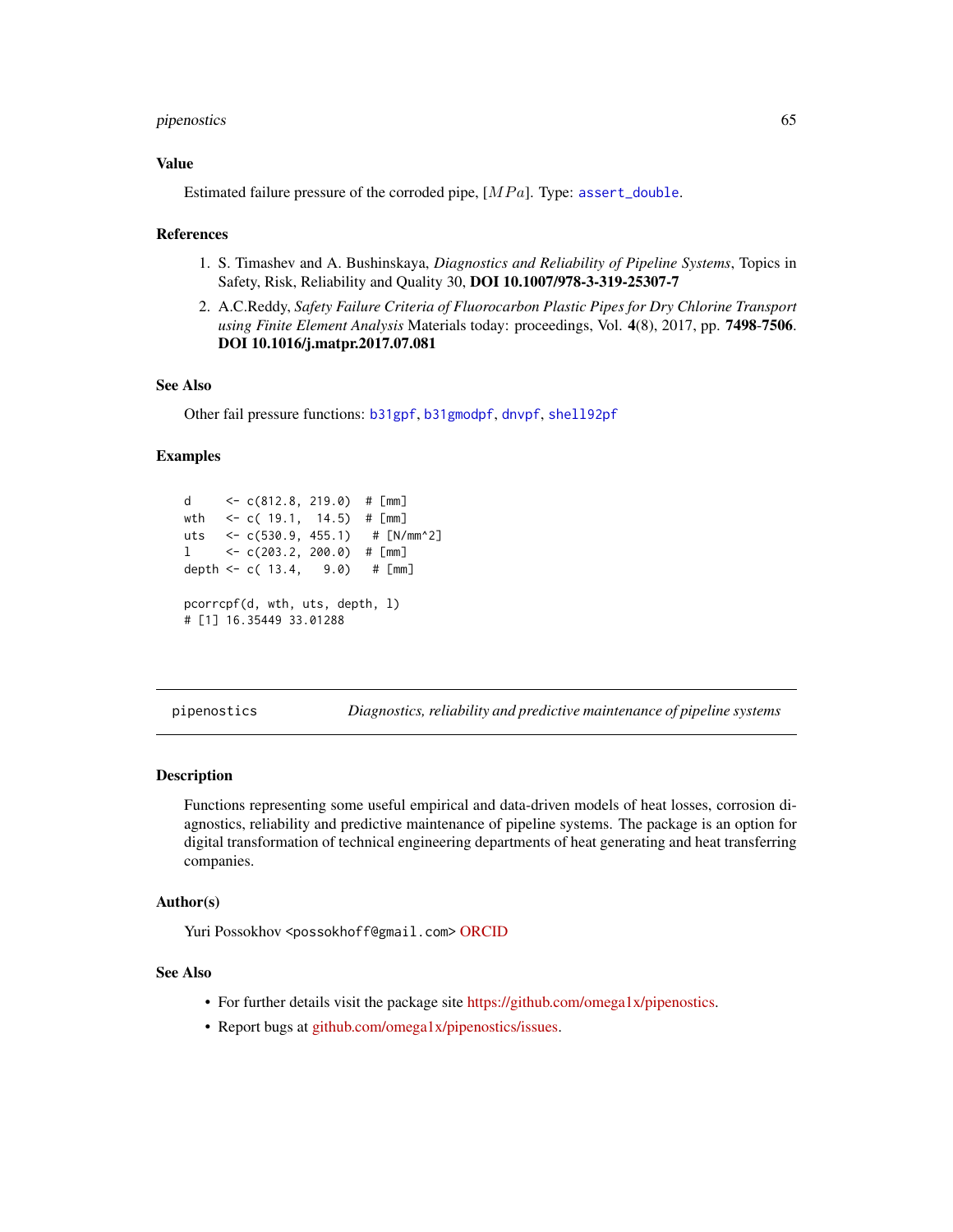<span id="page-65-2"></span><span id="page-65-0"></span>

### Description

Convert pressure (stress) measured in [megapascals](https://en.wikipedia.org/wiki/Pascal_(unit)) (MPa) to [pounds per square inch](https://en.wikipedia.org/wiki/Pounds_per_square_inch) (PSI)

### Usage

psi\_mpa(x)

#### Arguments

x pressure (stress) measured in *megapascals*. [*MPa*]. Type: [assert\\_double](#page-0-0).

### Value

pressure (stress) in *pounds per square inch*, [*PSI*]. Type: [assert\\_double](#page-0-0).

### See Also

[mpa\\_psi](#page-62-2) for converting *pounds per square inch* to *megapascals*

Other utils: [inch\\_mm\(](#page-26-1)), [kgf\\_mpa\(](#page-27-1)), [mm\\_inch\(](#page-61-1)), [mpa\\_kgf\(](#page-62-1)), [mpa\\_psi\(](#page-62-2))

### Examples

psi\_mpa(c(6.89475728e-3, 1)) # [1] 1.0000 145.0377 # [PSI]

<span id="page-65-1"></span>shell92pf *Shell92. Failure pressure of the corroded pipe*

#### **Description**

Calculate failure pressure of the corroded pipe according to *Shell92* code.

This code should be applied only to

- single cross section of the pipeline containing a longitudinally oriented, flat bottom surface defect of the corrosion/erosion type;
- defects which depth is less than 85 % of pipe wall thickness.

The estimation is valid for single isolated metal loss defects of the corrosion/erosion type and when only internal pressure loading is considered.

As in the case of [dnvpf](#page-17-1), the defect is approximated by a rectangular form.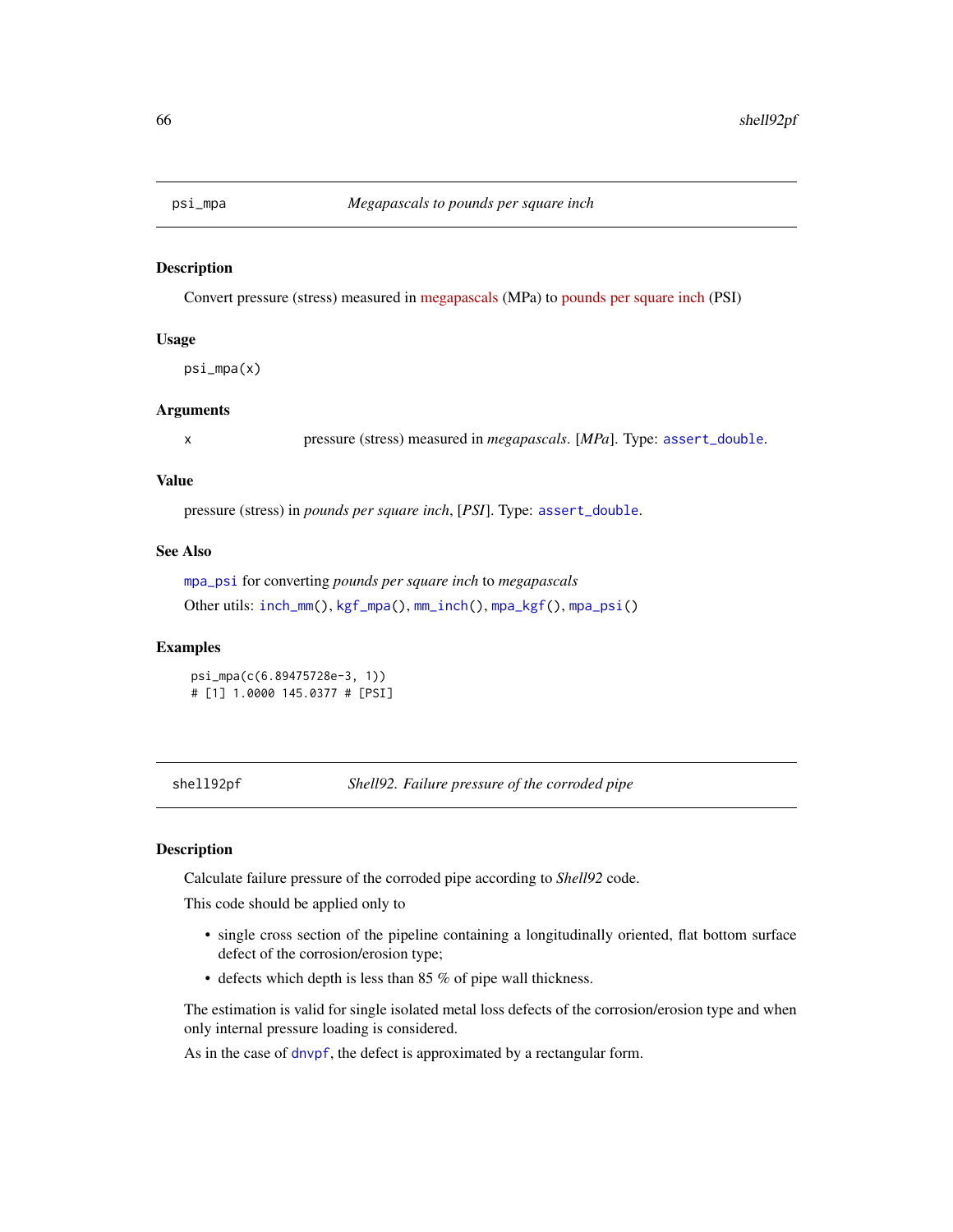### <span id="page-66-0"></span>shell92pf 67

### Usage

shell92pf(d, wth, uts, depth, l)

### Arguments

| d     | nominal outside diameter of the pipe, [mm]. Type: assert_double.                                                                                       |
|-------|--------------------------------------------------------------------------------------------------------------------------------------------------------|
| wth   | nominal wall thickness of the pipe, [mm]. Type: assert_double.                                                                                         |
| uts   | ultimate tensile strength $(UTS)$ or specified minimum tensile strength $(SMTS)$ as<br>a characteristic of steel strength, [MPa]. Type: assert_double. |
| depth | measured maximum depth of the corroded area, [mm]. Type: assert_double.                                                                                |
| ı     | measured maximum longitudinal length of corroded area, [mm]. Type: assert_double.                                                                      |

### Details

Numeric NAs may appear in case prescribed conditions of use are offended.

### Value

Estimated failure pressure of the corroded pipe, [*MPa*]. Type: [assert\\_double](#page-0-0).

### References

Timashev and A. Bushinskaya, *Diagnostics and Reliability of Pipeline Systems*, Topics in Safety, Risk, Reliability and Quality 30, DOI 10.1007/978-3-319-25307-7

### See Also

Other fail pressure functions: [b31gpf](#page-14-1), [b31gmodpf](#page-11-1), [dnvpf](#page-17-1), [pcorrcpf](#page-63-1)

### Examples

```
d = c(812.8, 219.0) # [mm]
wth = c( 19.1, 14.5) # [mm]uts = c(530.9, 455.1) # [N/mm^2]
1 = c(203.2, 200.0) # [mm]depth = c( 13.4, 9.0 ) # [mm]
shell92pf(d, wth, uts, depth, l)
# [1] 11.09262 25.27286
```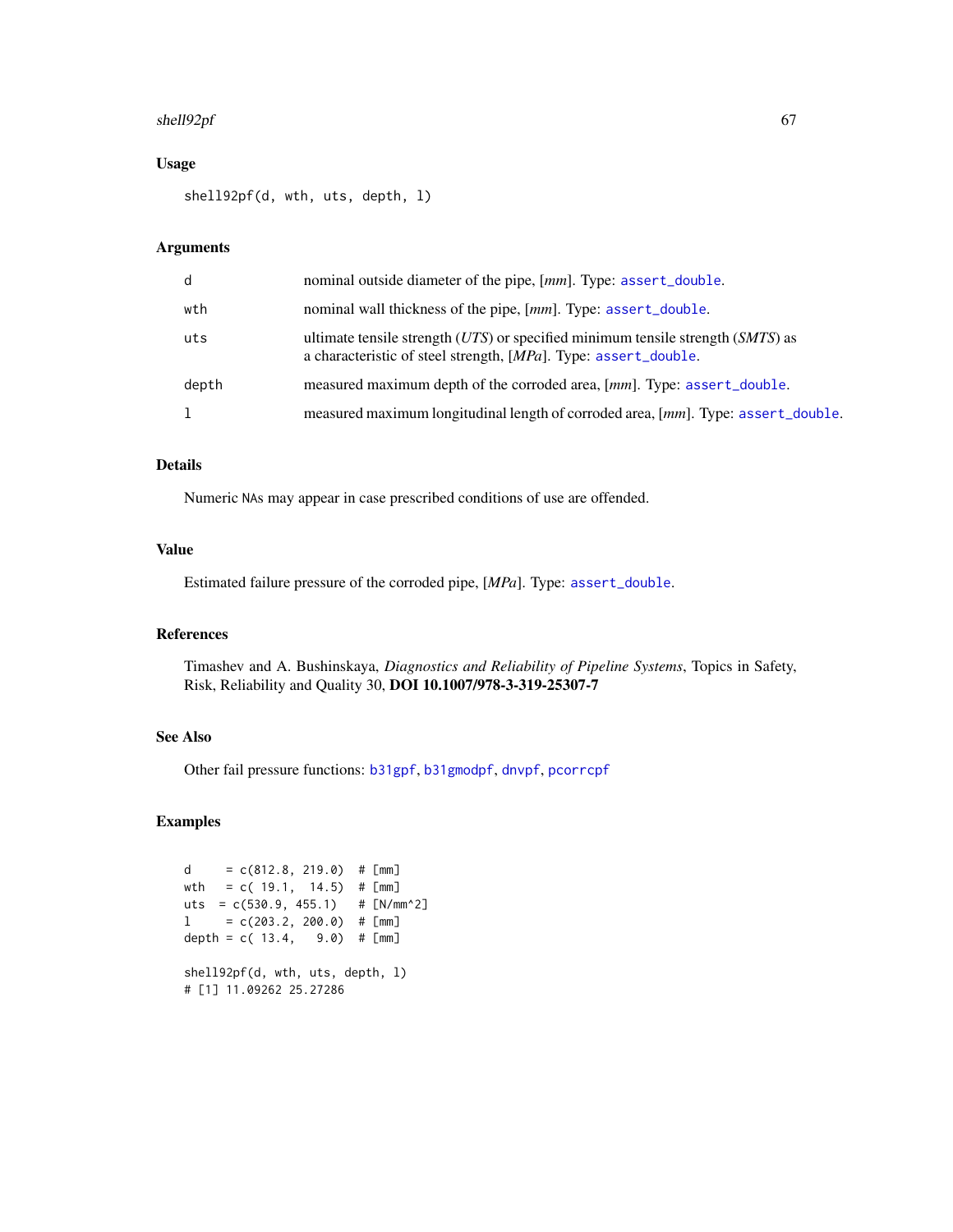<span id="page-67-1"></span><span id="page-67-0"></span>strderate *DNV-RP-F101. De-rate yield stress and tensile strength of pipe due to temperature*

### Description

Temperature is highly influence on pipe material properties and especially on its strength. Since in [API SPECIFICATION 5L](https://law.resource.org/pub/us/cfr/ibr/002/api.5l.2004.pdf) values of *SMYS* or *UTS* are postulated at room conditions, in case of higher temperature magnitudes they should be corrected. For that purpose [DNV-RP-F101](https://rules.dnvgl.com/docs/pdf/DNV/codes/docs/2010-10/RP-F101.pdf) offers linear de-rating for *SMYS* or *SMYS* according to figure 2-3.

### Usage

 $strderate(x, temperature = 24.3)$ 

#### Arguments

| X           | specified minimum yield of stress $(SMYS)$ , or ultimate tensile strength $(UTS)$ , or |
|-------------|----------------------------------------------------------------------------------------|
|             | specified minimum tensile strength (SMTS) as a characteristic of steel strength        |
|             | at room temperature, [ <i>MPa</i> ]. Type: assert_double.                              |
| temperature | temperature of pipe wall, $[°C]$ . Type: assert_double.                                |

### Value

de-rated value of *x*, i.e. of appropriate pipe material property, [*MPa*] . Type: [assert\\_double](#page-0-0).

#### See Also

Other DNV-RP-F101 functions: [dnvpf\(](#page-17-1))

#### Examples

```
with(api5l3t, {
print(strderate(mpa_psi(smys), 53))
print(
  strderate(mpa_psi(uts),seq(0, 250, length.out = length(smys)))
)
})
# [1] 170.5689 205.0427 239.5165 287.7798 315.3588 356.7274 384.3064 411.8854 446.3592 480.8330
# [11] 549.7806
# [1] 310.2641 330.9483 413.6854 398.6854 404.3697 415.0540 439.5278 457.1068 460.8963 485.3701
# [11] 530.5282
```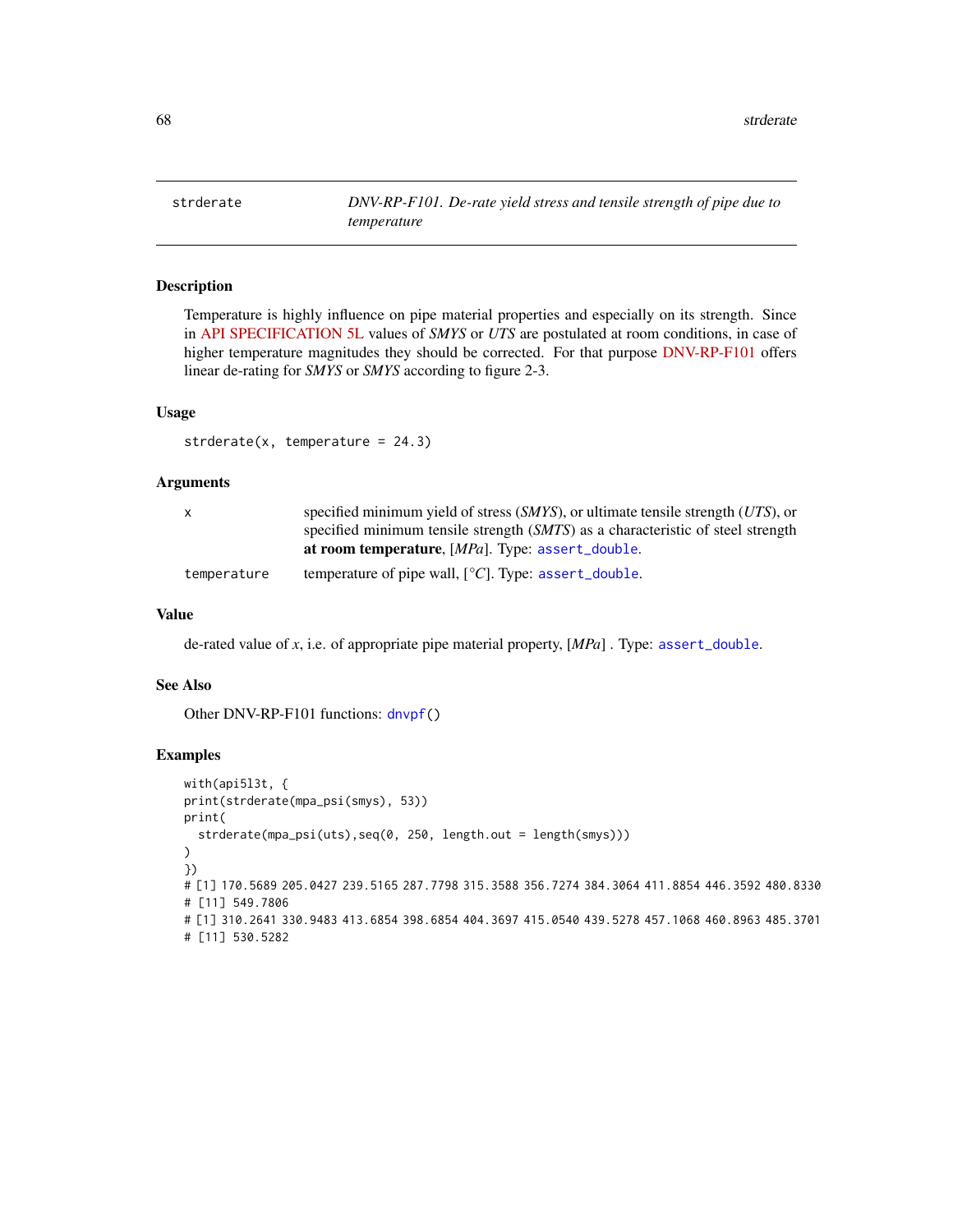# <span id="page-68-0"></span>Index

∗ ASME B31G functions b31crvl , [3](#page-2-0) b31gacd , [7](#page-6-0) b31gacl, [8](#page-7-0) b31gafr , [9](#page-8-0) b31gdep , [11](#page-10-0) b31gmodpf , [12](#page-11-0) b31gops , [14](#page-13-0) b31gpf , [15](#page-14-0) b31gsap , [17](#page-16-0) ∗ DNV-RP-F101 functions dnvpf , [18](#page-17-0) strderate, [68](#page-67-0) ∗ Failure probability mepof, [58](#page-57-0) ∗ Minenergo m278hlair , [28](#page-27-0) m278hlcha , [30](#page-29-0) m278hlund , [32](#page-31-0) m278insdata , [34](#page-33-0) m278inshcm , [35](#page-34-0) m278soildata, [36](#page-35-0) m325beta , [36](#page-35-0) m325dropt , [37](#page-36-0) m325nhl , [39](#page-38-0) m325nhldata , [41](#page-40-0) m325testbench, [42](#page-41-0) ∗ PCORRC pcorrcpf , [64](#page-63-0) ∗ Regime tracing m325tracebw, [45](#page-44-0) m325tracefw,[49](#page-48-0) m325traceline , [54](#page-53-0) ∗ Shell92 shell92pf , [66](#page-65-0) ∗ datasets api5l3t , [3](#page-2-0) b31gdata , [10](#page-9-0) m278insdata , [34](#page-33-0)

m278soildata, $36$ m325nhldata , [41](#page-40-0) m325testbench, [42](#page-41-0) ∗ district heating dropg , [19](#page-18-0) dropp , [21](#page-20-0) dropt , [24](#page-23-0) ∗ utils inch\_mm , [27](#page-26-0) kgf\_mpa , [28](#page-27-0) mm\_inch , [62](#page-61-0) mpa\_kgf , [63](#page-62-0) mpa\_psi , [63](#page-62-0) psi\_mpa , [66](#page-65-0) api5l3t , [3](#page-2-0) as.character , *[25](#page-24-0)* , *[43](#page-42-0)* , *[45](#page-44-0)* , *[50](#page-49-0)* assert\_character , *[3](#page-2-0)* , *[34](#page-33-0)* , *[36](#page-35-0)* , *[41](#page-40-0) [–43](#page-42-0)* , *[47,](#page-46-0) [48](#page-47-0)* , *[51](#page-50-0) [–53](#page-52-0)* , *[55](#page-54-0)* assert\_choice , *[22](#page-21-0)* , *[40](#page-39-0)* , *[47](#page-46-0)* , *[51](#page-50-0)* , *[56](#page-55-0)* , *[59](#page-58-0) , [60](#page-59-0)* assert\_count , *[25](#page-24-0)* , *[51](#page-50-0)* , *[60](#page-59-0)* assert\_double , *[3](#page-2-0) , [4](#page-3-0)* , *[8](#page-7-0) [–18](#page-17-0)* , *[20](#page-19-0)* , *[22](#page-21-0) [–24](#page-23-0)* , *[27](#page-26-0)[–31](#page-30-0)* , *[33](#page-32-0)* , *[35](#page-34-0) [–40](#page-39-0)* , *[42](#page-41-0) , [43](#page-42-0)* , *[46](#page-45-0)* , *[48](#page-47-0)* , *[50](#page-49-0) , [51](#page-50-0)* , *[53](#page-52-0)* , *[55](#page-54-0) [–57](#page-56-0)* , *[59](#page-58-0)* , *[61](#page-60-0) [–68](#page-67-0)* assert\_flag , *[47](#page-46-0)* , *[51](#page-50-0)* , *[56](#page-55-0)* assert\_function , *[60](#page-59-0)* assert\_int , *[60](#page-59-0)* assert\_integer , *[34](#page-33-0)* , *[40](#page-39-0) , [41](#page-40-0)* , *[48](#page-47-0)* , *[53](#page-52-0)* assert\_integerish , *[34](#page-33-0)* , *[38](#page-37-0) , [39](#page-38-0)* , *[42](#page-41-0) , [43](#page-42-0)* , *[46](#page-45-0)* , *[50](#page-49-0)* , *[55](#page-54-0)* assert\_list , *[20](#page-19-0)* , *[26](#page-25-0)* assert\_logical, [4](#page-3-0), [10](#page-9-0), [38](#page-37-0), [40](#page-39-0), [42](#page-41-0), [43](#page-42-0), [46](#page-45-0), [48](#page-47-0), *[51](#page-50-0) , [52](#page-51-0)* , *[55](#page-54-0)* assert\_number , *[51](#page-50-0)* , *[55](#page-54-0) , [56](#page-55-0)* , *[60](#page-59-0)* assert\_numeric , *[4](#page-3-0)* , *[10](#page-9-0)* , *[14](#page-13-0)* , *[55](#page-54-0)* assert\_subset, [14](#page-13-0), [35](#page-34-0), [37,](#page-36-0) [38](#page-37-0), [40](#page-39-0), [46](#page-45-0), [50](#page-49-0), [51](#page-50-0), *[55](#page-54-0)* b31crvl , [3](#page-2-0) , *[8](#page-7-0) [–11](#page-10-0)* , *[13](#page-12-0) , [14](#page-13-0)* , *[16,](#page-15-0) [17](#page-16-0)*

b31gacd , *[4](#page-3-0)* , [7](#page-6-0) , *[9](#page-8-0) [–11](#page-10-0)* , *[13](#page-12-0) , [14](#page-13-0)* , *[16,](#page-15-0) [17](#page-16-0)*